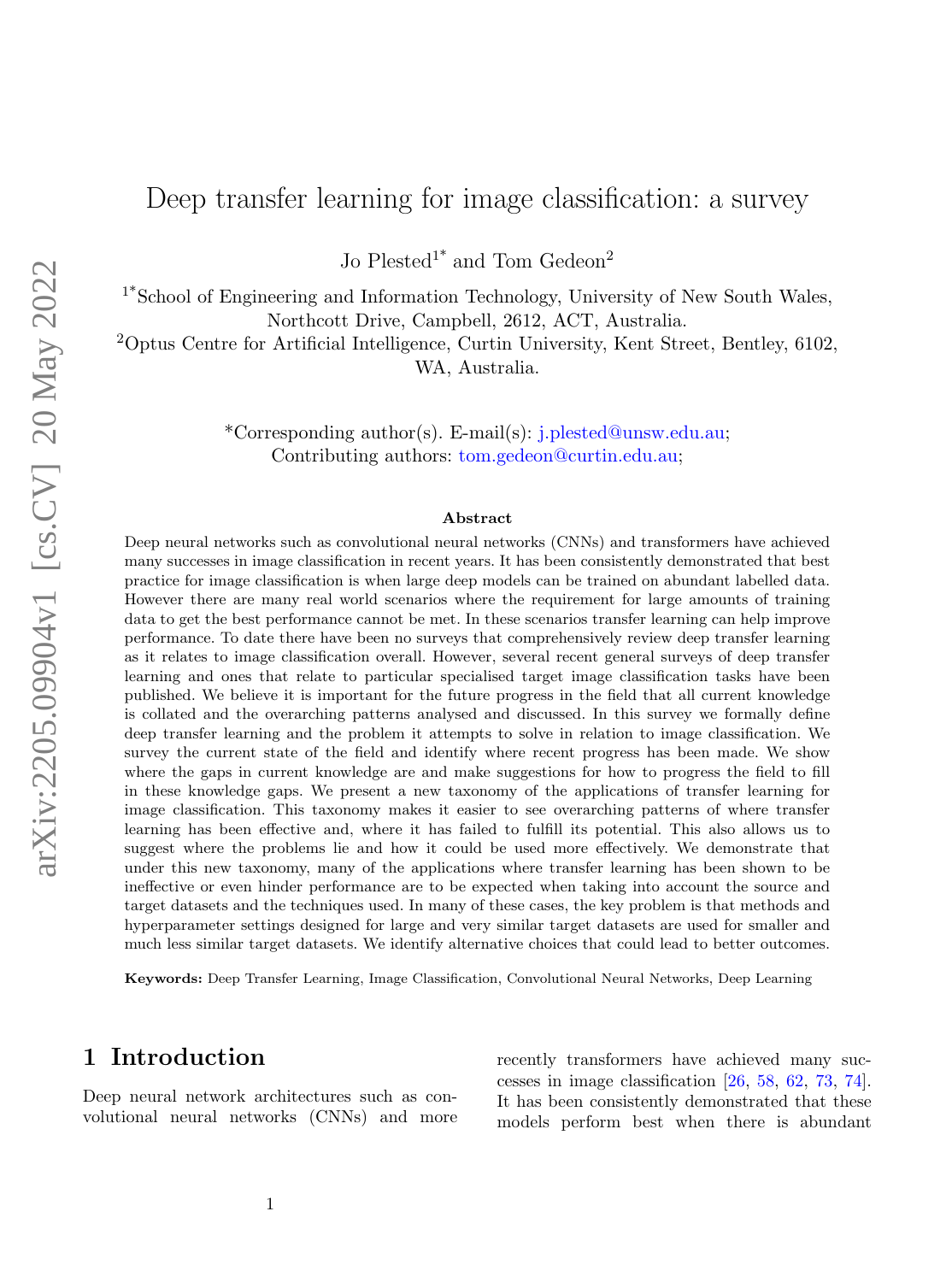labelled data available for the task and large models can be trained [\[50,](#page-32-0) [70,](#page-34-2) [87\]](#page-35-0). However there are many real world scenarios where the requirement for large amounts of training data cannot be met. Some of these are:

- 1. Insufficient data because the data is very rare or there are issues with privacy etc. For example new and rare disease diagnosis tasks in the medical domain have limited training data due to both the examples themselves being rare and privacy concerns.
- 2. It is prohibitively expensive to collect and/or label data. For example labelling can only be done by highly qualified experts in the field.
- 3. The long tail distribution where a small number of objects/words/classes are very frequent and thus easy to model, while many many more are rare and thus hard to model [\[6\]](#page-30-0). For example most language generation problems.

There are a several other reasons why we may want to learn from a small number of training examples:

- It is interesting from a cognitive science perspective to attempt to mimic the human ability to learn general concepts from a small number of examples.
- There may be restraints on compute resources that limit training a large model from random initialisation with large amounts of data. For example environmental concerns [\[124\]](#page-37-0).

In all these scenarios transfer learning can often greatly improve performance. In this paradigm the model is trained on a related dataset and task for which more data is available and the trained weights are used to initialise a model for the target task. In order for this process to improve rather than harm performance the dataset must related closely enough and best practice methods used.

In this survey we review recent progress in deep transfer learning for image classification and highlight areas where knowledge is lacking and could be improved. With the exponentially increasing demand for the application of modern deep CNN models to a wider array of real world application areas, work in transfer learning has increased at a commensurable pace. It is important to regularly take stock and survey the current state of the field, where recent progress has been made and where the gaps in current knowledge are. We also

make suggestions for how to progress the field to fill in these knowledge gaps. While there are many surveys in related domains and specific sub areas, to the best of our knowledge there are none that focus on deep transfer learning for image classification in general. We believe it is important for the future progress in the field that all the knowledge is collated together and the overarching patterns analysed and discussed.

We make the following contributions:

- 1. formally defining deep transfer learning and the problem it attempts to solve as it relates to image classification
- 2. performing a thorough review of recent progress in the field
- 3. presenting a taxonomy of source and target dataset relationships in transfer learning applications that helps highlight why transfer learning does not perform as expected in certain application areas
- 4. giving a detailed summary of source and target datasets commonly used in the area to provide an easy reference for the reader looking to understand relationships between where transfer learning has performed best and where results have been less consistent
- 5. summarizing current knowledge in the area as well as pointing out knowledge gaps and suggested directions for future research.

In Section [2](#page-2-0) we review all surveys in the area from general transfer learning, to more closely related domains. In section [3](#page-3-0) we introduce the problem domain and formalise the difficulties with learning from small datasets that transfer learning attempts to solve. This section includes terminology and definitions that are used throughout this paper. Section [4](#page-7-0) details the source and target datasets commonly used in deep learning for image classification. Section [5](#page-9-0) provides a detailed analysis of all recent advances and improvements to transfer learning and specific application areas and highlights gaps in current knowledge. In Section [6](#page-25-0) we give an overview of other problem domains that are closely related to deep transfer learning for image classification including the similarities and differences in each. Finally Section [7](#page-27-0) summarises all current knowledge, gaps and problems and recommends directions for future work in the area.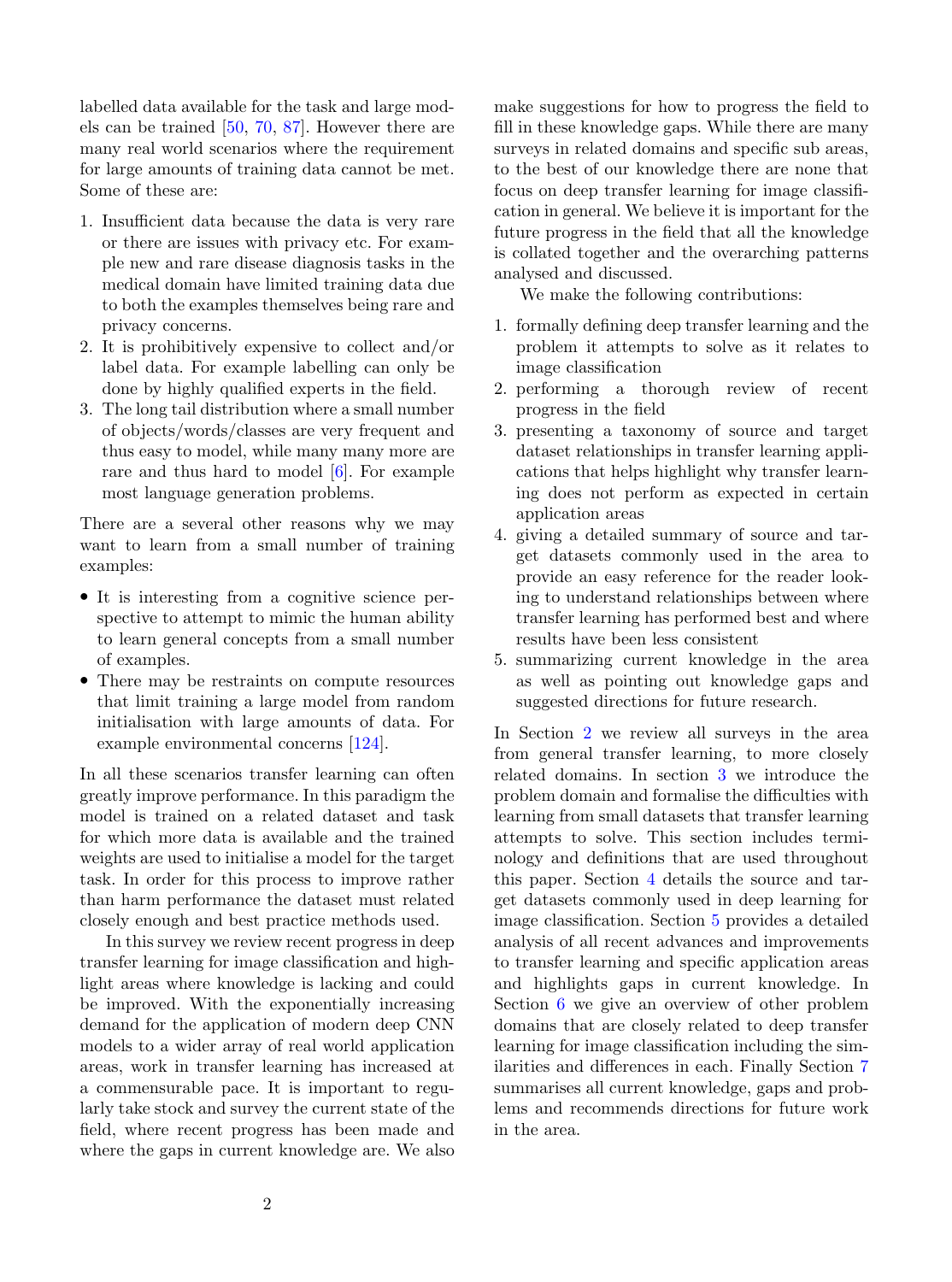# <span id="page-2-0"></span>2 Related work

Many reviews related to deep transfer learning have been published in the past decade and the pace has only increased in the last few years. However, they differ from ours in two main ways. The first group consists of more general reviews, that provide a high level overview of transfer learning and attempt to include all machine learning subfields and all task sub-fields. Reviews in this group are covered in Section [2.1.](#page-2-1) The second group is more specific with reviews providing a comprehensive breakdown of the progress on a particular narrow domain specific task. They are discussed in the relevant parts of Section [5.7.](#page-20-0) There are a few surveys that are more closely related to ours with differences discussed in Section [2.2.](#page-2-2)

# <span id="page-2-1"></span>2.1 General transfer learning surveys

The most recent general transfer learning survey [\[46\]](#page-32-1), is an extremely broad overview of most areas related to deep transfer learning including those areas related to deep transfer learning for image classification outlined in Section [6.](#page-25-0) As it is a broad general survey there is no emphasis on how deep transfer learning applies to image classification and thus the trends seen in this area are not covered.

A thorough theoretical analysis of general transfer learning techniques is given in [\[158\]](#page-39-0). Transfer learning techniques are split into databased and model-based, then further divided into subcategories. Deep learning models are explicitly discussed as a sub-Section of model-based categorisation. The focus is on generative models such as auto-encoders and Generative Adversarial Networks (GANs) and several papers are reviewed. Neural networks are also mentioned briefly under the Parameter Control Strategy and Feature Transformation Strategy Sections. However, the focus is on unsupervised pretraining strategies, rather than best practice for transferring learning.

Zhang et al. [\[153\]](#page-38-0) take the most similar approach to categorizing the transfer learning task space as ours. They divide transfer learning into 17 categories based on source and target dataset and label attributes. They then review approaches taken within each category. Since it is a general transfer learning survey with no focus on deep

learning and image classification the trends in this area are not covered.

Weiss et al. [\[141\]](#page-38-1) divide general transfer learning into homogeneous, where the source and target dataset distributions are the same, and heterogeneous, where they are not, and give a thorough description of each. They review many different approaches in each category, but few of them are related to deep neural networks.

### <span id="page-2-2"></span>2.2 Closely related work

There are some recent review papers that based on their title seem to be more closely related. However, they are short summary papers containing limited details on the subject matter rather than full review papers.

A Survey on Deep Transfer Learning [\[127\]](#page-37-1) defines deep transfer learning and separates it into four categories based on the subset of techniques used. The focus is more on showing a broad selection of methods rather than providing much detail or focusing particularly on deep transfer learning methods. Most major works in the area from the past decade are missing.

Deep Learning and Transfer Learning Approaches for Image Classification [\[56\]](#page-33-2) focuses on defining CNNs along with some of the major architectures and results from the past decade. The paper includes a few brief paragraphs defining transfer learning and some of the image classification results incorporate transfer learning, but no review of the topic is performed.

A Survey of Transfer Learning for Convolutional Neural Networks [\[106\]](#page-36-0) is a short paper which briefly introduces the transfer learning task and settings, and introduces general categories of approaches and applications. It does not review any specific approaches or applications.

Transfer Learning for Visual Categorization: A Survey [\[115\]](#page-36-1). Is a full review paper, but is older with no deep learning techniques included.

In Small Sample Learning in Big Data Era [\[119\]](#page-37-2) deep transfer learning is a large part of the work, but not the focus. Some examples of deep learning applied to image classification domains are mentioned, but there is no discussion of methods for improving deep transfer learning as it relates to image classification.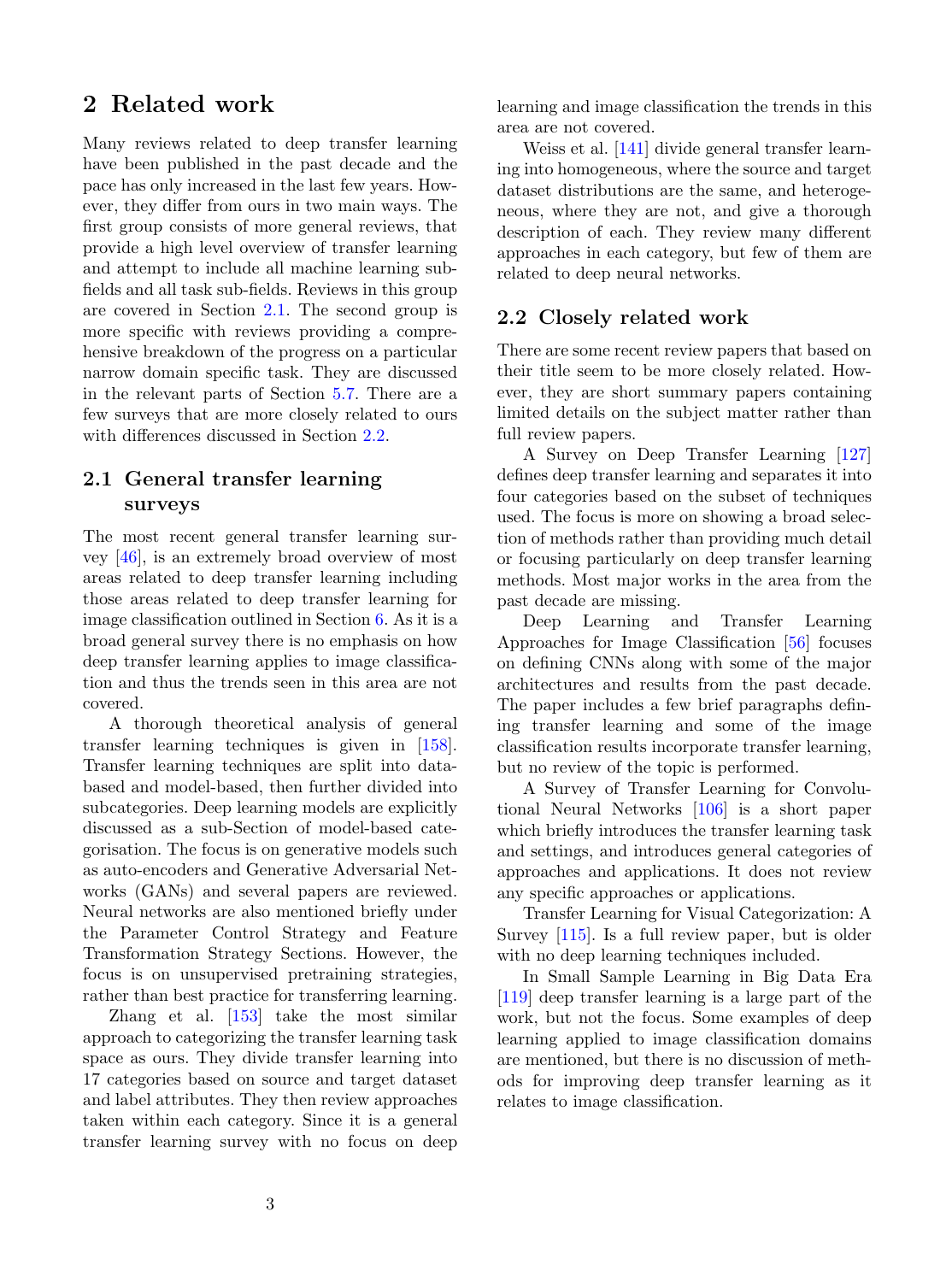# <span id="page-3-0"></span>3 Overview

## 3.1 Problem Definition

In this Section definitions used throughout the paper are introduced. Transfer learning can be categorised by both the task and the mode. We start by defining the model, then the task and finally how they interact together in this case.

Deep learning is a modern name for neural networks with more than one hidden layer. Neural networks are themselves a sub-area of machine learning. Mitchell [\[79\]](#page-34-3) provides a succinct definition of machine learning:

Definition 1 "A computer program is said to learn from experience E with respect to some class of tasks T and performance measure P, if its performance at tasks in T, as measured by P, improves with experience E."

Neural networks are defined by Gurney [\[33\]](#page-32-2) as:

Definition 2 "A neural network is an interconnected assembly of simple processing elements, units or nodes, called neurons, whose functionality is loosely based on the animal neuron. The processing ability of the network is stored in the inter unit connection strengths, or weights, obtained by a process of adaptation to, or learning from, a set of training patterns."

The neurons in a multilayer feed forward neural network of the type that we consider in this review have nonlinear activation functions [\[29\]](#page-31-1) and are arranged in layers with weights W feeding forward from one layer to the next.

Generally, a neural network learns to improve its performance at task T from Experience E, being the set of training patterns, via gradient descent and backpropagation. Backpropagation is an application of the chain rule applied to propagate derivatives from final layers of the neural network to the hidden and input weights [\[110\]](#page-36-2). There are other less frequently used ways to train neural networks, such as with genetic algorithms, that have shown to be successful in particular applications. In this paper we assume training is done via backpropagation for generality.

While it has been proven that neural networks with one hidden layer are universal approximators

[\[41\]](#page-32-3), in practice because the loss function is nonconvex with respect to the weights it is difficult to optimise. For this reason modern networks are often arranged in very deep networks and task specific architectures, like CNNs and transformers for images, to allow for easier training of parameters.

The hierarchical structure of these networks allows for ever more complex patterns to be learned. This is one of the things that has allowed deep learning to be successful at many different tasks in recent years, when compared to other machine learning algorithms. However, this only applies if there is enough data to train them. Figure [1](#page-4-0) shows the increase in ImageNet 1K performance with the number of model parameters. Figure [2](#page-4-1) shows that for large modern CNN models in general the performance on ImageNet 1K increases with the number of training examples in the source dataset. This suggests that large modern CNNS are likely overfitting when trained from random initialization on ImageNet 1K. Of course there are some outliers as the increase in performance from additional source data also depends on how related the source data is to the target data. This is discussed further in in Section [5.3.1.](#page-16-0) These two results combine to show the stated effect that deep learning performance scales with the size of the dataset and model.

As noted in section [1](#page-0-0) there are many real world scenarios where large amounts of data are unavailable or we are interested in training a model on a small amount of data for other reasons.

## 3.2 Learning from small vs large datasets

A thorough review of the problems of learning from a small number of training examples is given in [\[139\]](#page-38-2).

#### 3.2.1 Empirical Risk Minimization

We are interested in finding a function  $f$  that minimises the expected risk:

$$
R_{TRUE}(f) = E[\ell(f(x), y)] = \int \ell(f(x), y) dp(x, y)
$$

with

$$
f^* = arg\ min_f R_{TRUE}\left(f\right)
$$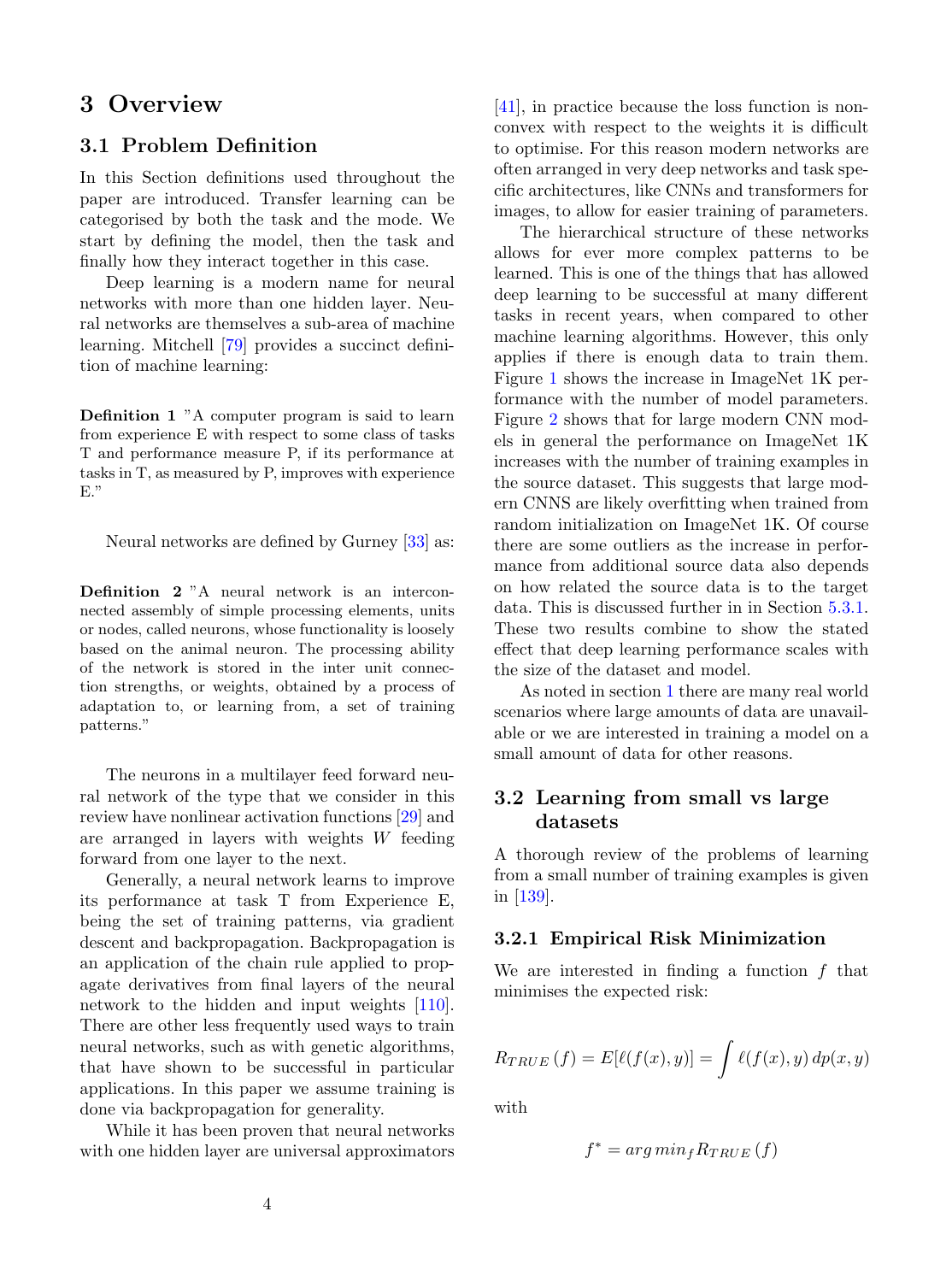

<span id="page-4-0"></span>Fig. 1 Increase in performance on ImageNet 1K due to model size, measured by number of parameters in millions



<span id="page-4-1"></span>Fig. 2 Percentage increase in performance on ImageNet 1K due to increased source dataset size

 $R_{TRUE}(f)$  is the true risk if we have access to an infinite set of all possible data and labels, with  $\hat{f}$  being the function that minimizes the true risk. In practical applications however the joint probability distribution  $P(x, y) = P(y|x)P(x)$  is unknown and the only available information is contained in the training set. For this reason the true risk is replaced by the empirical risk, which is the average of sample losses over the training set D

$$
R_n(f) = \frac{1}{n} \sum_{i=1}^n \ell(f(x_i), y_i),
$$

leading to empirical risk minimisation [\[132\]](#page-37-3).

Before we begin training our model we must choose a family of candidate functions  $\mathcal{F}$ . In the case of CNNs this involves choosing the relevant hyperparameters that determine our model architecture, including number of layers, the number and shape of filters in each convolutional layer, whether and where to include features like residual connections and normalization layers, and many more. This constrains our final function to the family of candidate functions defined by the free parameters that make up the given architecture. We are then attempting to find a function in  $\mathcal F$ which minimises the empirical risk:

$$
f_n = arg\ min_f R_n(f)
$$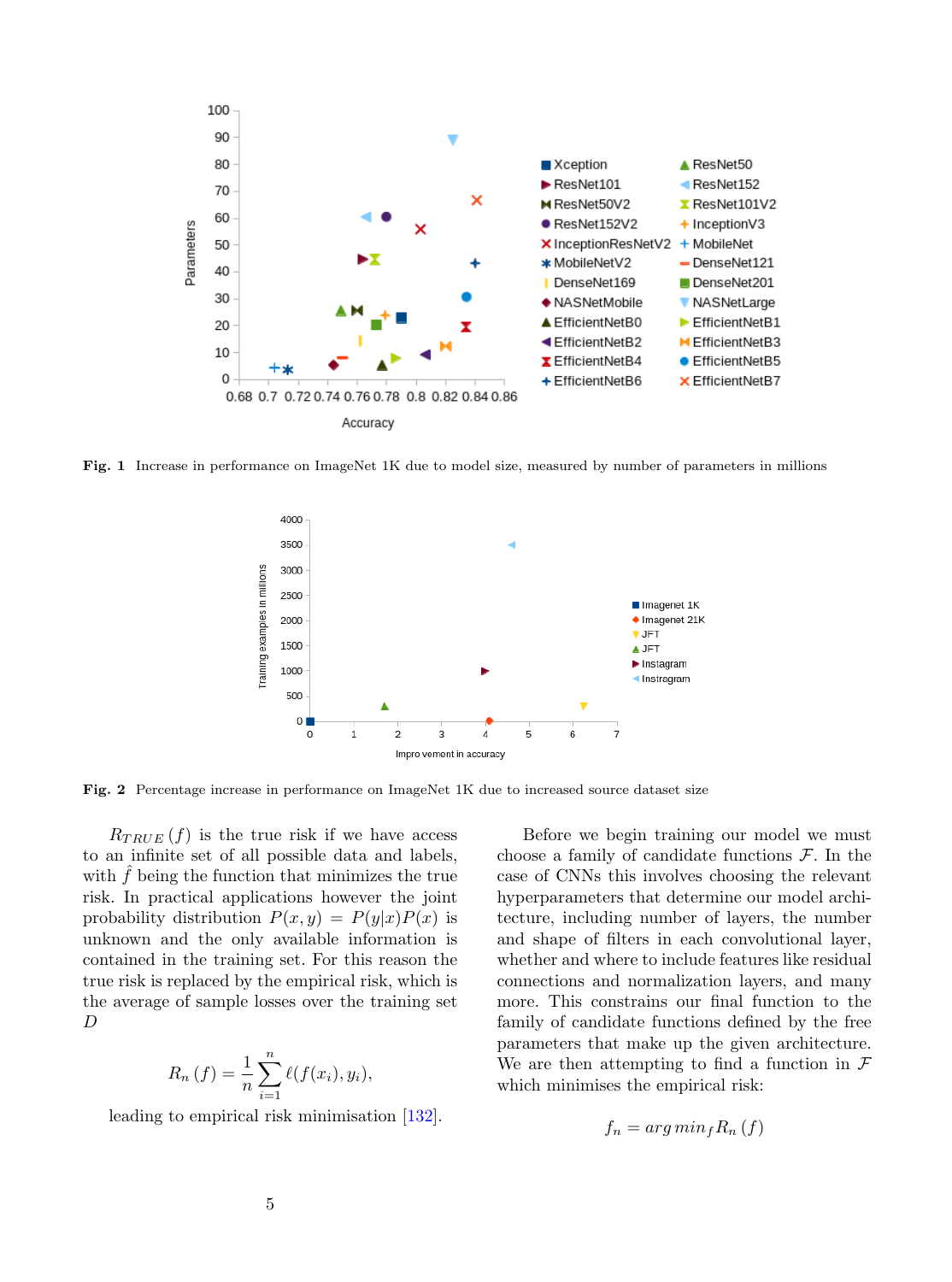Since the optimal function  $f^*$  is unlikely to be in  $\mathcal F$  we also define:

# $f^*_{\mathcal{F}} = \arg\min_{f \in \mathcal{F}} R_{TRUE}(f)$

to be the function in  $\mathcal F$  that minimises the true risk. We can then decompose the excess error that comes from choosing the function in  $\mathcal F$  that minimizes  $R_n(f)$ :

$$
E[R(f_n) - R(f^*)] = E[R(f^*_{\mathcal{F}}) - R(f^*)]
$$
  
+ 
$$
E[R(f_n) - R(f^*_{\mathcal{F}})]
$$
  
= 
$$
\varepsilon_{app} + \varepsilon_{est}
$$

The approximation error  $\varepsilon_{app}$  measures how closely functions in  $\mathcal F$  can approximate the optimal solution  $f^*$  . The estimation error  $\varepsilon_{est}$  measures the effect of minimizing the empirical risk  $R(f_n)$  instead of the expected risk  $R(f^*)$  [\[9\]](#page-30-1). So finding a function that is as close as possible to  $f^*$ can be broken down into:

- 1. choosing a class of models that is more likely to contain the optimal function
- 2. having a large and broad range of training examples in  $D$  to better approximate an infinite set of all possible data and labels.

## <span id="page-5-0"></span>3.2.2 Unreliable Empirical Risk Minimizer

In general,  $\varepsilon_{est}$  can be reduced by having a larger number of examples [\[139\]](#page-38-2). Thus, when there are sufficient and varied labelled training examples in D, the empirical risk  $R(f_n)$  can provide a good approximation to  $R(f_{\mathcal{F}}^*)$  the optimal f in  $\mathcal{F}$ . When *n* the number of training examples in  $D$  is small the empirical risk  $R(f_n)$  may not be a good approximation of the expected risk  $R(f^*_{\mathcal{F}})$ . In this case the empirical risk minimizer overfits.

To alleviate the problem of having an unreliable empirical risk minimizer when  $D_{train}$  is not sufficient, prior knowledge can be used. Prior knowledge can be used to augment the data in  $D_{train}$ , constrain the candidate functions  $\mathcal{F}$ , or constrain the parameters of  $f$  via initialization or regularization [\[139\]](#page-38-2). Task specific deep neural network architectures such as CNNs and Recurrent Neural Networks (RNNs) are examples of constraining the candidate functions  $\mathcal F$  through prior knowledge of what the optimal function form may be.

In this review we focus on transfer learning as a form of constraining the parameters of  $f$ to address the unreliable empirical risk minimizer problem. Section [6](#page-25-0) discusses how deep transfer learning relates to other techniques that use prior knowledge to solve the small dataset problem.

### 3.3 Deep transfer learning

Deep transfer learning is transfer learning applied to deep neural networks. Pan and Yang [\[91\]](#page-35-1) define transfer learning as:

<span id="page-5-2"></span>**Definition 3** "Given a source domain  $\mathcal{D}_S$  and learning task  $T<sub>S</sub>$ , a target domain  $\mathcal{D}_{\rm T}$  and learning task  $T<sub>T</sub>$ , transfer learning aims to help improve the learning of the target predictive function  $f_T(.)$  in  $\mathcal{D}_T$  using the knowledge in  $\mathcal{D}_S$  and  $T_S$ , where  $\mathcal{D}_S \neq \mathcal{D}_T$ , or  $T_S \neq T_T$ ."

For the purposes of this paper we define deep transfer learning as follows:

<span id="page-5-1"></span>**Definition 4** Given a source domain  $\mathcal{D}_S$  and learning task  $T<sub>S</sub>$ , a target domain  $\mathcal{D}_{\rm T}$  and learning task  $T_T$  deep transfer learning aims to improve the performance of the target model  $M$  on the target task  $T_T$ by initialising it with weights  $W$  that are trained on source task  $T_S$  using source dataset  $D_S$  (pretraining), where  $\mathcal{D}_S \neq \mathcal{D}_T$ , or  $T_S \neq T_T$ .

Some or all of W are retained when the model is "transferred" to the target task  $T_T$  and dataset  $D_T$ . The model is used for prediction on  $T_T$  after fully training any reinitialised weights and with or without continuing training on the pretrained weights (fine-tuning). Figure [3](#page-6-0) shows the pretraining and fine-tuning pipeline when applying transfer learning with a deep neural network.

Combining the discussion from Section [3.2.2](#page-5-0) with Definition [4,](#page-5-1) using deep transfer learning techniques to pretrain weights W can be thought of as regularizing W . Initialising W with weights that have been well trained on a large source dataset rather than with very small random values results in a flatter loss surface and smaller gradients, which in turn results in more stable updates [\[67,](#page-33-3) [85\]](#page-34-4). In the classic transfer learning setting the source dataset is many orders of magnitude larger than the target dataset. One example is pretraining on ImageNet 1K with 1.3 million training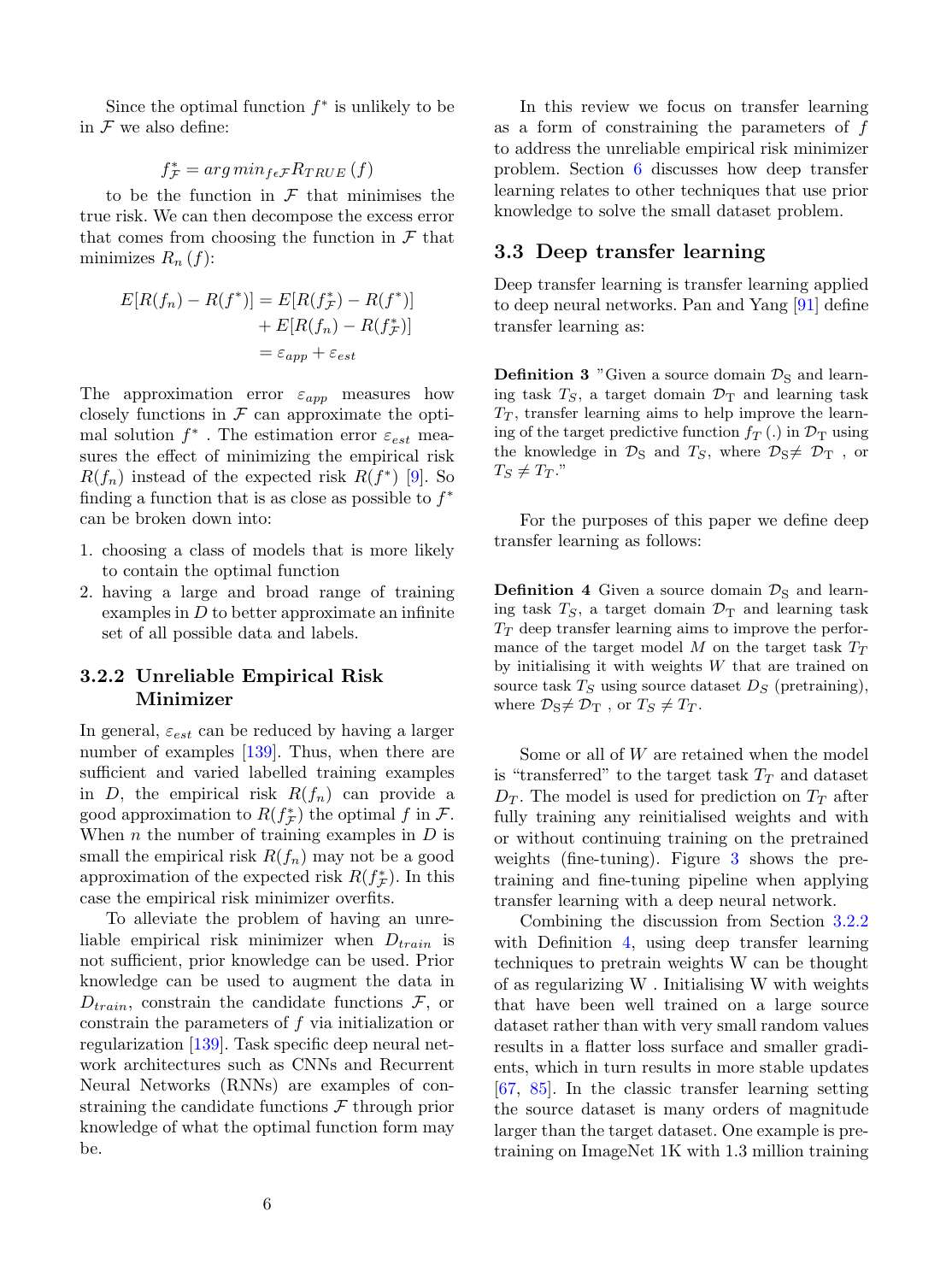

<span id="page-6-0"></span>Fig. 3 Deep transfer learning

images and transferring to medical imaging tasks which often only have 100s of labelled examples. So even with the same learning rate and number of epochs, the number of updates to the weights while training on the target dataset will be orders of magnitude less than for pretraining. This also prevents the model from creating large weights that are based on noise or idiosyncrasies in the small target dataset.

Advances in transfer learning can be categorized based on ways of constraining the parameters of W as follows:

- 1. Initialization. Answering questions like:
	- how much pretraining should be done?
	- is more source data or more closely related source data better?
	- which pretrained parameters should be transferred vs reinitialized?
- 2. Parameter regularization. Regularizing weights, with the assumption that if the parameters are constrained to be close to a set point, they will be less likely to overfit.
- 3. Feature regularization. Regularizing the features for each training example that are produced by the weights. Based on the assumption

that if the features stay close to those trained by the large source data set the model will be less likely to overfit.

We describe progress and problems with deep transfer learning under these categories as well as based on the relationship between source and target dataset in section 4. Then, in section 5, we describe how deep transfer learning relates to other methods.

## 3.4 Negative Transfer

The stated goal of transfer learning as per Definition [3](#page-5-2) is to improve the learning of the target predictive function  $f_T(.)$  in  $\mathcal{D}_T$  using the knowledge in  $\mathcal{D}_S$  and  $T_S$ . To achieve this goal the source dataset must be similar enough to the target dataset to ensure that the features learned in pretraining are relevant to the target task. If the source dataset is not well related to the target dataset the target model can be negatively impacted by pretraining. This is negative transfer [\[91,](#page-35-1) [108\]](#page-36-3). Wang et al. [\[138,](#page-38-3) [140\]](#page-38-4) define the negative transfer gap (NTG) as follows: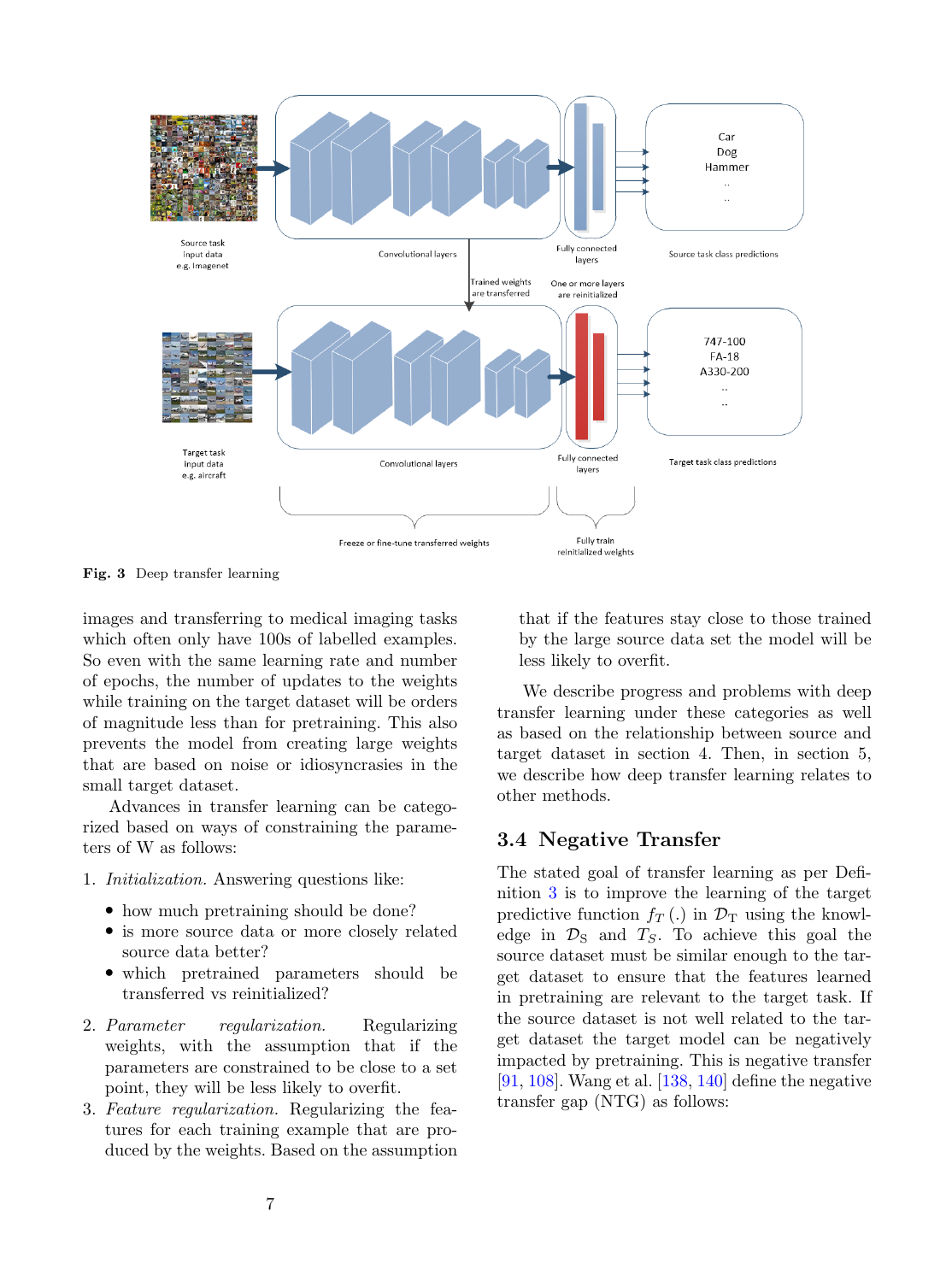**Definition 5** "Let  $\epsilon_{\tau}$  represent the test error on the target domain,  $\theta$  a specific transfer learning algorithm under which the negative transfer gap is defined and ∅ is used to represent the case where the source domain data/information are not used by the target domain learner. Then, negative transfer happens when the error using the source data is larger than the error without using the source data:  $\epsilon_{\tau}(\theta(S, \tau))$  $\epsilon_{\tau}(\theta(\emptyset, \tau))$ , and the degree of negative transfer can be evaluated by the negative transfer gap"

$$
NTG = \epsilon_{\tau}(\theta(S, \tau)) - \epsilon_{\tau}(\theta(\emptyset, \tau))
$$

From this definition we see that negative transfer occurs when the negative transfer gap is positive. Wang et al. elaborate on factors that affect negative transfer [\[138,](#page-38-3) [140\]](#page-38-4):

- Divergence between the source and target domains. Transfer learning makes the assumption that there is some similarity between joint distributions in source domain  $P_S(X, Y)$  and target domain  $P_T(X, Y)$ . The higher the divergence between these values the less information there is in the source domain that can be exploited to to improve performance in the target domain. In the extreme case if there is no similarity it is not possible for transfer learning to improve performance.
- Negative transfer is relative to the size and quality of the source and target datasets. For example, if labelled target data is abundant enough, a model trained on this data only may perform well. In this example, transfer learning methods are more likely to impair the target learning performance. Conversely, if there is no labelled target data, a bad transfer learning method would perform better than a random guess, which means negative transfer would not happen.

With deep neural networks, once the weights have been pretrained to respond to particular features in a large source dataset the weights will not change far from their pretrained values during fine-tuning [\[85\]](#page-34-4). This is particularly so if the target dataset is orders of magnitude smaller as is often the case. This premise allows transfer learning to improve performance and also allows for negative transfer. If the weights transferred are pretrained to respond to unsuitable features then this training will not be fully reversed during the fine-tuning phase and the model could be more likely to overfit

to these inappropriate features. Scenarios such as this usually lead to overfitting the idiosyncrasies of the target training set  $[51, 95]$  $[51, 95]$  $[51, 95]$ . A related scenario is explored in [\[51\]](#page-32-4) where it is shown that alternative loss functions that improve how well the pretrained features fit the source dataset lead to a reduction in performance on the target dataset. The authors state that ".. there exists a trade-off between learning invariant features for the original task and features relevant for transfer tasks."

In image classification models, features learned through lower layers are more general, and those learned in higher layers are more task specific [\[149\]](#page-38-5). It is likely that if less layers are transferred negative transfer should be less prevalent, with training all layers from random initialization being the extreme end of this. There has been limited work to test this, however it is shown to an extent in  $[1]$ .

# <span id="page-7-0"></span>4 Datasets commonly used in transfer learning for image classification

# 4.1 Source

#### ImageNet 1K, 5K, 9K, 21K

ImageNet is an image database organized according to the WordNet hierarchy [\[18\]](#page-31-2). ImageNet 1K or ILSVRC2012 is a well known subset of ImageNet that is used for an annual challenge. ImageNet 1K consists of 1,000 common image classes with at least 1,000 total images in each class for a total of just over 1.3 million images in the training set. ImageNet 5K, 9K and 21K are larger subsets of the full ImageNet dataset containing the most common 5,000, 9,000 and 21,000 image classes respectively. All three ImageNet datasets have been used as both source and target datasets, depending on the type of experiments being performed. They are most commonly used as a source dataset because of their large sizes and general classes.

#### JFT dataset

JFT is an internal Google dataset for large-scale image classification, which comprises over 300 million high-resolution images [\[40\]](#page-32-5). Images are annotated with labels from a set of 18291 categories. For example, 1165 type of animals and 5720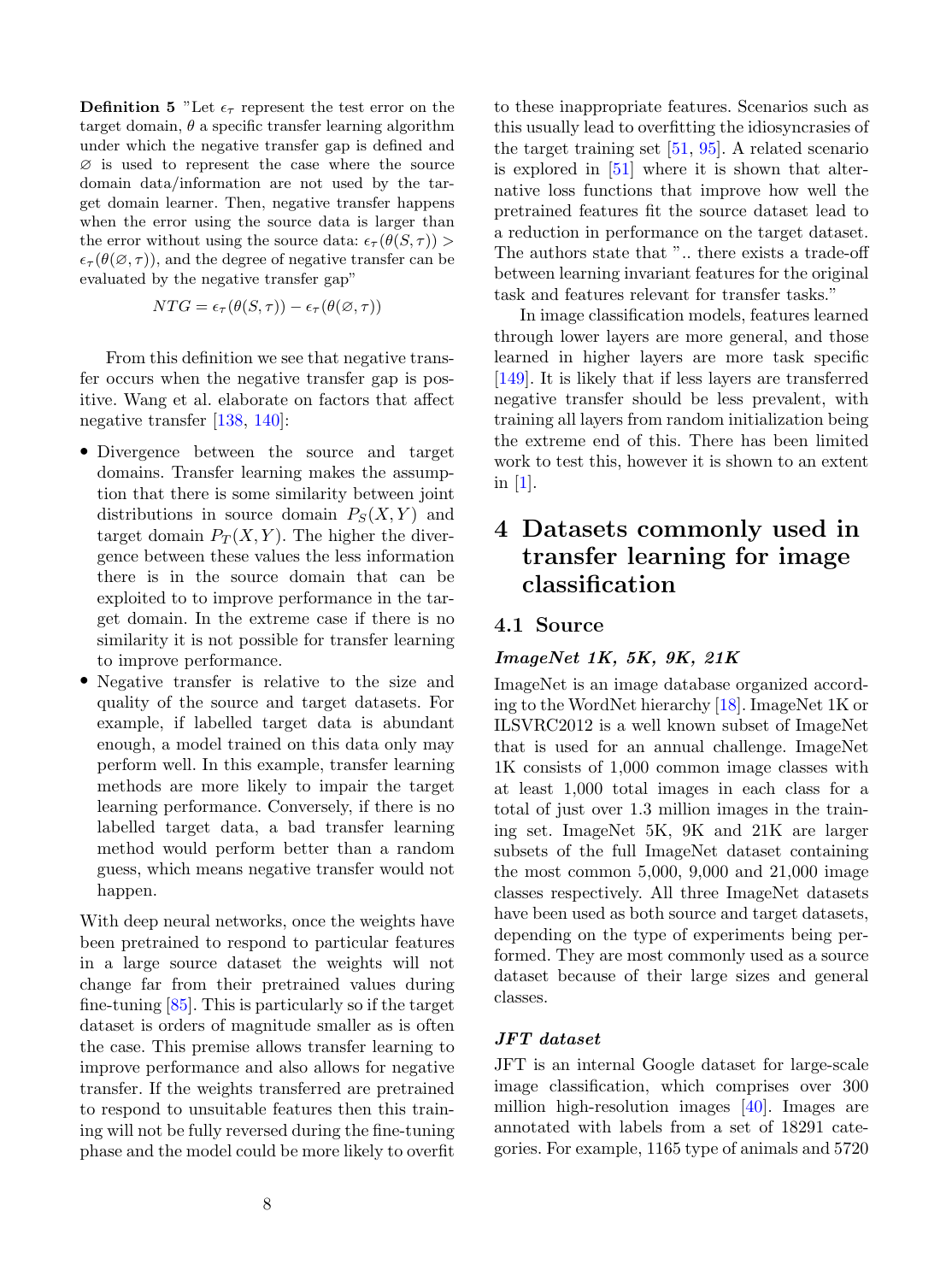types of vehicles are labelled in the dataset [\[125\]](#page-37-4). There are 375M labels and on average each image has 1.26 labels.

#### Instagram hashtag datasets

Mahajan et al. [\[70\]](#page-34-2) collected a weakly labelled image dataset with a maximum size of 3.5 billion labelled images from Instagram, being over 3,000 times larger than the commonly used large source dataset ImageNet 1K. The hashtags were used as labels for training and evaluation. By varying the selected hashtags and the number of images to sample, a variety of datasets of different sizes and visual distributions were created. One of the datasets created contained 1,500 hashtags that closely matched the 1,000 ImagNet 1K classes.

#### Places365

Places365 (Places) [\[155\]](#page-39-1) contains 365 categories of scenes collected by counting all the entries that corresponded to names of scenes, places and environments in WordNet English dictionary. They included any concrete noun which could reasonably complete the phrase I am in a place, or let's go to the place. There are two datasets:

- Places 365-standard has 1.8 million training examples total with a minimum of 3,068 images per class.
- Places365-challenge has 8 million training examples.

Places365 is generally used as a source dataset when the target dataset is scene based such as SUN.

#### Inaturalist

Inaturalist [\[131\]](#page-37-5) consists of 859,000 images from over 5,000 different species of plants and animals. Inaturalist is generally used as a source dataset when the target dataset is when the target dataset contains fine-grained plants or animal classes.

## 4.2 Target

#### General

General image classification datasets contain a variety of classes with a mixture of superordinate and subordinate classes from many different categories in WordNet [\[77\]](#page-34-5). ImageNet is a canonical example of a general image classification dataset.

Examples of general image classification datasets commonly used as target datasets are:

- CIFAR-10 and CIFAR-100 [\[57\]](#page-33-4): Each have a total of 50,000 training and 10,000 test images of 32x32 colour images from 10 and 100 classes respectively.
- PASCAL VOC 2007 [\[20\]](#page-31-3): Has 20 classes belonging to the superordinate categories of person, animal, vehicle, and indoor objects. It contains 9,963 images with 24,640 annotated objects and a 50/50 train test split. The size of each image is roughly  $501 \times 375$ .
- Caltech-101 [\[21\]](#page-31-4): has pictures of objects belonging to 101 categories. About 40 to 800 images per category, with most categories having around 50 images. The size of each image is roughly  $300 \times 200$  pixels.
- Caltech-256 [\[31\]](#page-31-5). An extension of Caltech-101 with 256 categories and a minimum of 80 images per category. It includes a large clutter category for testing background rejection.

#### Fine-grained

Fine-grained image classification datasets contain subordinate classes from one particular superordinate class. examples are:

- Food-101 (Food) [\[8\]](#page-30-2): Contains 101 different classes of food objects with 75,750 training examples and 25,250 test examples.
- Birdsnap (Birds) [\[7\]](#page-30-3): Contains 500 different species of birds, with 47,386 training examples and 2,443 test examples.
- Stanford Cars (Cars) [\[55\]](#page-33-5): Contains 196 different makes and models of cars with 8,144 training examples and 8,041 test examples.
- FGVC Aircraft (Aircraft) [\[71\]](#page-34-6): Contains 100 different makes and models of aircraft with 6,667 training examples and 3,333 test examples.
- Oxford-IIIT Pets (Pets)[\[92\]](#page-35-3): Contains 37 different breeds of cats and dogs with 3,680 training examples and 3,369 test examples.
- Oxford 102 Flowers (Flowers) [\[89\]](#page-35-4): Contains 102 different types of flowers with 2,040 training examples and 6,149 test examples.
- Caltech-uscd Birds 200 (CUB) [\[134\]](#page-37-6): Contains 200 different species of birds with around 60 training examples per class.
- Stanford Dogs (Dogs) [\[49\]](#page-32-6): Contains 20,580 images of 120 breeds of dogs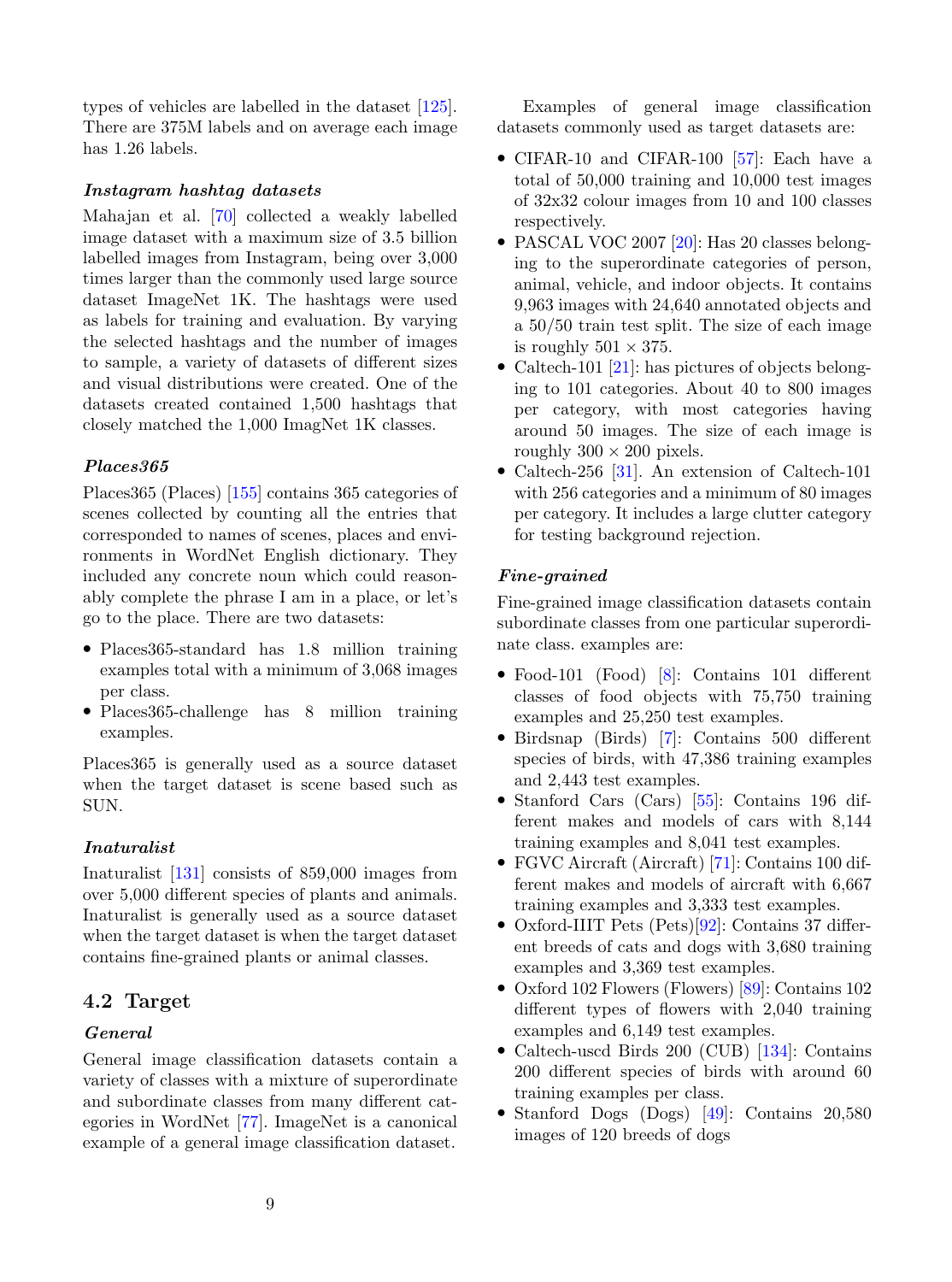#### Scenes

Scene datasets contain examples of different indoor and/or outdoor scene settings. Examples are:

- SUN397 (SUN) [\[145\]](#page-38-6): Contains 397 categories of scenes. This dataset preceded Places-365 and used the same techniques for data collection. The scenes with at least 100 training examples were included in the final dataset.
- MIT 67 Indoor Scenes [\[98\]](#page-35-5): Contains 67 Indoor categories, and a total of 15620 images. There are at least 100 images per category.

#### **Others**

There are a number of other datasets that have less of an overarching theme and are less related to the common source datasets. These are often used in conjunction with deep transfer learning for image classification to show models and techniques are widely applicable. Examples of these are:

- Describable Textures (DTD) [\[14\]](#page-30-4): Consists of 3,760 training examples of texture images with 47 classes of texture adjectives.
- Daimler pedestrian classification [\[81\]](#page-34-7): Contains 23,520 training images with two classes, being contains pedestrians and does not contain pedestrians.
- German road signs (GTSRB) [\[123\]](#page-37-7): Contains 39,209 training images of German road signs in 43 classes.
- Omniglot [\[59\]](#page-33-6): Contains over 1.2 million training examples of 1,623 different handwritten characters from 50 writing systems.
- SVHN digits in the wild (SVHN) [\[84\]](#page-34-8): Contains 73,257 training examples of labelled digits cropped from Street View images.
- UCF101 Dynamic Images (UCF101) [\[121\]](#page-37-8): Contains 9,537 static frames of 101 classes of actions cropped from action videos.
- Visual Decathlon Challenge (Decathlon) [\[103\]](#page-36-4): A challenge designed to simultaneously solve 10 image classification problems being: ImageNet, CIFAR-100, Aircraft, Daimler pedestrian, Describable textures, German traffic signs, Omniglot, SVHN, UCF101, VGG-Flowers. All images resized to have a shorter side of 72 pixels

# <span id="page-9-0"></span>5 Deep transfer learning progress and areas for improvement

In the past decade, the successes of CNNs on image classification tasks have inspired many researchers to apply them to an increasingly wide range of domains. Model performance is strongly affected by the relationship between the amount of training data and the number of trainable parameters in a model as shown in Figures [1](#page-4-0) and [2.](#page-4-1) As a result there has been ever growing interest in using transfer learning to allow large CNN models to be trained in domains where there is only limited training data available or other constraints exist.

As deep learning gained popularity in 2012 to 2016 transferability of features and best practices for performing deep transfer learning was explored  $[2, 4, 42, 116, 149]$  $[2, 4, 42, 116, 149]$  $[2, 4, 42, 116, 149]$  $[2, 4, 42, 116, 149]$  $[2, 4, 42, 116, 149]$  $[2, 4, 42, 116, 149]$  $[2, 4, 42, 116, 149]$  $[2, 4, 42, 116, 149]$  $[2, 4, 42, 116, 149]$ . While there are some recent works that have introduced improvement to transfer learning techniques and insights, there are many more that have focused on best practice for either general [\[52,](#page-32-8) [61,](#page-33-7) [70,](#page-34-2) [96\]](#page-35-6) or specific [\[37,](#page-32-9) [100\]](#page-35-7) application domains rather than techniques. We fully review both.

When reviewing the application of deep transfer learning for image classification we divide applications into categories. We split tasks in two directions being small versus large target datasets and closely versus loosely related source and target datasets. For example using ImagNet [\[18\]](#page-31-2) as a source dataset to pretrain a model for classifying tumours on medical images is a loosely related transfer and is likely to be a small target dataset due to privacy and scarcity of disease. This category division aligns with the factors that affect negative transfer outlined in [\[138,](#page-38-3) [140\]](#page-38-4).

The distinction between target dataset sizes is useful as it has been shown that small target datasets are much more sensitive to changes in transfer learning hyperparameters [\[95\]](#page-35-2). It has also been shown that standard transfer learning hyperparamters do not perform as well when transferring to a less related target task [\[34,](#page-32-10) [52,](#page-32-8) [96\]](#page-35-6), with negative transfer being an extreme example of this [\[138,](#page-38-3) [140\]](#page-38-4), and that the similarity between datasets should be considered when deciding on hyperparameters [\[61,](#page-33-7) [96\]](#page-35-6). These distinctions go some way to explaining conflicting performance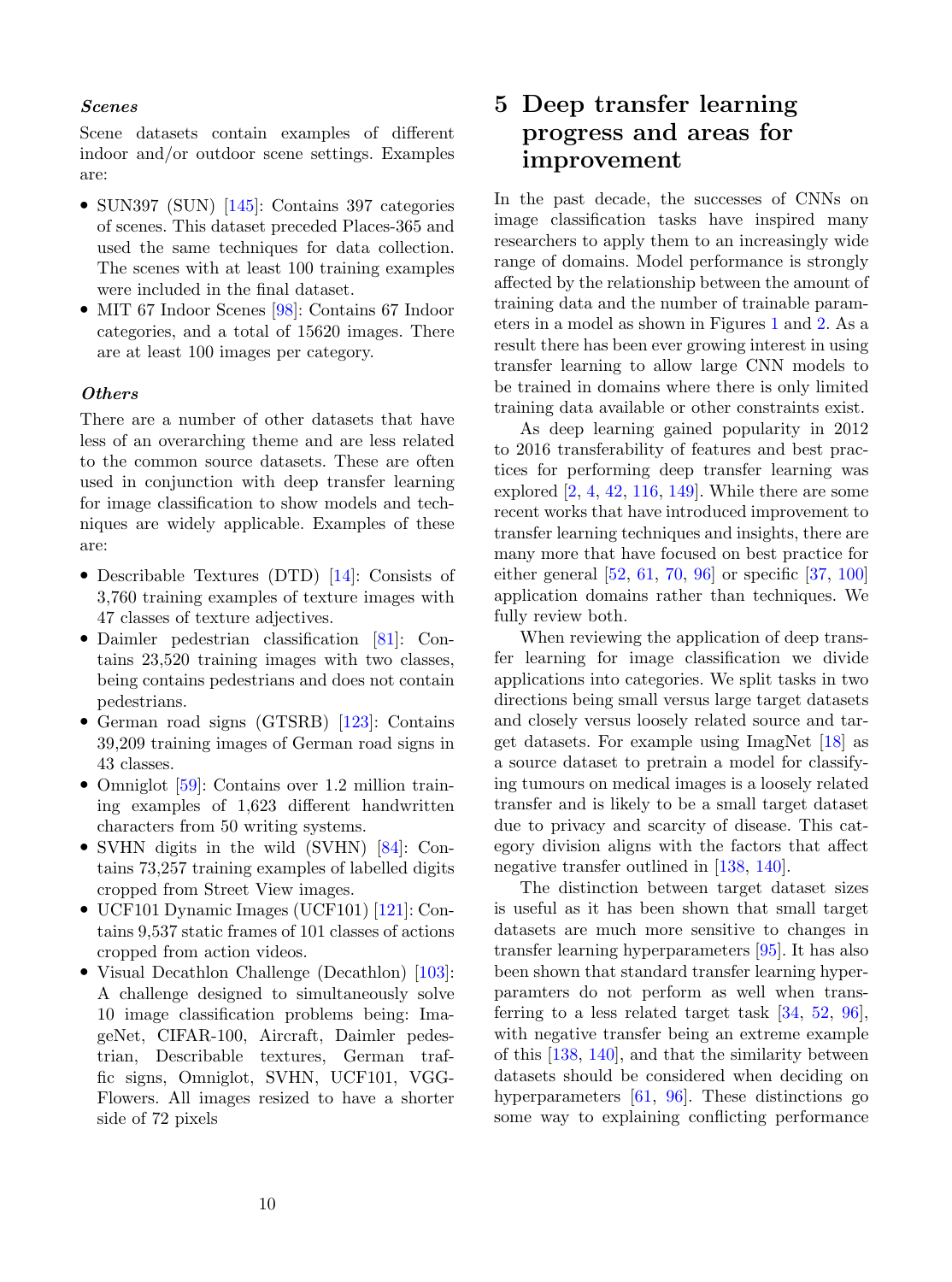of deep transfer learning methods in recent years [\[34,](#page-32-10) [61,](#page-33-7) [135,](#page-37-9) [159\]](#page-39-2).

We start this section by describing general studies on deep transfer learning techniques, including recent advances. Then we review work in each of the application areas described by our split above. Section [7](#page-27-0) summarizes current knowledge and makes final recommendation for future directions of research in the field.

# <span id="page-10-0"></span>5.1 General deep transfer learning for image classification

Early work on deep transfer learning showed that:

- 1. Deep transfer learning results in comparable or above state of the art performance in many different tasks, particularly when compared to shallow machine learning methods [\[4,](#page-30-6) [116\]](#page-36-5).
- 2. More pretraining both in terms of the number of training examples and the number of iterations tends to result in better performance [\[2,](#page-30-5) [4,](#page-30-6) [42\]](#page-32-7).
- 3. Fine-tuning the weights on the target task tends to result in better performance particularly when the target dataset is larger and less similar to the source dataset [\[2,](#page-30-5) [4,](#page-30-6) [149\]](#page-38-5).
- 4. Transferring more layers tends to result in better performance when the source and target dataset and task are closely matched, but less layers are better when they are less related [\[1,](#page-29-0) [2,](#page-30-5) [4,](#page-30-6) [13,](#page-30-7) [149\]](#page-38-5).
- 5. Deeper networks result in better performance [\[4\]](#page-30-6).

It should be noted that all the studies referenced above were completed prior to advances in residual networks [\[36\]](#page-32-11) and other modern very deep CNNs. It has been argued that residual networks when combined with fine-tuning makes features more transferable [\[36\]](#page-32-11). As many of the above studies were carried out within a similar time period some results have not been combined. For instance, most were done with AlexNet, a relatively shallow network, as a base and many did not perform fine tuning and/or simply used a deep neural network as a feature detector at whatever layer it was transferred. It has since been shown that when fine-tuning is used effectively, transferring less than the maximum number of layers can result in better performance. This applies even when the source and target datasets are highly

related, particularly with smaller target datasets [\[1,](#page-29-0) [95,](#page-35-2) [96\]](#page-35-6).

More recently it has been shown that the performance of models on ImageNet 1K correlates well with performance when the pretrained model is transferred to other tasks [\[52\]](#page-32-8). The authors additionally demonstrate that the increase in performance of deep transfer learning over random initialization is highly dependent on both the target dataset size and the relationship between the classes in the source and target datasets. This will be discussed more in the following sections.

#### 5.2 Recent advances

Recent advances in the body of knowledge related to deep transfer learning for image classification can be divided into advances in techniques, and general insights on best practice. We describe advances in transfer learning techniques here and insights on best practice in Section [5.2.4.](#page-13-0) Recent advances in techniques are divided into regularization, hyperparameter based, matching the source domain to the target domain, and a few others that do not fit the previous categories. We discuss matching the source domain to the target domain under the relevant source versus task domains in Sections [5.3.1](#page-16-0) and [5.6.1](#page-20-1) and the rest below. In our reviews of recent work we attempt to present a balanced view of the evidence for the improvements offered by newer models compared to prior ones and the limitations of those improvements. However, in some of the more recent cases this is difficult as the original papers provide limited evidence and new work showing the limitations of the methods has not yet been done.

## <span id="page-10-1"></span>5.2.1 Regularization based technique advances

Most regularization based techniques aim to solve the problem of the unreliable empirical risk minimizer [3.2.2](#page-5-0) by restricting the model weights or the features produced by them so they can't fit small idiosyncrasies in the data. They achieve this by adding a regularization term  $\lambda \cdot \Omega$  (.) to the loss function to make it:

$$
min_{w}L(w) = \left\{\frac{1}{n}\sum_{i=1}^{n}L(z(x_i, w), y_i) + \lambda \cdot \Omega(.)\right\}
$$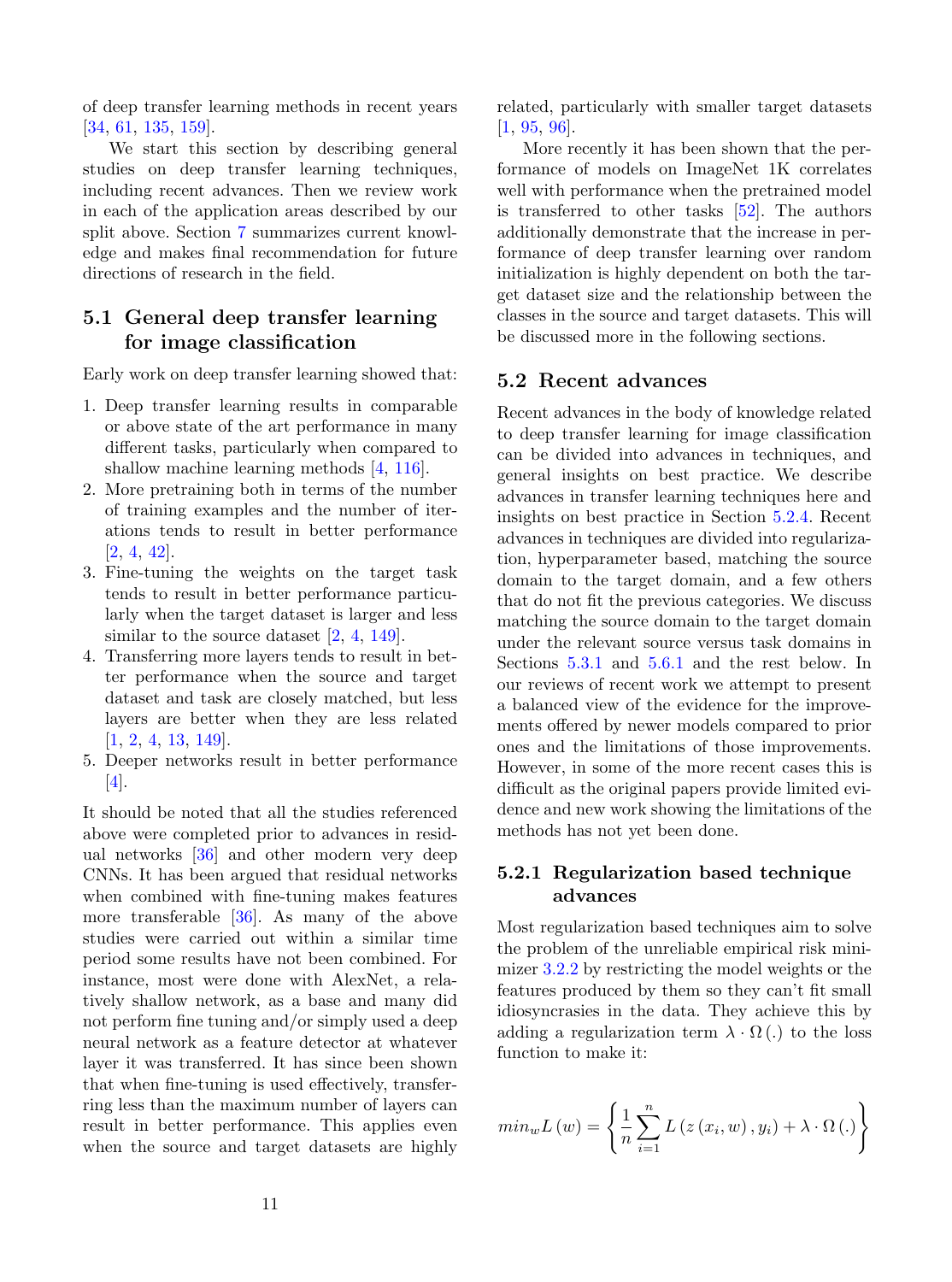with the first term  $\frac{1}{n} \sum_{i=1}^{n} L(z(x_i, w), y_i)$ being the empirical loss and the second term being the regularization term. The tuning parameter  $\lambda > 0$  balances the trade-off between the two.

Weight regularization directly restricts how much the model weights can move.

Knowledge distillation or feature based regularization uses the distance between the feature maps output from one or more layers of the source and target networks to regularize the model:

$$
\Omega(w, w_s) = \frac{1}{n} \sum_{j=1}^{N} \sum_{i=1}^{n} d(F_j(w_t, x_i), F_j(w_s, x_i))
$$

where  $F_i(w_t, x_i)$  is the feature map output by the jth filter in the target network defined by weights  $w_t$  for input value  $x_i$ , and  $d(.)$  is a measure of dissimilarity between two feature maps.

The success of regularization based techniques for deep transfer learning rely heavily on the assumption that the source and target datasets are closely related. This is required to ensure that the optimal weights or features for the target dataset are not far from those trained on the source dataset.

There have been many new regularization based techniques introduced in the last three years. We review major new techniques in chronological order.

1. L2-SP [\[64,](#page-33-8) [65\]](#page-33-9) is a form of weight regularization. The aim of transfer learning is to create models that are regularized by keeping features that are reasonably close to those trained on a source dataset for which overfitting is not as much of a problem. The authors argue that because of this, during the target dataset training phase the fine tuned weights should be decayed towards the pretrained weights, not zero. Several regularizers that decay weights towards their starting point, denoted SP regularizers, were tested in the original papers. The L2-SP regularizer  $\Omega(w) = \frac{\alpha}{2} ||w - w^0||$ 2 2 which is the L2 loss between the source weights and the current weights is shown to significantly outperform the standard L2 loss on the four target datasets shown in the paper with a Resent-101 model. The original paper showed results for transferring to four small target datasets that were very similar to the

two source datasets used for pretraining. It has since been shown that the L2-SP regularizer can result in minimal improvement or even negative transfer when the source and target datasets are less related [\[12,](#page-30-8) [61,](#page-33-7) [96,](#page-35-6) [135\]](#page-37-9). More recent work has showed that in some cases using L2-SP regularization for lower layers and L2 regularization for higher layers can improve performance [\[96\]](#page-35-6).

2. DELTA [\[63\]](#page-33-10) is an example of knowledge distillation or feature map based regularization. It is based on the idea of re-using CNN channels that are not useful to the target task while not changing channels that are useful. Training on the target task is regularized by the attention weighted L2 loss between the final layer feature maps of the source and target models:

$$
\Omega(w, w^0, x_i, y_i) = \sum_{j=1}^{N} (W_j(w^0, x_i, y_i)
$$

$$
\left\| FM_j(w, x_i) - FM_j(w^0, x_i) \right\|_2^2
$$

Where  $FM_i(w, x_i)$  is the output from the *jth* filter applied to the  $ith$  input. The attention weights  $W_i$  for each filter are calculated by removing the model's filters one by one (setting its output weights to 0), calculating the increase in loss. Filters resulting in a high increase in loss are then set with a higher weight for regularization, encouraging them to stay similar to those trained on the source task. Others that are not as useful in the target task are less regularized and can change more. This regularization resulted in performance that was slightly better than the L2-SP regularization in most cases with ResNet-101 and Inceptionv3 models, ImageNet 1K as the source dataset and a variety of target datasets. The original paper showed state of the art performance for DELTA on Caltech 256-30, however they used mostly the same datasets as the original L2-SP paper [\[64\]](#page-33-8) and for the two additional datasets used they showed that L2-SP outperformed the baseline L2 regularization. It has since been shown that like L2-SP, DELTA can also hinder performance when the source and target datasets are less similar [\[12,](#page-30-8) [45,](#page-32-12) [53\]](#page-33-11).

3. Wan et al. [\[135\]](#page-37-9) propose decomposing the transfer learning gradient update into the empirical loss and regularization loss gradient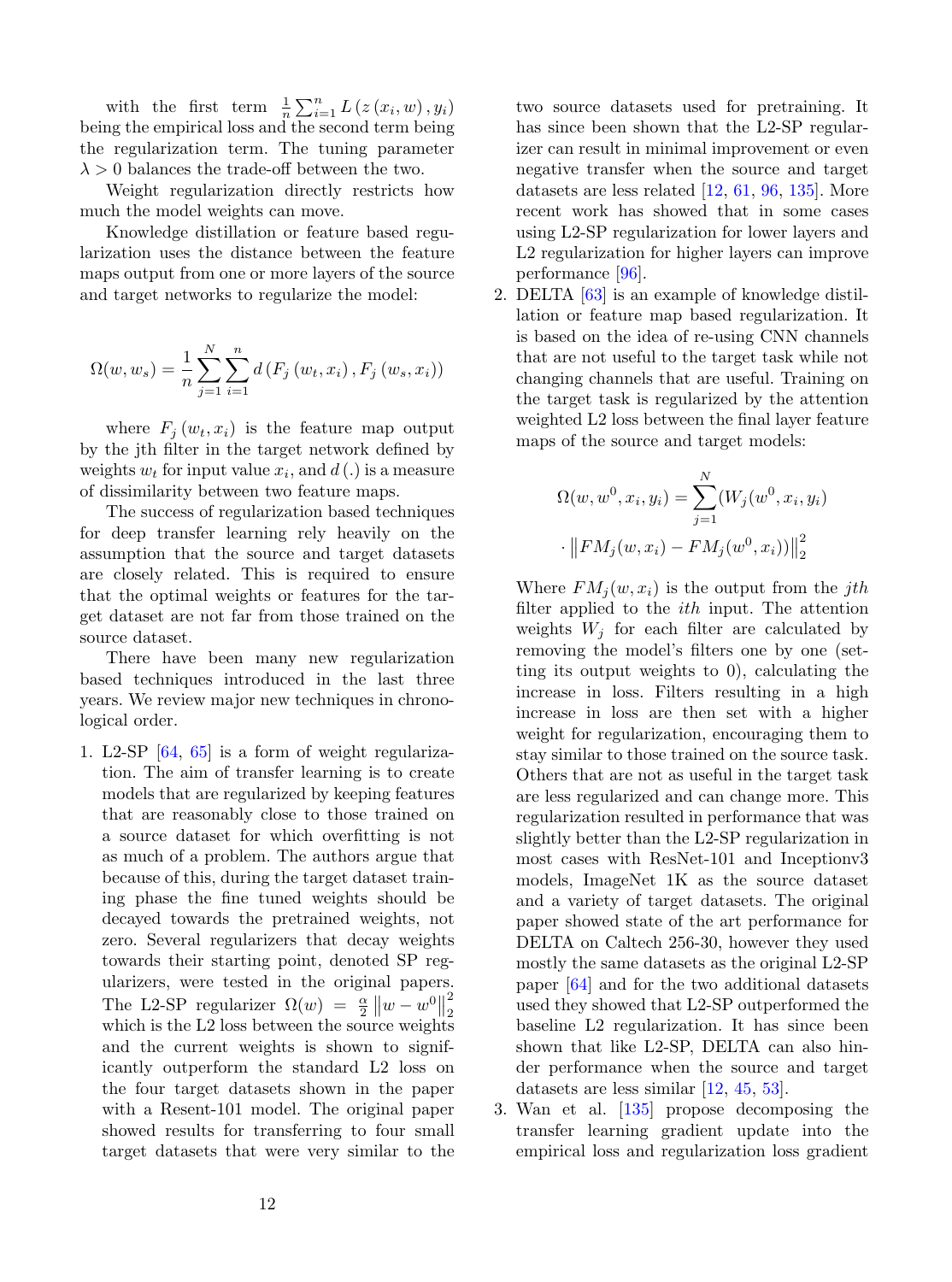vectors. Then when the angle between the two vectors is greater than 90 degrees they further decompose the regularization loss gradient vector into the portion perpendicular to the empirical loss gradient and the remaining vector in the opposite direction of the empirical loss gradient. They remove the latter term, in the hopes that not allowing the regularization term to move the weights in the opposite direction of the empirical loss term will stop negative transfer. They show that their proposal improves performance slightly with a ResNet 18 on four different datasets. However, their results are poor compared to state of the art as they do not test on modern very deep models. For this reason, it is difficult to judge how well their regularization method performs in general.

- 4. Batch spectral shrinkage (BSS) [\[12\]](#page-30-8) introduces a loss penalty applied to smaller singular values of channelwise features in each batch update during fine-tuning so that untransferable spectral components are suppressed. They test this method using a ResNet50 pretrained on ImageNet 1K and fine-tuned on a range of different target datasets. The results show that their method never hurts performance on the given datasets and often produces significant performance gains over L2, L2-SP and DELTA regularization for smaller target datasets. They also show that BSS can improve performance for less similar target datasets where L2-SP hinders performance.
- 5. Sample-based regularization [\[45\]](#page-32-12) proposes regularization using the distance between feature maps of pairs of inputs in the same class, as well as weight regularization. The model was tested using a ResNet-50 and transferring from ImageNet 1K and Places365 to a number of different, fine grained classification tasks. The authors report an improvement over L2-SP, DELTA and BSS in all tests. Their results reconfirm that BSS performs better than DELTA and L2SP in most cases and in some cases DELTA and L2SP decrease performance compared to the standard L2 regularization baseline.

# 5.2.2 Normalization based technique advances

Further to regularization based methods, there are several recent techniques that attempt to better align fine-tuning in the target domain with the source domain. This is achieved by making adjustments to the standard batch normalization or other forms of normalization that are used between layers in modern CNNs.

- 1. Sharing batch normalization hyperparameters across source and target domains has been shown to be more effective than having separate ones across many domain adaptation tasks [\[72,](#page-34-9) [138\]](#page-38-3). Wang et al. [\[138\]](#page-38-3) introduce an additional batch normalization hyperparameter called domain adaptive  $\alpha$ . This takes standard batch normalization with  $\gamma$  and  $\beta$ shared across source and target domain and scales them based on the transferability value of each channel calculated using the mean and variance statistics prior to normalization. As far as we are aware these techniques have not been applied to the general supervised transfer learning case.
- 2. Stochastic normalization [\[53\]](#page-33-11) samples batch normalization based on mini-batch statistics or based on moving statistics for each filter with probability hyperparameter p. At the start of fine-tuning on the target dataset the moving statistics are initialised with those calculated during pretraining in order to act as a regularizer. This is designed to overcome problems with small batch sizes resulting in noisy batch-statistics or the collapse in training associated with using moving statistics to normalize all feature maps [\[43,](#page-32-13) [44\]](#page-32-14). The authors results show that their methods improve over BSS, DELTA and L2-SP for low sampling versions of three standard target datasets and improve over all but BSS for larger versions of the same datasets. Their results again show that BSS performs better than DELTA and L2SP in most cases and in many cases DELTA and L2-SP decrease performance compared to the standard L2 regularization baseline.

## 5.2.3 Other recent new techniques

Guo et al. [\[32\]](#page-31-6) make two copies of their ResNet models pretrained on ImageNet 1K. One model is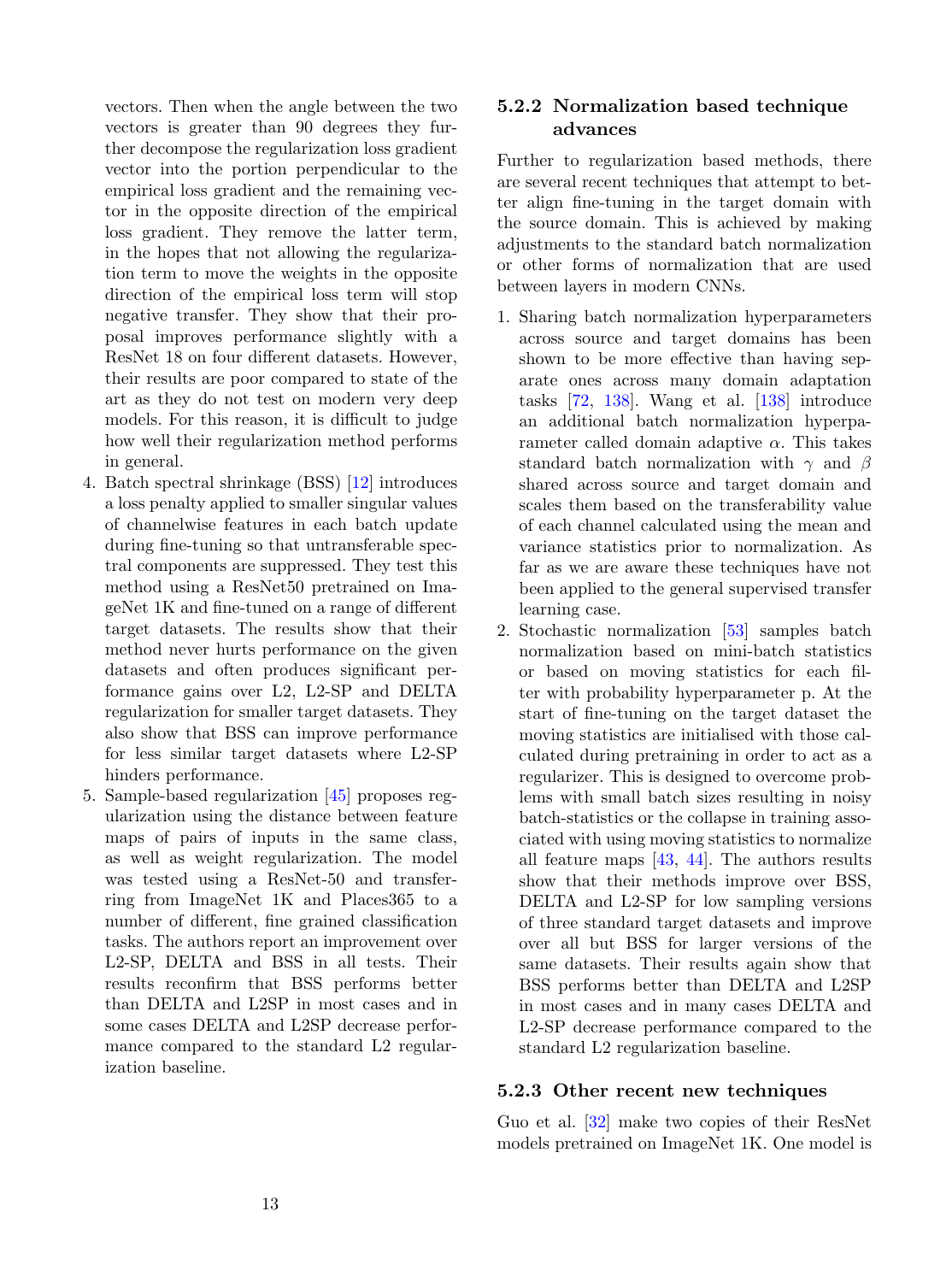used as a fixed feature selector with the pretrained layers frozen and the other model is fine-tuned. They reinitialize the final classification layer in both. A policy net trained with reinforcement learning is then used to create a mask to combine layers from each model together in a unique way for each target example. They show that their SpotTune model improves performance compared to fine-tuning with an equivalent size single model (double the size of the two individual models within the SpotTune architecture) and achieves close to or better than state of the art in most cases. MultiTune simplifies SpotTune by removing the policy network and concatenating the features from each model prior to the final classification layer rather than selecting layers. It also improves on SpotTune by using two different non-binary fine-tuning hyperparameter settings [\[96\]](#page-35-6) rather than one fine-tuned and one frozen model. The results show that MultiTune improves or equals accuracy compared to SpotTune in most cases tested, with significantly less training time.

Co-tuning for transfer learning [\[150\]](#page-38-7) uses a probabilistic mapping of hard labels in the source dataset to soft labels in the target dataset. This mapping allows them to keep the final classification layer in a ResNet50 and train it using both the target data and soft labels from the source dataset. As with many other recent results, they show that their algorithm improves on all others, including BSS, DELTA and L2SP, but their results are significantly below state of the art for identical model sizes, source and target dataset. They do show the same ordering for the target datasets, using BSS improves on DELTA which improves on L2SP.

### <span id="page-13-0"></span>5.2.4 Insights on best practice

Further to advances in techniques and models, there has been a large body of recent research that extends the early work on best practice for deep transfer learning for image classification described in Section [5.1.](#page-10-0) These studies give insights on the following decisions that need to be made when performing deep transfer learning for image classification:

• Selecting the best model for the task. Models that perform better on ImageNet were found to perform better on a range of target datasets in [\[52\]](#page-32-8), however this effect eventually saturates [\[1\]](#page-29-0).

Given a set of models with similar accuracy on a source task, the best model for target tasks can vary between target datasets [\[1\]](#page-29-0).

- Choosing the best data for pretraining. In many cases pretraining with smaller more closely related source datasets was found to produce better results on target datasets than with larger less closely related source datasets [\[16,](#page-30-9) [17,](#page-31-7) [70,](#page-34-2) [76,](#page-34-10) [87,](#page-35-0) [97\]](#page-35-8). For best results the source dataset should include the image domain of the target dataset [\[76\]](#page-34-10). For example ImageNet 1k contains more classes of pets than Oxford Pets making them an ideal source and target dataset combination. There are various measures of similarity used to define closely related that are outlined in Section [5.3.1.](#page-16-0)
- Finding the best hyperparameters for finetuning. Several studies include extensive hyperparameter searches over learning rate, learning rate decay, weight decay, and momentum [\[52,](#page-32-8) [61,](#page-33-7) [64,](#page-33-8) [70,](#page-34-2) [96\]](#page-35-6). These studies show the relationship between the size of the target dataset and its similarity to the source dataset with fine-tuning hyperparameter settings. Optimal learning rate and momentum, are both shown to be lower for more related source and target datasets [\[61,](#page-33-7) [96\]](#page-35-6). Also the number of layers to reinitialise from random weights is strongly related to the optimal learning rate [\[85,](#page-34-4) [96\]](#page-35-6).
- Whether a multi-step transfer process is better than a single step process. A multi-step pretraining process, where the intermediate dataset is smaller and more closely related to the target dataset, often outperform a single step pretraining process when originating from a very different, large source dataset [\[28,](#page-31-8) [76,](#page-34-10) [86,](#page-35-9) [97\]](#page-35-8). Related to this, using a self-supervised learning technique for pretraining on a more closely related source dataset can outperform using a supervised learning technique on a less closely related dataset [\[159\]](#page-39-2).
- Which type of regularization to use. L2-SP or other more recent transfer learning specific regularization techniques like DELTA, BSS, stochastic normalization, etc, improve performance when the source and target dataset are closely related, but often hinder it when they are less related  $[63, 64, 96, 135]$  $[63, 64, 96, 135]$  $[63, 64, 96, 135]$  $[63, 64, 96, 135]$  $[63, 64, 96, 135]$  $[63, 64, 96, 135]$  $[63, 64, 96, 135]$ . These regularization techniques are discussed in more detail in Section [5.2.1.](#page-10-1)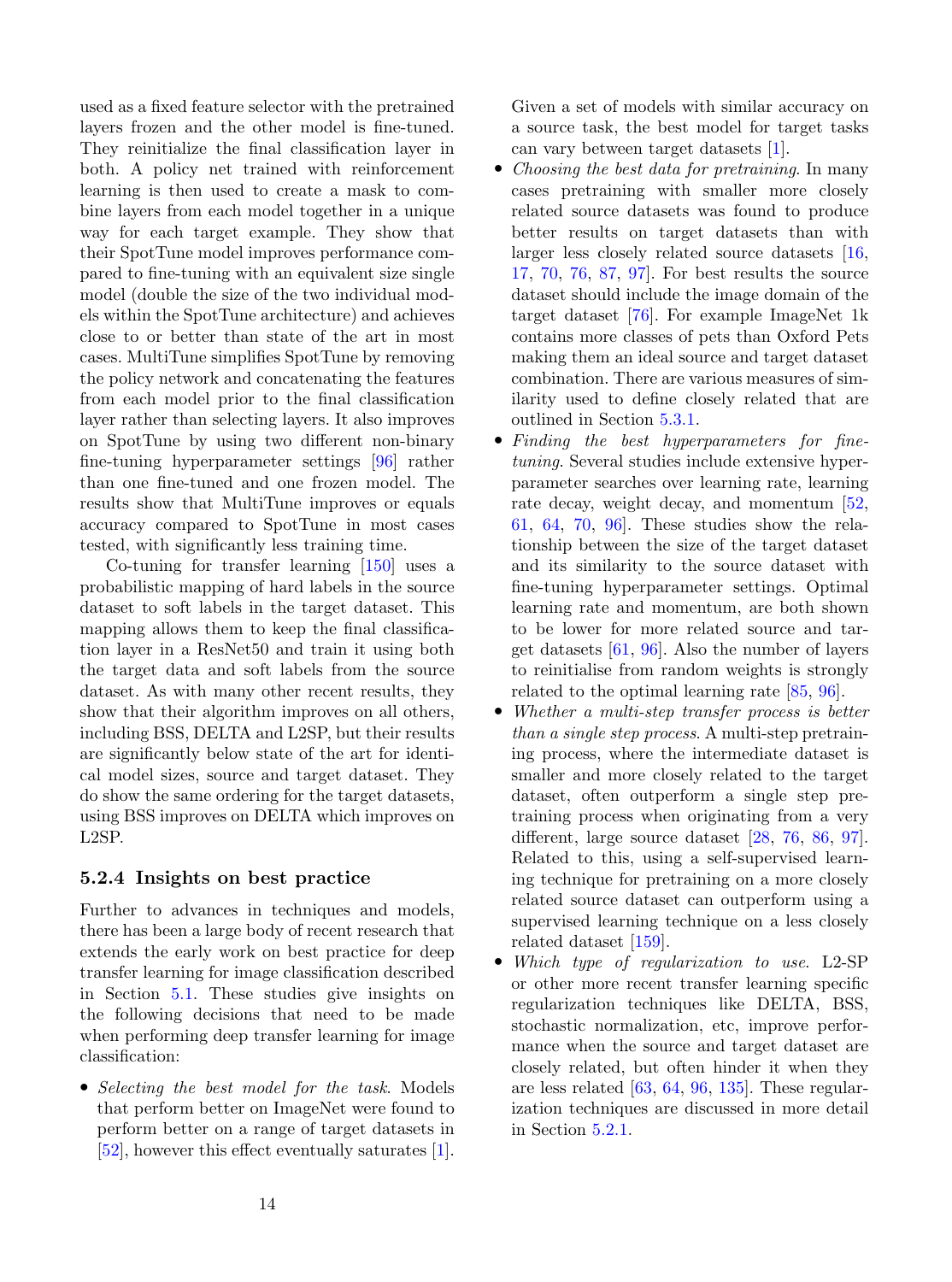• Which loss function to use. Alternatives to the cross-entropy loss function are shown to produce representations with higher class separation that obtain higher accuracy on the source task, but are less useful for target tasks in [\[51\]](#page-32-4). The results show a trade-off between learning features that perform better on the source task and features relevant for the target task.

In an attempt to generalize hyperparameters and protocols when pretraining with source source datasets that are larger than ImageNet 1K, Kolesnikov et al. created Big Transfer (BiT) [\[50\]](#page-32-0). They pretrain various sizes of ResNet on ImageNet 1K and 21K, and JFT and transfer them to four small to medium closely related image classification target datasets as well as the COCO-2017 object detection dataset [\[66\]](#page-33-12). Based on these experiments they make a number of general claims about deep transfer learning when pretraining on very large datasets including:

- 1. Batch normalization (BN) [\[44\]](#page-32-14) is detrimental to BiT, and Group Normalization [\[144\]](#page-38-8) combined with Weight Standardization performs well with large batches.
- 2. MixUp [\[151\]](#page-38-9) is not useful for pretraining on large source datasets and is only useful during fine-tuning for mid-sized target datasets (20-500K training examples)
- 3. Regularization (L2, L2-SP, dropout) does not enhance performance in the fine-tuning phase, even with very large models (the largest model used for experiments has 928 million parameters). Adjusting the training and learning rate decay time based on the size of the target dataset, longer for larger datasets, provides sufficient regularization.

The authors use general fine-tuning hyperparameters for learning rate scheduling, training time and amount/usage of MixUp that are only adjusted based on the target dataset size, not for individual target datasets. They achieve performance that is comparable to models with selectively tuned hyperparameters for their model pretrained on ImageNet and state of the art, or close to in many cases, for their model pretrained on the 300 times larger source dataset JFT. However their target datasets, ImageNet, CIFAR 10 & 100, and Pets are very closely related to their source datasets

making them easier to transfer to. Their final target dataset, Flowers, is also known to be better suited to transfer to from their source datasets. See section [5.6](#page-19-0) for further discussion of which target datasets are easier to transfer to.

We expect that best practice recommendations developed for closely related datasets will not be applicable to less closely related target datasets as has been shown for many other methods and recommendations [\[12,](#page-30-8) [53,](#page-33-11) [61,](#page-33-7) [63,](#page-33-10) [64,](#page-33-8) [96,](#page-35-6) [135\]](#page-37-9). To test this hypothesis we reran a selection of the experiments in BiT using Stanford Cars as the target dataset which is very different from the source dataset ImageNet 21K and known to be more difficult to transfer to [\[52,](#page-32-8) [96\]](#page-35-6). We first confirmed that we could reproduce their state of the art results for the datasets listed in the paper, then produced the results in Table [1](#page-15-0) using Stanford Cars. These results show that BiT produces far below state of the art results for this less related dataset. The first column shows the results with all the recommended hyperparameters from the paper. While the performance can be improved with increases in learning rates and number of epochs before the learning rate is decayed, final results are still well below state of the art for a comparable model, source and target dataset. The fine grained classification task in Stanford Cars is known to be less similar to the more general ImageNet and JFT datasets. Because of this it is not surprising that recommendations developed for more closely related target datasets do not apply.

#### 5.2.5 Insights on transferability

Here we review works that give more general insight as to what is happening with model weights, representations and the loss landscape when transfer learning is performed as well as measures of transferability of pretrained weights to target tasks.

Several methods for analysing the feature space were used in [\[85\]](#page-34-4). They found that models trained from pretrained weights make similar mistakes on the target domain, have similar features and are surprisingly close in  $\ell_2$  distance in the parameter space. They are in the same basins of the loss landscape. Models trained from random initialization do not live in the same basin, make different mistakes, have different features and are farther away in  $\ell_2$  distance in the parameter space.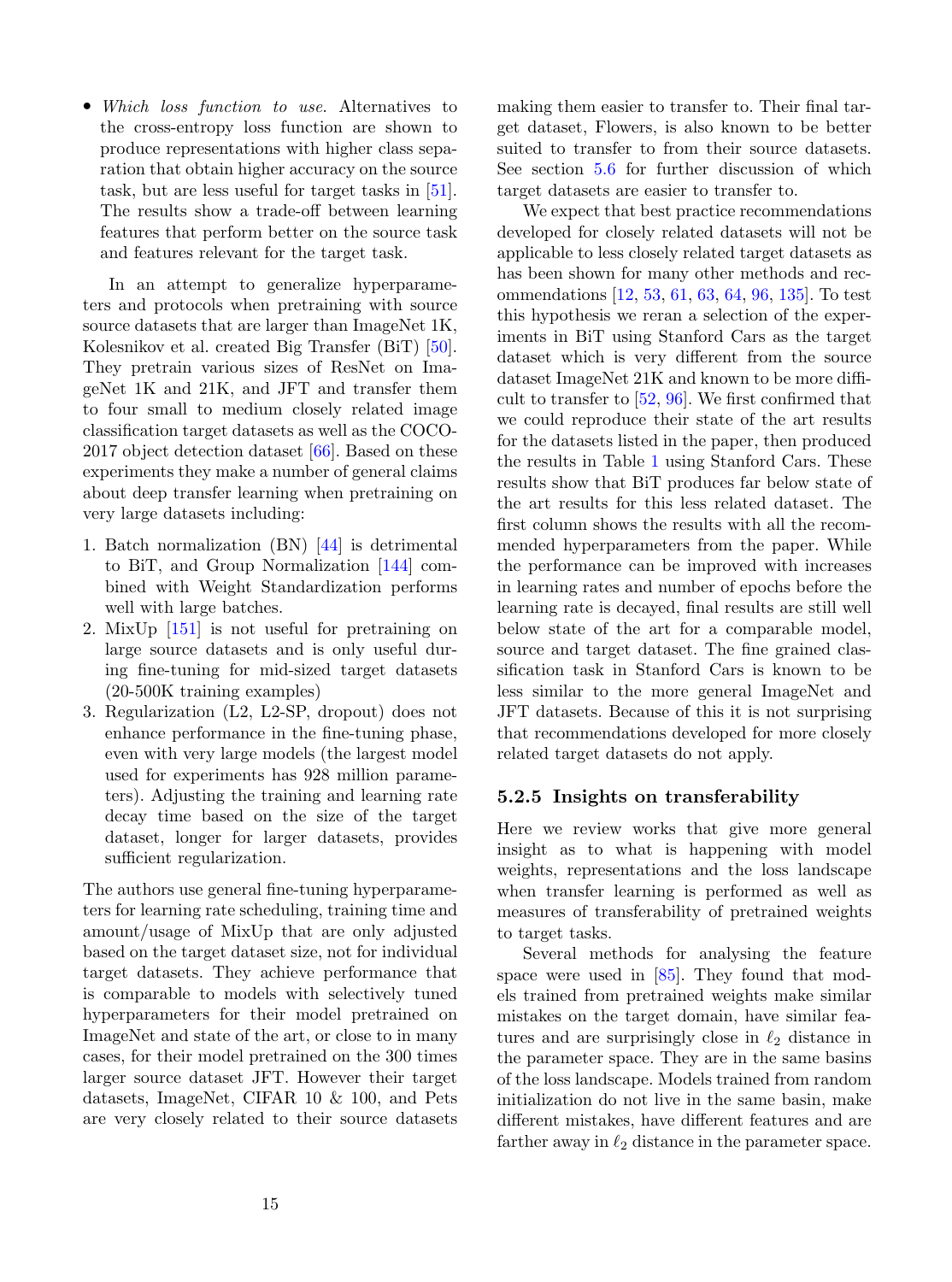<span id="page-15-0"></span>Table 1 Big transfer (BiT): General visual representation learning [\[50\]](#page-32-0) extended results using BiT-M pretrained on ImageNet 21K . State of the art is the best known result for this model, source and target dataset. Default is the learning rate decay schedule specified by the paper for this size target dataset and x2 is two times the number of batches before decaying the learning rate compared to the default.

| Dataset        | Default $\ln(0.003)$ |       | $\ln 0.01$ |             | $\ln 0.03$ |    | $\ln 0.1$   |      | State of the art |
|----------------|----------------------|-------|------------|-------------|------------|----|-------------|------|------------------|
|                | default              | x2    | default    | x2          | default    | x2 | default     | x2   |                  |
|                | decay                |       | decay      |             | decay      |    | decay       |      |                  |
| $_{\rm{Cars}}$ | 86.20                | 86.15 | 85.81      | 87.49 81.41 |            |    | 88.96 27.51 | 5.22 | 95.387           |

A flatter and easier to navigate loss landscape for pretrained models compared to their randomly initialized counterparts was also shown in [\[67\]](#page-33-3). They showed improved Lipschitzness and that this accelerates and stabilizes training substantially. Particularly that the singular vectors of the weight gradient with large singular values are shrunk in the weight matrices. Thus, the magnitude of gradient back-propagated through a pretrained layer is controlled, and pretrained weight matrices stabilize the magnitude of gradient, especially in lower layers, leading to more stable training.

Several recent techniques have been proposed for measuring the transferability of pretrained weights:

1. H-score [\[5\]](#page-30-10) is a measure of how well a pretrained model f is likely to perform on a new task with input space  $X$  and output space  $Y$  based on the inter-class covariance  $cov(\mathbb{E}_{P_{X|Y}}[f(X)|Y])$ and the feature redundancy  $tr(cov(f(X)))$ 

$$
\mathcal{H}(f) = tr(cov(f(X))^{-1} cov(\mathbb{E}_{P_{X|Y}}[f(X)|Y])
$$

the H-score increases as interclass covariance increases and feature redundancy decreases. The authors show that H-score has a strong correlation with target task performance. They also show that it can be used to rank transferability and create minimum spanning trees of task transferability. The latter may be useful in guiding multi-step transfer learning for less related tasks as discussed in Section [5.2.4.](#page-13-0)

2. Transferability and negative conditional entropy (NCE) for transfer learning tasks where the source and target datasets are the same, but the tasks differ, are defined in [\[130\]](#page-37-10). The authors define transferability as the log-likelihood  $l_Y(w_Z, k_Y)$ , where  $w_z$  is the weights of the model backbone pretrained on the source task  $Z$  and  $k_Y$  is the weights of the classifier trained on the target task.

They then define conditional cross-entropy (NCE) as another measure of transferability, defined as being the empirical cross entropy of label  $\bar{y}$  from the target domain given a lablel  $\bar{z}$  from the source domain. To empirically demonstrate the effectiveness of the NCE measure a ResNet18 model as the backbone was paired with an SVM classifier. NCE was demonstrated to have strong correlation with accuracy on the target tasks for combinations of 437 source and target tasks.

3. LEEP [\[88\]](#page-35-10) is another measure of transferability. Using the pretrained model, the joint distribution over labels in the source dataset and the target dataset labels is estimated to construct an empirical predictor. LEEP is the log expectation of the empirical predictor. LEEP is defined mathematically as:

$$
T(\theta, D) = \frac{1}{n} \sum_{i=1}^{n} \log \left( \sum_{z \in Z} \hat{P}(y_i | z) \theta (x_i)_z \right)
$$

where  $\theta(x_i)_z$  is is the probability of the source label z for target input data  $x_i$  predicted using the pretrained weights  $\theta$ , and  $\hat{P}(y_i|z)$  is the empirical conditional probability of target label  $y_i$  given source label z. LEEP is shown to have good theoretical properties and empirically it is demonstrated to have strong correlation with performance gain from pretraining weights on the source tasks. This is shown on source tasks ImageNet 1K and CIFAR10 and 200 random target tasks taken from the closely related CIFAR100 and less closely related FashionM-NIST. The authors expand NCE to the case where the source and target datasets are different by creating dummy labels for the target data based on the source task using the pretrained model  $\theta$ . They show that LEEP has a stronger correlation with performance gain than the expanded NCE measure and H-score.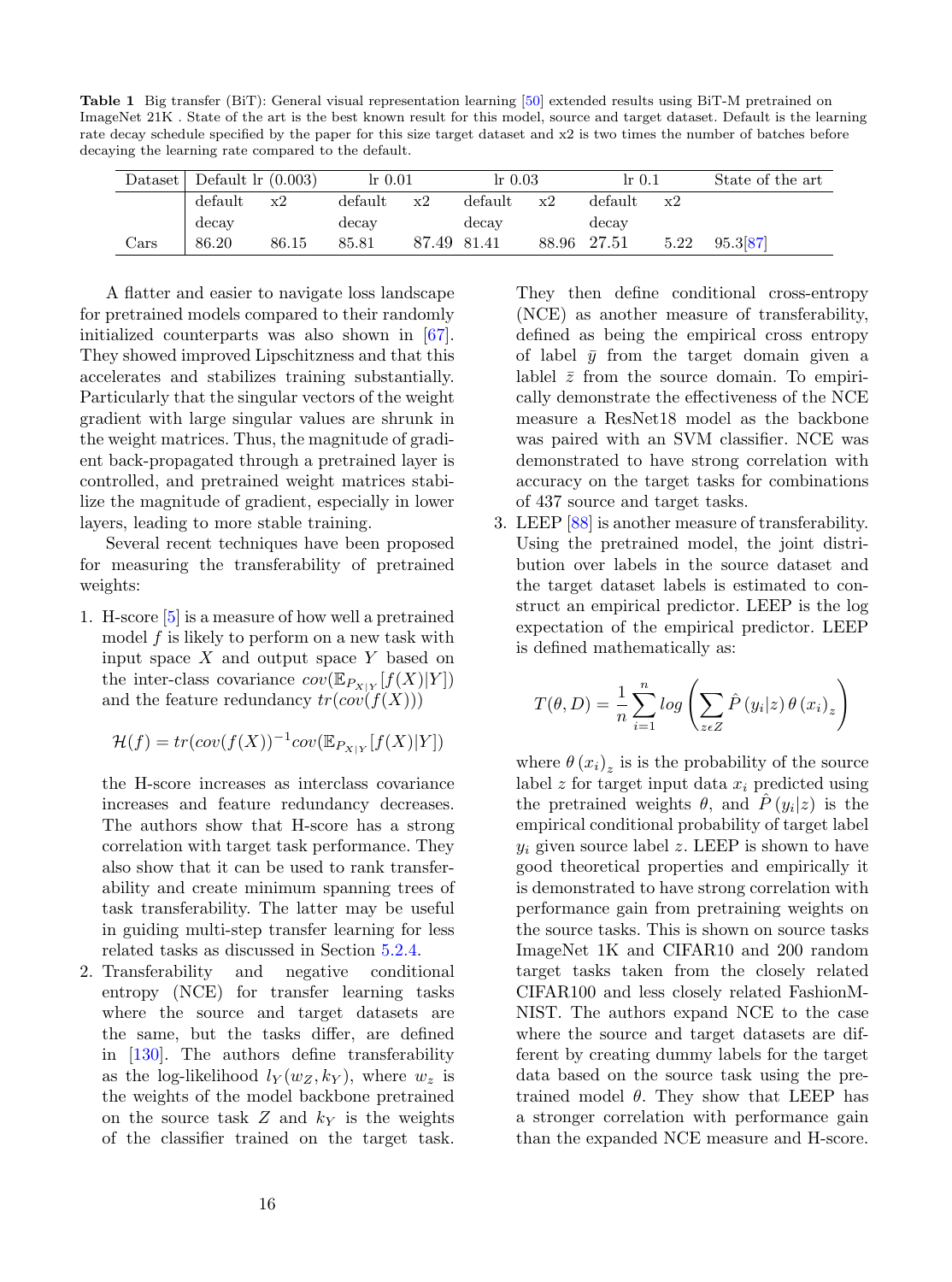# 5.3 Large closely related target datasets

An early, systematic and extremely thorough treatment of deep transfer learning for large closely related image datasets was performed by Yosinski et al. [\[149\]](#page-38-5). They did two experiments using AlexNet [\[58\]](#page-33-0). One split ImageNet 1K [\[18\]](#page-31-2) into two randomly chosen sets of 500 object classes. The other split ImageNet into two sets of classes that were as different as possible to make up the source and target dataset. These two sets of classes were natural object classes and manmade object classes. In both experiments they used the full 1,000 plus training examples per class, so both are examples of a very large target dataset. After creating the source and target datasets they pretrained an AlexNet [\[58\]](#page-33-0) on the source dataset, then transferred varying numbers of layers of weights to the target dataset reinitializing the remaining layers with small random weights. They then trained either the entire model or just the reinitialised layers applying the standard training hyperparameters of the day to fine tuning, these being a learning rate of 0.1 decayed by multiplying by 0.1 every 30 epochs.

Yosinski et al. [\[149\]](#page-38-5) concluded that weights from the lower layers of a CNN trained on an image task are more general and easily transferable between tasks, while the upper layers are more task specific. They showed that fine-tuning is important in transfer learning to allow fragile coadapted features from the middle layers to retrain together for the new task. Finally, they demonstrated that for the more related source and target datasets (the randomly chosen classes), the more layers transferred the better the final performance. Whereas for the less related datasets the upper layers were less transferable. It should be noted that experiments with fine-tuning were not done for the less related source and target datasets. The only experiments performed froze the weights that were transferred to show the raw transferability of the weights.

The finding that more layers transferred results in better performance [\[149\]](#page-38-5) has heavily influenced transfer learning hyperparameters. It is important to note that their results were only shown to hold for large and closely related target datasets and their specific fine-tuning hyperparameters. In fact they demonstrated that higher

layers are less transferable when the source and target datasets are less related. Despite this their results and training hyperparameters have been used as a template to inform transfer learning procedures on a wide variety of datasets and tasks [\[34,](#page-32-10) [52,](#page-32-8) [80,](#page-34-11) [114,](#page-36-6) [128,](#page-37-11) [143\]](#page-38-10).

The original experiments performed by Yosinski et al. on closely related datasets (the randomly chosen classes from ImageNet 1K) have since been repeated while varying the size of the target dataset and fine-tuning hyperparameters [\[95\]](#page-35-2). These experiments established that transferring more layers did not generally result in better performance when optimal fine-tuning hyperparameters were used. They also demonstrated that transferring the correct number of layers and using optimal fine-tuning hyperparameters had a much larger impact on performance as the size of the target dataset was reduced. Recent work [\[96\]](#page-35-6) has expanded these experiments to more current and deeper models that are known to perform better for transfer learning [\[36\]](#page-32-11) and less closely related source and target datasets. This work has confirmed that for some datasets transferring more layers is better. However, for others, reinitialising with random weights, multiple layers, or even whole blocks of layers of an Inception v4 model, improves performance over the baseline of transferring all but the final classification layer.

## <span id="page-16-0"></span>5.3.1 More versus better matched pretraining data

Recent works have tested the limits of the effectiveness of transfer learning with large source and target datasets by pretraining on datasets that that are  $6\times 35$ ,  $300\times 87$ ,  $125$ ,  $146$ , and even  $3000\times$  [\[70\]](#page-34-2) larger than ImageNet 1K and target datasets that are up to  $9 \times$  larger [\[70\]](#page-34-2).

In general, increasing the size of the source dataset increases the performance on the target dataset. This occurs even when the target dataset is large such as ImageNet 1K (1K classes, 1.3M training images) and ImageNet 5k (5K classes, 6.6M training images) or 9k (9K classes 10.5M training images) [\[50,](#page-32-0) [70,](#page-34-2) [87\]](#page-35-0). However, source data that is carefully curated to match target data more closely can perform better than pretraining on larger more general source datasets [\[70,](#page-34-2) [87\]](#page-35-0).

Early work in [\[42\]](#page-32-7) showed that additional pretraining data is useful only if it is well correlated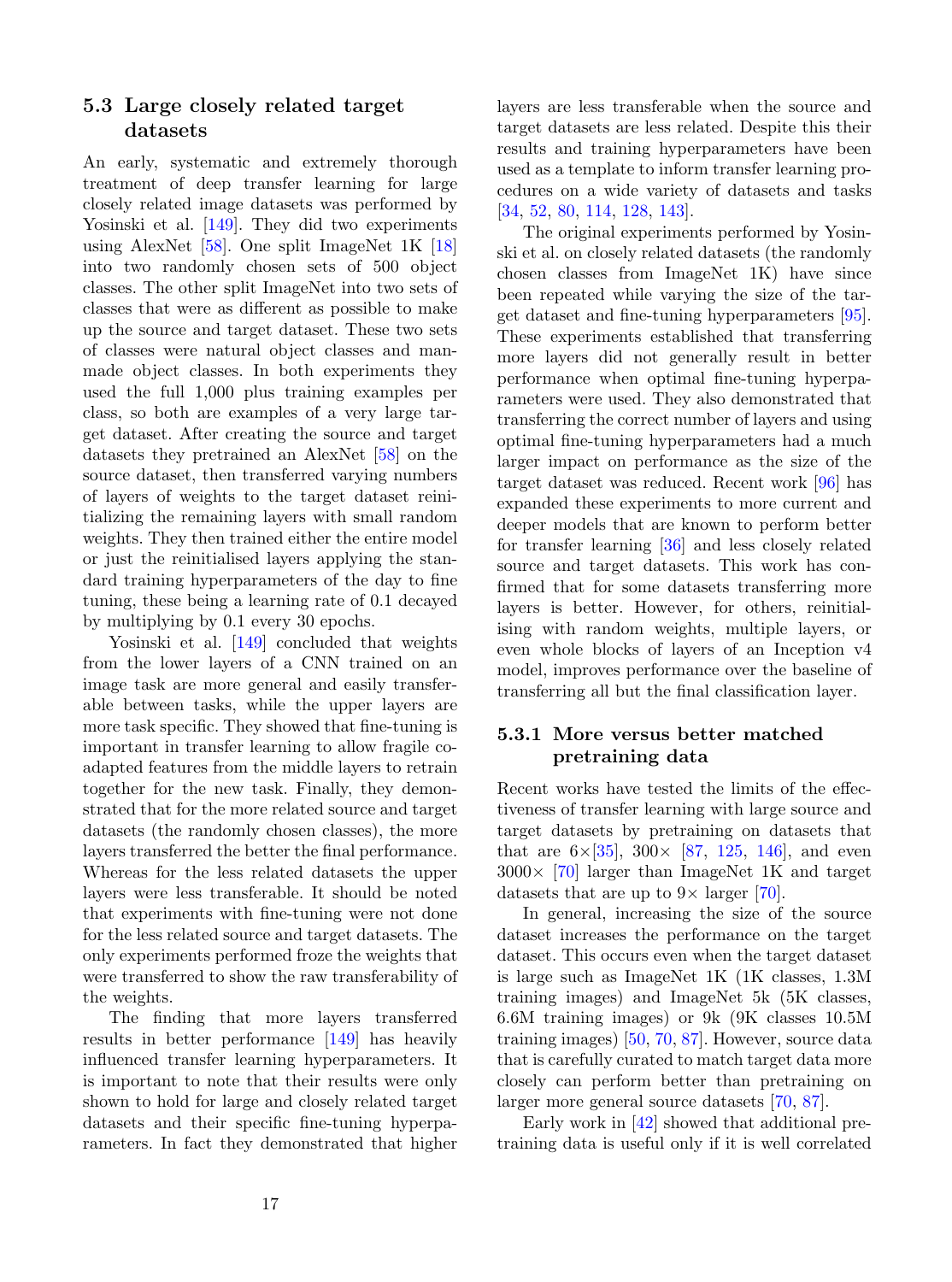to the target task. In some cases adding additional unrelated training data can actually hinder performance.

In more recent work a ResNeXt-101  $32\times16d$ was pretrained on various large Instagram source datasets. When using ImageNet 1K as the target dataset, the model was found to have the same performance when pretrained on a source dataset of 960M images with hashtags that most closely matched the ImageNet 1K classes as when the model that was pretrained with 3.5B images with 17K different hashtags [\[70\]](#page-34-2). However, pretraining with the smaller source dataset produced significantly worse performance when the target dataset was ImageNet 5K or 9K, or the more task specific Caltech Birds [\[134\]](#page-37-6) and Places365 [\[155\]](#page-39-1).

A similar result was found in [\[87\]](#page-35-0). Pretraining using data from subgroups of classes that closely matched the target classes, consistently achieved better performance than using the entire JFT dataset with 300 million images and 18,291 classes. Similar performance was achieved using their technique of reweighting classes during source pretraining so that the class distribution statistics more closely matched the target class distribution. Interestingly though, applying the same technique to pretraining with the much smaller ImageNet 1K dataset resulted in minimal performance gains in most cases and a significant decrease in performance for one target dataset. This suggests a minimum threshold for the number of training examples where better matched training data is better than more training data. In contradiction to [\[70\]](#page-34-2) these results showed that pretraining with the entire JFT dataset resulted in worse performance than pretraining with just ImageNet 1K for most target classes. In some cases performance was worse with pretraining on the entire JFT dataset rather than initialising with random weights without pretraining. This may be an indication of issues with the suitability of the JFT dataset, where image labels are non-mutually exclusive and on average, each image has 1.26 labels, as a source task for a mutually exclusive target classification task.

With a similar set up to [\[87\]](#page-35-0), Puigcerver et al. [\[97\]](#page-35-8) produced a large number of different "expert" models by starting from one model pretrained on all of JFT then fine-tuning copies of this model on different subclasses. Performance proxies such as K nearest neighbours were then used to select the relevant expert for each target task. They found that selecting the best expert pretrained on the whole of JFT then fine-tuned on just a subset of classes resulted in better performance than just pretraining on the whole of JFT. These results are consistent with those from [\[86\]](#page-35-9) outlined in Section [5.7.2](#page-22-0) in showing that a multi-stage fine tuning pipeline with an intermediate dataset that is more closely matched to the target dataset can produce better performance than transferring straight from a larger, less related source dataset.

Sun et al. [\[125\]](#page-37-4) found that pretraining a ResNet 101 [\[36\]](#page-32-11) with the 300 million images from the full JFT dataset resulted in significantly better performance on ImageNet 1K classification compared to random initialisation. When the target task was object detection on the COCO-2017 dataset [\[66\]](#page-33-12) pretraining with the full JFT dataset or JFT plus ImageNet 1K produced a much larger increase in performance than pretraining with only ImageNet 1K as the source dataset. Both sets of results seem to indicate that the large ResNet 101 model generally overfits to the ImageNet 1K classification task when trained from random initialization, despite the dataset having over 1 million labelled training examples. They found that larger ResNet models produced greater performance gains than smaller models on the COCO object detection task with ResNet 152 outperforming both ResNet 101 and 50. Given that the difference between the mAP@[0.5,0.95] of the ResNet 101 and 152 was not significant when they were both pretrained on ImageNet 1K, but was when they were pretrained on the 300 times large JFT dataset it again indicates that larger models may overfit to ImageNet 1K.

Yalniz et al. [\[147\]](#page-38-12) created a multi-step semisupervised training procedure that consisted of:

- 1. training a model on ImageNet 1K
- 2. using that model to label a much larger dataset of up to one billion social media images with hashtags related to the ImageNet 1K classes.
- 3. using these weak self-labelled examples to train a new model
- 4. finally, fine-tuning the new model with the ImageNet 1K training set.

They showed a significant increase in ImageNet 1K performance across a range of smaller ResNet architectures.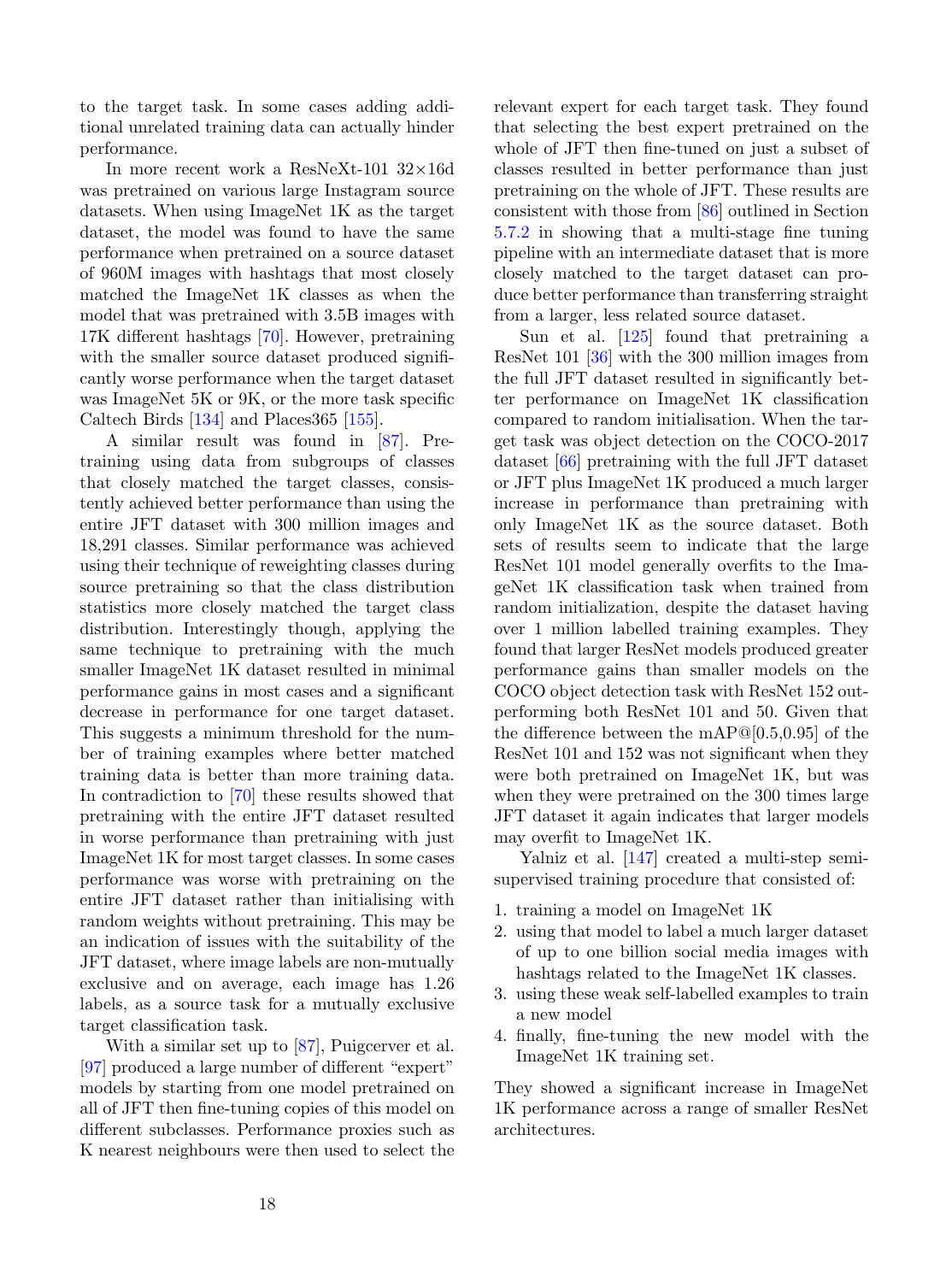Xie et al. [\[146\]](#page-38-11) extended the training procedure outlined above [\[147\]](#page-38-12) to iterate between training a large EfficientNet [\[128\]](#page-37-11) model on ImageNet 1K, then using that model to label the 300 million images from the full JFT dataset and training the model using both the weak self-labelled images from JFT and real labelled images from ImageNet 1K. This resulted in state of the art performance on ImageNet 1K. They also found that testing this model on more difficult ImageNet test sets being ImageNet-A (particularly difficult ImageNet 1K test examples) [\[38\]](#page-32-16), as well as ImageNet-C and ImageNet-P (test images with corruptions and perturbations such as blurring, fogging, rotation and scaling) [\[39\]](#page-32-17) resulted in large increases in state of the art performance. State of the art accuracy was doubled on two out of the three more difficult ImageNet test sets.

## 5.3.2 Similarity measures for matching source and target datasets

In light of the findings in the previous section the question of how to measure similarity between source and target datasets is important. In some cases source and target domain similarity can be effectively estimated through human intuition and/or similarity between class labels [\[70,](#page-34-2) [87,](#page-35-0) [97\]](#page-35-8). Further to this there are many methods for using calculations of domain similarity in the hopes of finding the best source data for pretraining:

- Cui et al. [\[16\]](#page-30-9) showed that performance on the target dataset increases as a measure of similarity based on the earth mover distance between the source and target domains increases.
- Domain adaptive transfer learning (DATL) [\[87\]](#page-35-0) uses importance weights based on the ratio  $P_t(y)/P_s(y)$  to reweight classes during source pretraining so that the class distribution statistics match the target statistic  $P_t(y)$ . Where  $P_t(y)$  and  $P_s(y)$  describe the distribution of labels in the target and source datasets respectively. They show that using adaptive transfer or a subset of the source dataset that more closely matches the target dataset improves performance over using the entire unweighted 300 million JFT training examples.
- Puigcerver et al. [\[97\]](#page-35-8) train a large selection of expert models on particular subsets of JFT source data based on class labels. They then determine the best model to use for each

prediction based on performance proxies such as k nearest neighbours. This technique was shown to increase performance on several target datasets compared to training on the whole JFT dataset.

- Using reinforcement learning to learn a weight for each class in the source dataset so as to rely more heavily on more effective training examples during pretraining [\[156\]](#page-39-3). Also using reinforcement learning to value individual training samples for a particular task and rely more heavily on more valuable examples during training [\[148\]](#page-38-13).
- Ge et al [\[24\]](#page-31-9) create histograms for images from the source and target domain using the activation maps from the first two layers of filters in a CNN. They then use nearest neighbour ranking to find the most similar images in the source dataset to those in the target dataset. Samples in the source domain are then weighted based on their KL-divergence from a given target sample.

# 5.4 Large target datasets with less similar tasks

There are very few large image datasets that are not closely related to the image classification tasks that are usually used for pretraining. The Places365 with 1.8 million training images was used as a source task in [\[70\]](#page-34-2). It was shown that with less related source and target datasets the bigger and more diverse the source training dataset the better the results on the target dataset.

The largest object detection dataset is COCO [\[66\]](#page-33-12) with 135,000 training images across 80 classes. There have been mixed results shown in whether pretraining with ImageNet 1K and other common source datasets improve object detection performance on the COCO dataset. These results are discussed in detail in Section [5.7.5.](#page-23-0)

### 5.5 Smaller target datasets

It is often not possible to train deep neural networks on small datasets from random initialization [\[37,](#page-32-9) [54,](#page-33-13) [74,](#page-34-1) [80\]](#page-34-11). This means that transfer learning becomes more heavily relied on as the size of the target dataset decreases. It has also been shown that transfer learning hyperparameters have a much great impact on performance as the size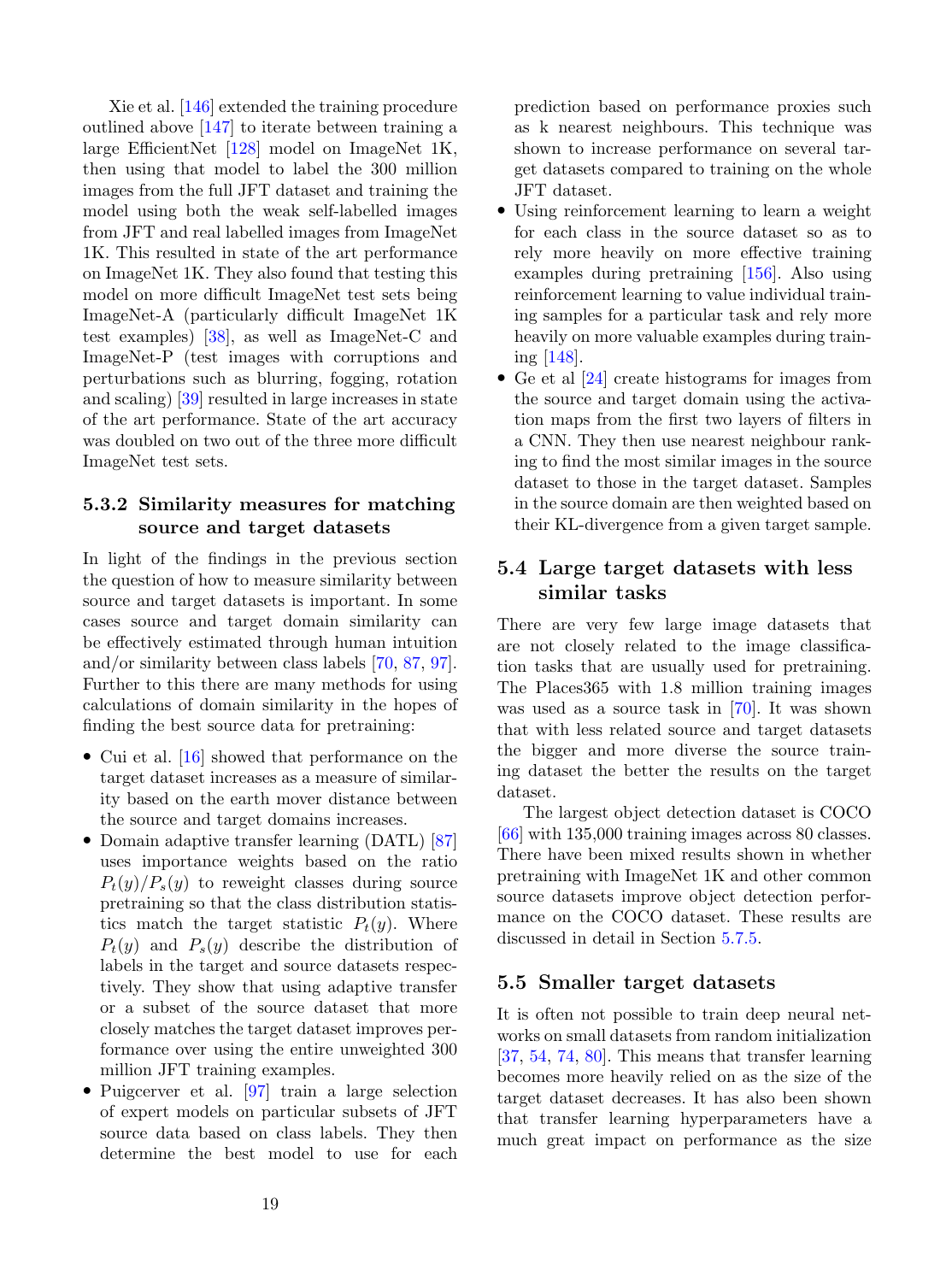of the target dataset reduces [\[95\]](#page-35-2). As the size of the target dataset decreases two competing factors affect transfer learning performance:

- 1. The empirical risk estimate becomes less reliable, as detailed in Section [3.2.2,](#page-5-0) making overfitting idiosyncrasies in the target dataset more likely.
- 2. The pretrained weights implicitly regularize the fine-tuned model and the final weights do not move far from their pretrained values [\[67,](#page-33-3) [85,](#page-34-4) [100\]](#page-35-7)

The outcome of Point 1 is an increasing need to use transfer learning and other methods to reduce overfitting. The implicit regularization noted in Point 2 can have a positive impact in reducing overfitting the empirical risk estimate as per Point 1. It can also have a negative impact (negative transfer) if the weights transferred from the source dataset are far from optimal for the target dataset. When the weights, and thus the features produced, are restricted to being far from optimal the negative effect on performance can be compounded by Point 1 [\[95\]](#page-35-2).

# <span id="page-19-0"></span>5.6 Smaller target datasets with similar tasks

The most well known study on transfer learning [\[149\]](#page-38-5) was performed with an AlexNet [\[58\]](#page-33-0) on strongly related and very large source and target datasets. The same experiment was repeated in [\[95\]](#page-35-2), but included a range of smaller target dataset sizes. They demonstrated a significant improvement in performance using more optimal transfer learning hyperparameters compared to common hyperparameters from [\[149\]](#page-38-5). This improvement increased considerably as the size of the dataset decreased. By using optimal compared to commonly used hyperparameters the average accuracy was found to increase from 20.86 to 30.12% for the smallest target dataset of just 10 examples for each of the 500 classes. The commonly used practice of transferring all layers except the final classification layer was shown not to be optimal in any of the experiments.

When pretraining CNN models on ImageNet 1K [\[18\]](#page-31-2) and transferring to significantly smaller target datasets the improvement of deep transfer learning over random initialization correlates positively with how closely the target dataset

relates to the source dataset. The improvement correlates negatively with the size of the target dataset. Both correlations are seen strongly in [\[52\]](#page-32-8), The positive correlation of performance improvement using transfer learning with the similarity between source and target datasets is most obvious. The authors state that on Stanford Cars and FGVC Aircraft, the improvement was unexpectedly small. The improvement over equivalent models trained from scratch is marginal for these two datasets, at 0.6% and 0.2%. Stanford Cars and FGVC Aircraft both contain fine-grained makes and models of cars and aircraft respectively, whereas ImageNet 1K contains no makes and models, just a few coarse categories for each. This means that the similarity between the source and target datasets for these two tasks is much lower than for example the more general CIFAR-10/100 or Oxford-IIIT Pets for which there are actually slightly more fine-grained classes in the source than the target dataset.

The improvement in using fine-tuning over fixed pretrained features for Stanford Cars and FGVC Aircraft is significantly larger, at 25.4% and 25.7%, than for any of the 10 other datasets used in the experiments. This indicates that the pretrained features are not well suited to the task. For comparison, at the other end of the similarity scale, Oxford-IIIT Pets shows one of the largest improvements from 83.2% accuracy for training from random initialisation to 94.5% accuracy for fine tuning a pretrained model. For this dataset the increase in performance using fine-tuning compared to fixed pretrained weights is marginal at 1.1%. This shows that the pretrained features are well suited to the task without fine-tuning. This difference in performance is likely compounded by the fact that Oxford-IIIT Pets is around half the size of both Stanford Cars and FGVC Aircraft. More recent work has shown that the difference between performance on the target task using fixed pretrained weights versus fine-tuning with even very poor hyperparameters can be used to predict transfer learning hyperparameters for a given source and target task and model [\[96\]](#page-35-6).

The negative correlation between the size of the target dataset and the improvement over the baselines in [\[52\]](#page-32-8) can be seen clearly when the increase in performance is compared to the target training set size as presented in Table [2.](#page-21-0) Another obvious correlation is that target datasets with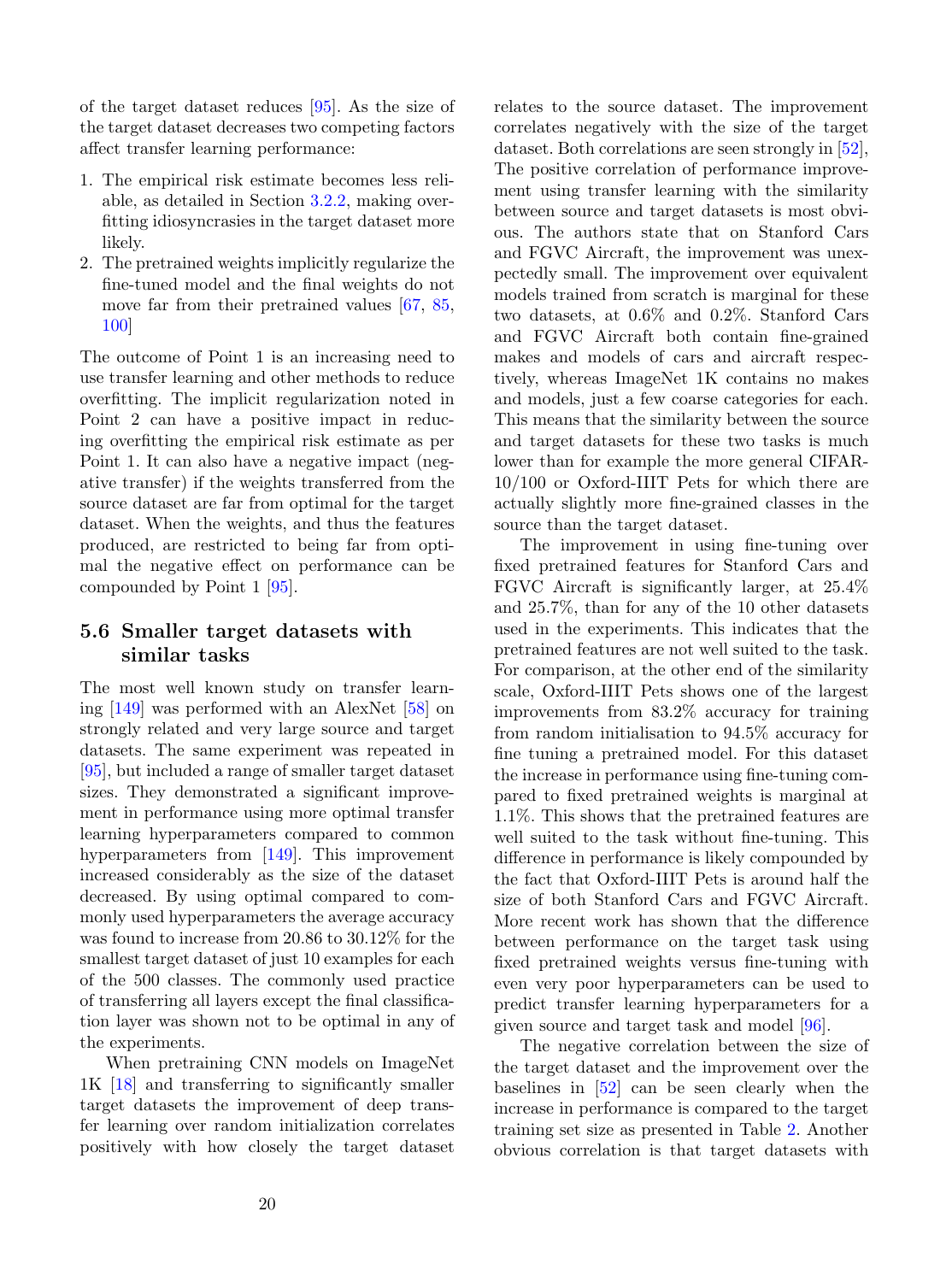lower baseline accuracy figures increase by a larger amount as there is more room for improvement. If we remove all the datasets where the baseline performance was above 88% which would likely limit the performance increase, the increases are close to reverse order based on the size of the target dataset. This highlights the negative correlation between target dataset size and transfer learning performance. The only discrepancies in the ordering come from general and scene tasks getting larger performance increases than fine-grained and texture tasks Tables [3](#page-21-1) and [4.](#page-22-1) We would expect the former to be more closely related to the ImageNet 1K source dataset than the latter.

Both Flowers and Food-101 are interesting outliers when looking at the performance increase compared to the baseline performance, and the size of the target datasets. They are both finegrained tasks, and ImageNet 1K has very few classes of each. A future research direction could involve looking at the reliance on colours in features for both ImageNet 1K pretrained models and models fine-tuned on these two target datasets as we would expect colour to be useful in classifying both.

## <span id="page-20-1"></span>5.6.1 More vs better matched pretraining data part 2

Similarly to large target tasks, better matched pretraining data has been shown to produce better performance on the target task than more pretraining data.

Pretraining on the scene classification task Places365 achieved considerably better performance on the scene classification dataset MIT Indoor 67 as compared to pretraining with the smaller and less related ImageNet 1K in [\[64\]](#page-33-8). However the reverse was true for the target tasks that were more related to ImageNet 1K, being Stanford Dogs and Caltech256-30 and 60.

Source and target data classes were matched using the Earth Mover's Distance [\[94,](#page-35-11) [109\]](#page-36-7) in [\[16\]](#page-30-9). Pretraining with well matched subsets was shown to perform better than with the largest source dataset on a variety of fine-grained visual classification (FGVC) tasks. They also showed a strong correlation between source and target domain similarity as calculated by the Earth Mover's Distance and performance on the target task for all but one target task.

Ge and Yu [\[24\]](#page-31-9) found model performance was improved by fine-tuning a model on the target task along with the most related data from the source task. Related data was calculated using nearest neighbour on the activations of Gabor filters. Sabatelli et al. [\[111\]](#page-36-8) found that performance was improved when pretraining on a smaller art classification source dataset rather than the larger unrelated ImageNet 1K when the target task was art classification. In the same domain Gonthier et al. [\[28\]](#page-31-8) used a two step fine-tuning process consisting of:

- 1. pretraining on ImageNet 1K
- 2. fine tuning on an art classification dataset that was an order of magnitude larger than the target task
- 3. fine-tuning on the final target art classification dataset.

They found that this improved performance over pretraining on only ImageNet 1K or only the intermediate art classification dataset.

# <span id="page-20-0"></span>5.7 Smaller target datasets with less similar tasks

Transfer learning has been shown to be effective in many areas where the target datasets are small and less related to ImageNet 1K and other common source datasets. However, there have also been several recent results that fit into this category where deep transfer learning has shown little or no improvement over random initialization [\[34,](#page-32-10) [100,](#page-35-7) [159\]](#page-39-2). Transfer learning shows better performance on smaller target datasets that are more closely related to the source dataset than larger less related datasets in general see Section [5.6](#page-19-0) and [\[52\]](#page-32-8). Task specific self-supervised learning methods applied to source datasets that are more closely related but unlabelled, often perform better than supervised learning methods applied to less closely related source datasets [\[3,](#page-30-11) [159\]](#page-39-2). Recent work has shown that even when the target dataset is very dissimilar to the source dataset and transfer learning brings no performance gain it can accelerate the convergence speed [\[34,](#page-32-10) [100\]](#page-35-7).

### 5.7.1 Face recognition

Face recognition often relies on pretraining of deep CNN architectures on general image classification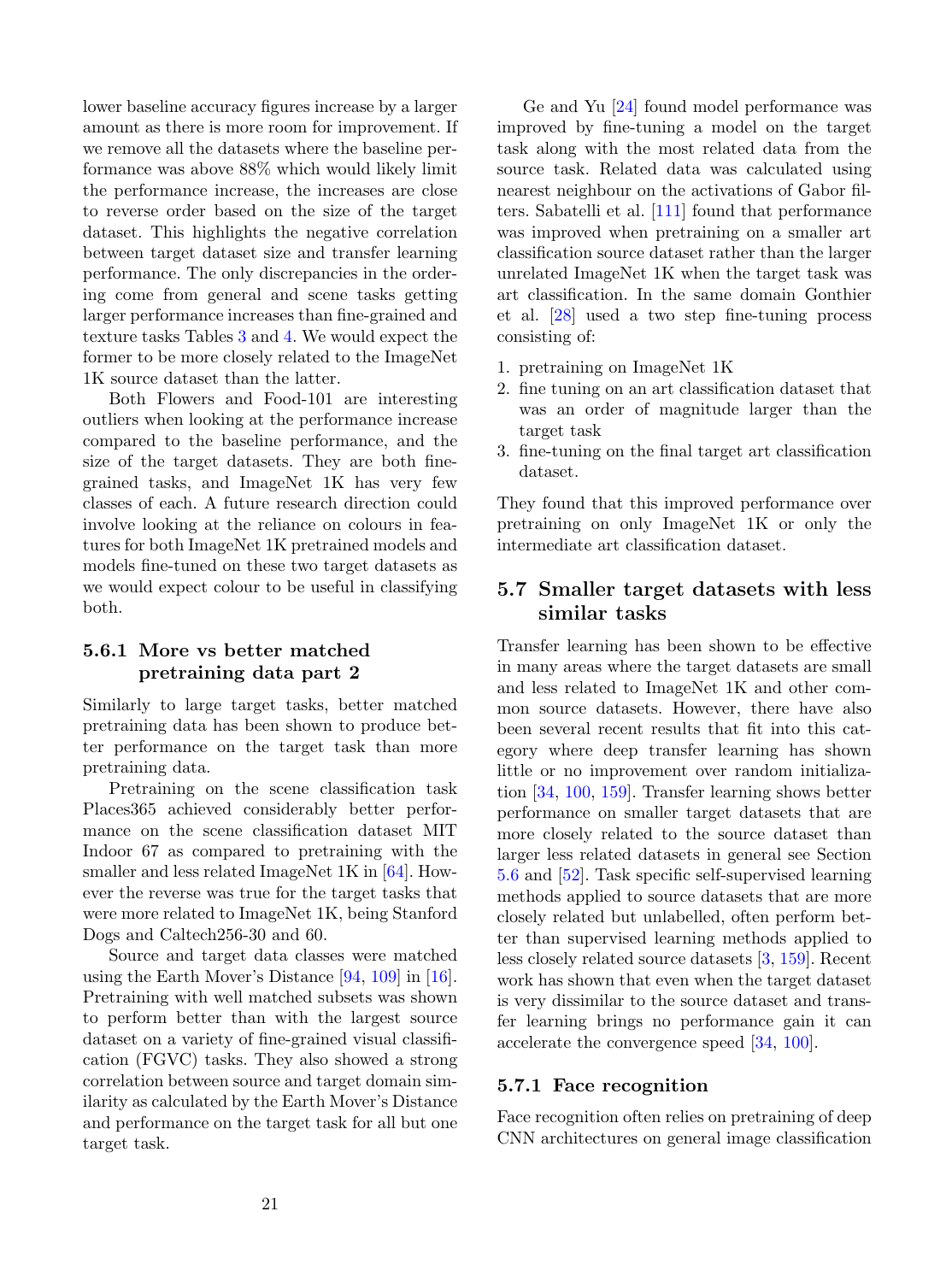<span id="page-21-0"></span>

| Dataset       | Type                  | Size in        | Performance increase $\slash$ | Performance    |
|---------------|-----------------------|----------------|-------------------------------|----------------|
|               |                       | 1,000s         | baseline performance          | increase rank  |
| $Food-101$    | $fine\text{-}grained$ | 78             | 3/87                          | 8              |
| $CIFAR-10$    | general               | 50             | 1.98 / 96.06                  | 10             |
| CIFAR-100     | general               | 50             | 6.7 / 81                      | 6              |
| Birdsnap      | fine-grained          | 47             | 2.5 / 75.9                    | 9              |
| <b>SUN397</b> | scenes                | 20             | 11.4 / 55                     | 3              |
| Stanford Cars | fine-grained          | 8              | 0.6 / 92.7                    | 11             |
| FGVC Aircraft | fine-grained          | $\overline{7}$ | 0.2 / 88.8                    | 12             |
| PASCAL VOC    | general               | 5              | 16.5 / 70.9                   | $\overline{2}$ |
| 2007          |                       |                |                               |                |
| Describable   | textures              | 4              | 11.3 / 66.8                   | 4              |
| Textures      |                       |                |                               |                |
| $Oxford-IIIT$ | fine-grained          | 4              | 11.3 / 83.2                   | 4              |
| Pets          |                       |                |                               |                |
| $Caltech-101$ | general               | 3              | 17.9 / 77                     | 1              |
| Oxford<br>102 | fine-grained          | $\overline{2}$ | 4.55 / 93.9                   |                |
| Flowers       |                       |                |                               |                |

Table 2 Performance increase compared to target dataset size for experiment results from [\[52\]](#page-32-8)

<span id="page-21-1"></span>Table 3 Performance increase compared to target dataset size for general and scene target datasets. Experiment results from [\[52\]](#page-32-8)

| Dataset       | Type    | Size in     | Performance increase | Performance   |
|---------------|---------|-------------|----------------------|---------------|
|               |         | 1,000s      | baseline performance | increase rank |
| CIFAR-100     | general | 50          | 6.7 / 81             |               |
| SUN397        | scenes  | 20          | ' 55<br>11.4/        | З             |
| PASCAL VOC    | general | $\mathbf b$ | 16.5 / 70.9          |               |
| 2007          |         |             |                      |               |
| $Caltech-101$ | general |             | 17.9 / 77            |               |

datasets like ImageNet 1K. However this area of research presents its own unique challenges [\[73\]](#page-34-0):

- 1. With each class representing only one individual there are often only slight differences between classes and a small number of training images per class.
- 2. There can be many more classes than is common for an image classification task with common face recognition datasets having 10's or 100's of thousands or even millions of different subjects.

Related to Point 1, a common challenge for facial recognition models is to pretrain them on a large number of publicly available faces of celebrities then use them to quickly learn to classify new faces with limited examples via transfer learning techniques. Several additions to the typically used cross-entropy loss have been proposed to help with this challenge they:

- explicitly minimize the intraclass variance  $[142]$ ,
- increase the margin between classes  $[68, 69]$  $[68, 69]$  $[68, 69]$ ,
- encourage features to lie on a hypersphere [\[101,](#page-35-12) [154\]](#page-39-4).

These methods are all designed to produce a well defined feature space during pretraining so that there is likely to be a good separation between subjects for both source and target subjects. When the number of subjects in face recognition datasets get very large, deep metric learning losses are generally used instead of classification losses [\[19,](#page-31-10) [113,](#page-36-9) [136\]](#page-37-12). It has recently been shown that metrics designed specifically for face recognition such as CosFace [\[136\]](#page-37-12) and ArcFace [\[19\]](#page-31-10) can be more successful when applied to common deep metric learning benchmark datasets or small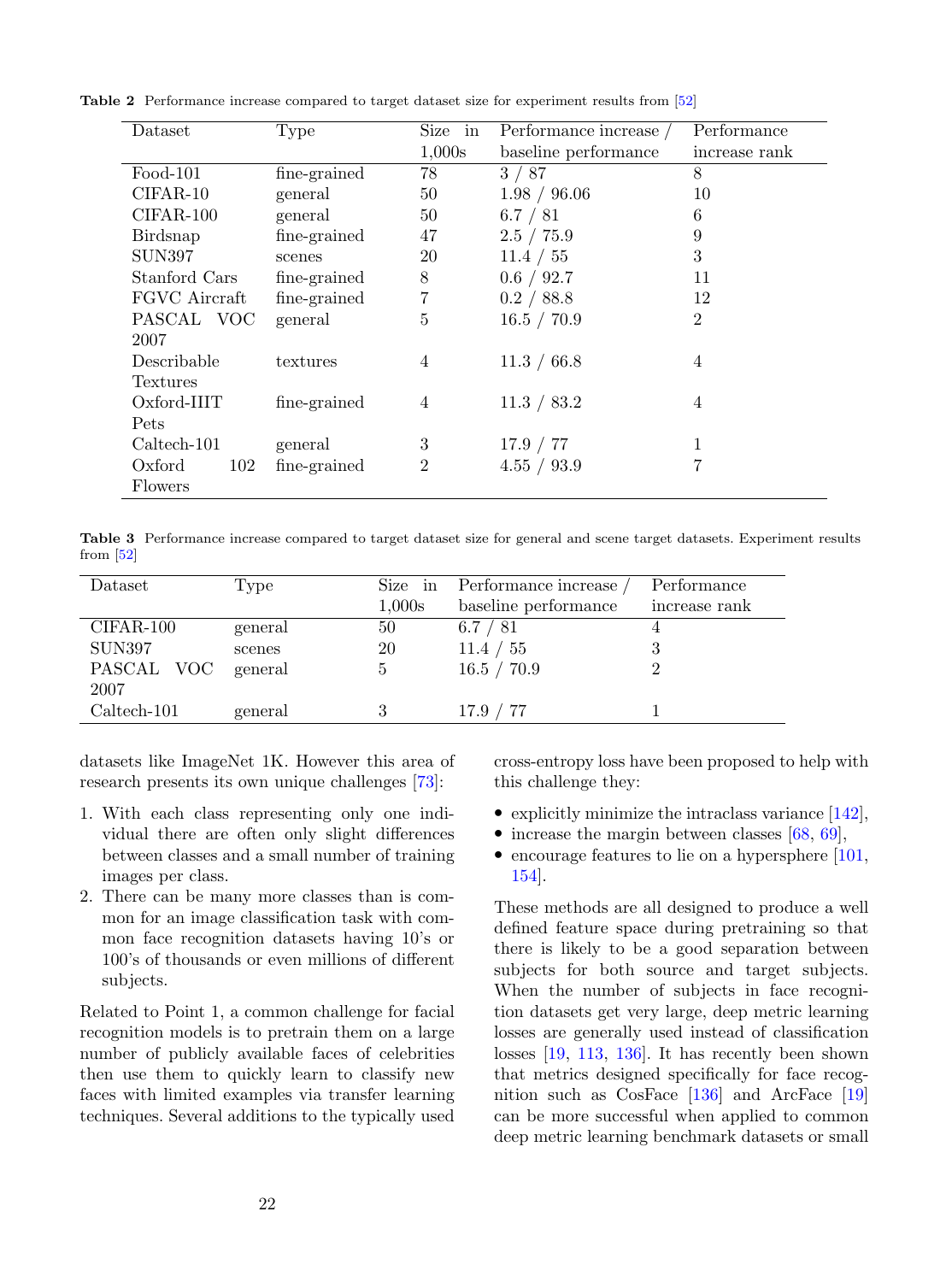| Dataset       | Type         | Size in        | Performance increase | Performance   |
|---------------|--------------|----------------|----------------------|---------------|
|               |              | 1,000s         | baseline performance | increase rank |
| $Food-101$    | fine-grained | 78             | 3/87                 |               |
| Birdsnap      | fine-grained | 47             | 2.5 / 75.9           | 4             |
| Describable   | textures     | $\overline{4}$ | 11.3 / 66.8          | റ             |
| Textures      |              |                |                      |               |
| $Oxford-IIIT$ | fine-grained | 4              | 11.3 / 83.2          |               |
| Pets          |              |                |                      |               |

<span id="page-22-1"></span>Table 4 Performance increase compared to target dataset size for fine-grained classification target datasets. Experiment results from [\[52\]](#page-32-8)

fine-grained image classification tasks [\[82\]](#page-34-13) . Deep metric learning is discussed further in Section [6.3.](#page-26-0)

#### <span id="page-22-0"></span>5.7.2 Facial expression recognition

Like many fine-grained classification problems facial expression recognition (FER) datasets are often challenging because they are small. Most well known FER datasets have less than 10,000 images or videos. Even the larger ones often have only around 100 different subjects, making the individual images highly correlated. An additional challenge unique to facial expression recognition is that high intersubject (intraclass) variations exist due to different personal attributes, such as age, gender, ethnic backgrounds and level of expressiveness [\[62\]](#page-33-1).

Again, for this task it has been shown that pretraining with source data more closely matched to the target dataset results in better performance. pretraining on a large facial recognition dataset has been shown to perform better than pretraining on the more general and less closely related ImageNet 1K [\[18\]](#page-31-2). A multi-stage pretraining pipeline, using a larger FER dataset for interim fine-tuning prior to the final fine-tuning on the smaller target dataset, was shown to improve performance in [\[86\]](#page-35-9).

## 5.7.3 Pretraining with general image classification datasets for medical imaging classification tasks

The two major problems presented when using deep neural networks for medical imaging tasks that are most relevant to this review are:

1. Scarcity of data. Training data in medical image datasets often numbers in just the 100's or 1,000's of examples as opposed to the 100,000s, millions or even billions of examples

often available in more general image datasets [\[74\]](#page-34-1).

2. Severely unbalanced classes. There are often many more examples of healthy images as opposed to those with a rare disease [\[74\]](#page-34-1).

Training very deep networks from scratch is problematic in many medical imaging cases due to the problems listed above. Deep transfer learning is adopted in almost every modality of medical imaging, including X-rays, CT scans, pathological images, positron emission tomography (PET), and MRI [\[74\]](#page-34-1). Despite this there has been limited work addressing best practice for deep transfer learning in the medical imaging classification domain.

Early experiments [\[126\]](#page-37-13) compared an AlexNet pretrained on ImageNet 1K with and without fine-tuning, an AlexNet trained from scratch, and traditional models with hand crafted features. They demonstrated that:

- 1. The use of a pretrained AlexNet CNN with adequate fine-tuning consistently improved on or matched training from random initialisation and traditional methods.
- 2. While the increase in performance using a pretrained and fine-tuned AlexNet was marginal for relatively larger target datasets the performance improvement was much more significant as the size of the target datasets was reduced.

More recent experiments in deep transfer learning for digital pathology classification using a range of modern models with residual connections and four different target datasets were performed by Mormont et al. [\[80\]](#page-34-11). The models were pretrained on ImageNet 1K. When using the pretrained models as fixed feature extractors the last layer features were always outperformed by features taken from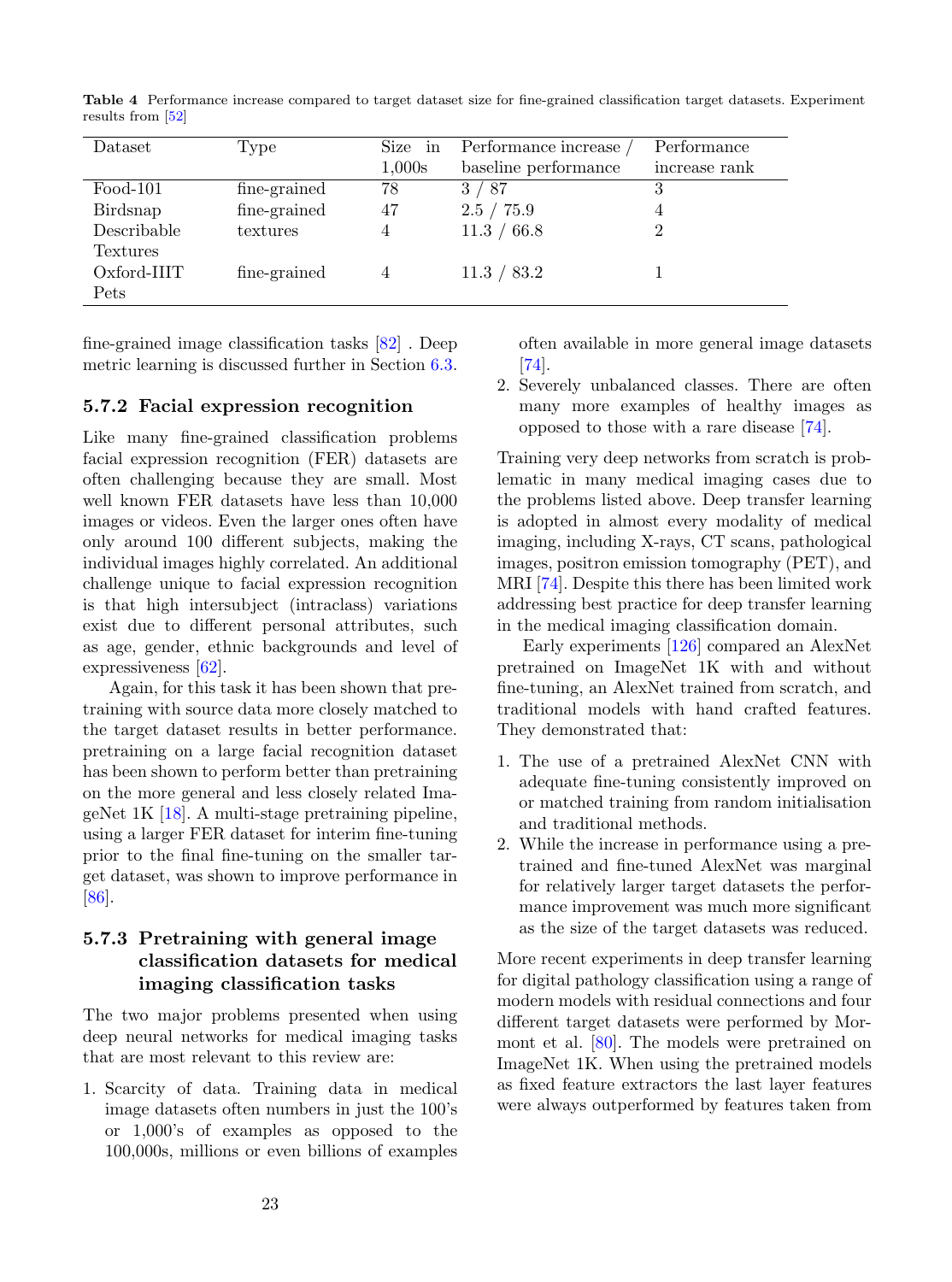an inner layer of the network. In keeping with previous results in the field they found that fine tuning improves on fixed extraction. However, they did not combine fine tuning with testing different layers in the network for optimal performance, which we suggest for future work.

# 5.7.4 More vs better matched pretraining data in the medical image domain

There have been a number of studies in the last two years examining whether a very large less related source dataset is better, for pretraining for image classification in the medical domain, when compared to a within domain dataset that is orders of magnitude smaller [\[37,](#page-32-9) [100\]](#page-35-7). Both these scenarios have also been compared to selfsupervised pretraining on a medium sized unlabelled within domain dataset [\[3\]](#page-30-11).

Previous results showing that pretraining with much larger source datasets increases performance on the target task were extended to the medical image domain in [\[83\]](#page-34-14). Performance on three well known small medical image classification target tasks was shown to improve as the size of the source dataset increased from ImageNet 1K with 1.3 million training examples to JFT with 300 million training examples. All pretraining produced better performance than random initialization. There has also been some work showing that performing supervised pretraining on a moderately sized medical image dataset and transferring to a smaller one can increase performance compared to training from random initialisation [\[37,](#page-32-9) [54\]](#page-33-13), other shallow machine learning methods [\[54\]](#page-33-13), and even pretraining with ImageNet 1K [\[37\]](#page-32-9).

Raghu et al. [\[100\]](#page-35-7) showed that when medical image datasets are large (around two hundred thousand training examples), pretraining on ImageNet 1K results in limited improvements over random initialisation. This applies to both the large CNN models large ResNet50 and Inception v3 and small CNN models designed for better performance on medical datasets. When the number of training examples was reduced to a small dataset size of 5,000, pretraining with ImageNet 1K resulted in small improvements over random initialisation. They also reaffirm that lower layers

are more transferable than higher more task specific layers as per  $[149]$ , even when the source and target tasks are very different.

A two step self-supervised pretraining process was used on two different medical imaging classification target tasks in [\[3\]](#page-30-11). This involved:

- 1. self-supervised pretraining on ImageNet 1K
- 2. followed by self-supervised fine-tuning on a large unlabelled medical dataset from same source as the target task
- 3. then fine-tuning on the final labelled medical image classification task.

This was found to produce significantly better results on the target task compared to selfsupervised pretraining on only ImageNet and slightly better results than pretraining on the unlabelled medical dataset only or pretraining on ImageNet 1K with supervised methods.

Using a multi-stage supervised pretraining pipeline such as in [\[86\]](#page-35-9) does not appear to have been applied to classifying medical images with deep CNNs. This could be a useful area of further research.

## <span id="page-23-0"></span>5.7.5 Pretraining with image classification datasets for object detection tasks

Although it is somewhat beyond the scope of this paper, we briefly review the evidence on whether pretraining on image classification datasets is beneficial for object detection tasks.

Starting with [\[26\]](#page-31-0) many studies have shown improved performance on object detection tasks when ImageNet pretraining is used [\[104,](#page-36-10) [105\]](#page-36-11). It has become the conventional wisdom that pretraining is needed to achieve top results on object detection tasks as the datasets tend to be smaller than image classification datasets like ImageNet [\[18\]](#page-31-2). However, a number of recent results have challenged this idea.

Comparable results on the COCO object detection task [\[66\]](#page-33-12) are shown with random initialisation of weights compared to pretraining on ImageNet 1K [\[18\]](#page-31-2) when training protocols are adjusted to be optimal for training from random initialization [\[34\]](#page-32-10). This result is repeated even when the target dataset is reduced to be on 10K images total, or 10% of the full COCO size. A number of other experiments show similar results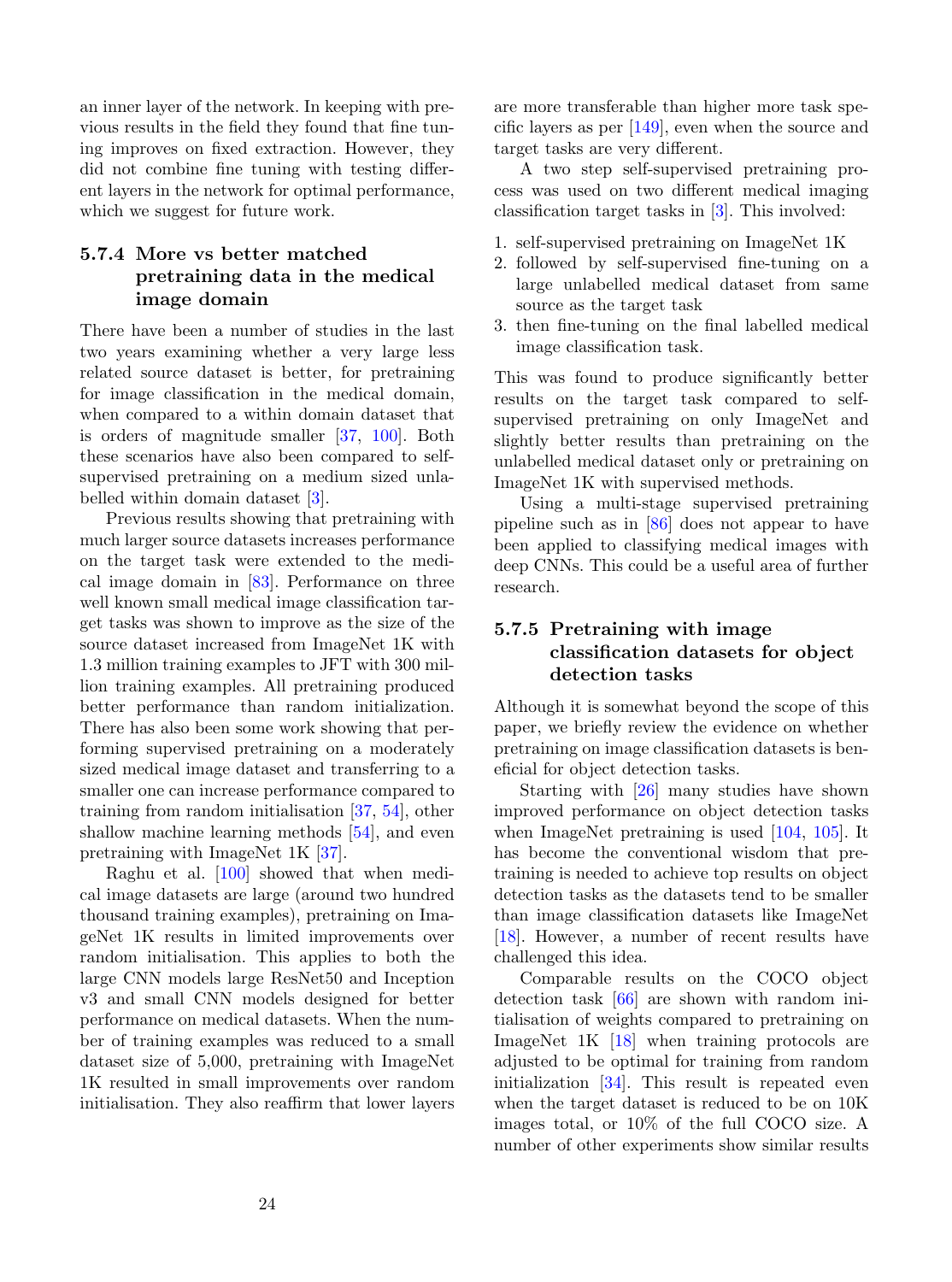with and without pretraining [\[117,](#page-36-12) [118,](#page-36-13) [157\]](#page-39-5) and that performance is often better without pretraining when more exact measures of bounding box overlap are used [\[34,](#page-32-10) [157\]](#page-39-5).

Mixed results from pretraining on the 300  $\times$ larger Instagram hashtag dataset for the same COCO task are reported in [\[70\]](#page-34-2). The improvements were marginal at best, whereas the improvements reported on the ImageNet and CUB2011 classification tasks are larger. However in [\[125\]](#page-37-4) performance on COCO was significantly improved when pretraining on the large JFT source dataset with 300 million training examples, compared to ImageNet 1K. Again, these mixed results seem to indicate that deep transfer learning training hyperparameters can have a large influence on results when target datasets are smaller and less similar to source datasets.

A multi-stage pretraining pipeline [\[86\]](#page-35-9) may again be useful to consider in this domain. Developing more domain specific self-supervised pretraining techniques could also be considered.

#### 5.7.6 Semantic Image segmentation

Due to the inherent difficulty of gathering and creating per pixel labelled segmentation datasets, their scale is not as large as the size of classification datasets such as ImageNet. For this reason semantic image segmentation models have traditionally been pretrained on ImageNet 1K and other image classification datasets such as JFT [\[23,](#page-31-11) [25,](#page-31-12) [78\]](#page-34-15). The same pattern is noted here as with other transfer learning applications in that more training data tends to produce better results [\[11\]](#page-30-12). Recently it has been shown that self-training on unlabelled but more closely related data consistently improves performance over training the same model from scratch. Whereas pretraining on ImageNet 1K can reduce performance (negative transfer), particularly when the target dataset is larger [\[159\]](#page-39-2).

# <span id="page-24-0"></span>5.8 Comparison to label based taxonomy

Transfer learning is often categorised based on the labels available for the source and target task as well as whether the source domain and target domain are from the same distribution as follows [\[91\]](#page-35-1).

- 1. Inductive transfer learning: In this case the label information of the target-domain instances is available. The source and target tasks are different but related and the data can be from the same or a different but related domain. This is the broader category and is generally the case with image classification. For this reason, it is the primary focus of this review.
- 2. Transductive transfer learning: In transductive transfer learning the label information only comes from the source domain. The tasks are the same, but the source and target domains are different. A common example of this is domain adaptation which is covered in Section [6.1.](#page-25-1) Transductive transfer learning is not a focus of this review as it is rare in image classification that the source and target domain have the exact same class labels. This situation is more common in natural language processing where you may find for example a sentiment analysis model transferred between two slightly different product review domains.
- 3. Unsupervised or semi-supervised transfer learning: Pure unsupervised learning where both the source and target domains have no labels is rarely useful in transfer learning. However, domain adaptation with no target task labels is sometimes referred to as unsupervised domain adaptation. Semi-supervised learning is the more common scenario and refers to when the source domain does not have labels but the target domain does. Semisupervised learning is most commonly used when there are orders of magnitude more unlabelled data for the target domain or a closely related domain [\[47,](#page-32-18) [60,](#page-33-15) [93,](#page-35-13) [99,](#page-35-14) [122\]](#page-37-14). In this situation an unsupervised or self-supervised learning algorithm is used to train on the unlabelled data before fine-tuning on the labelled data. This technique tends to result in negative transfer if the amount of unlabelled data is not significantly larger than the labelled data [\[90\]](#page-35-15).

We argue that for modern very deep CNNs with millions of parameters in 100s of layers used for image classification, the size of and similarity between source and target domains are much more important than the labels used in pretraining. The robustness and generality of the features learned are similarly much more important than the final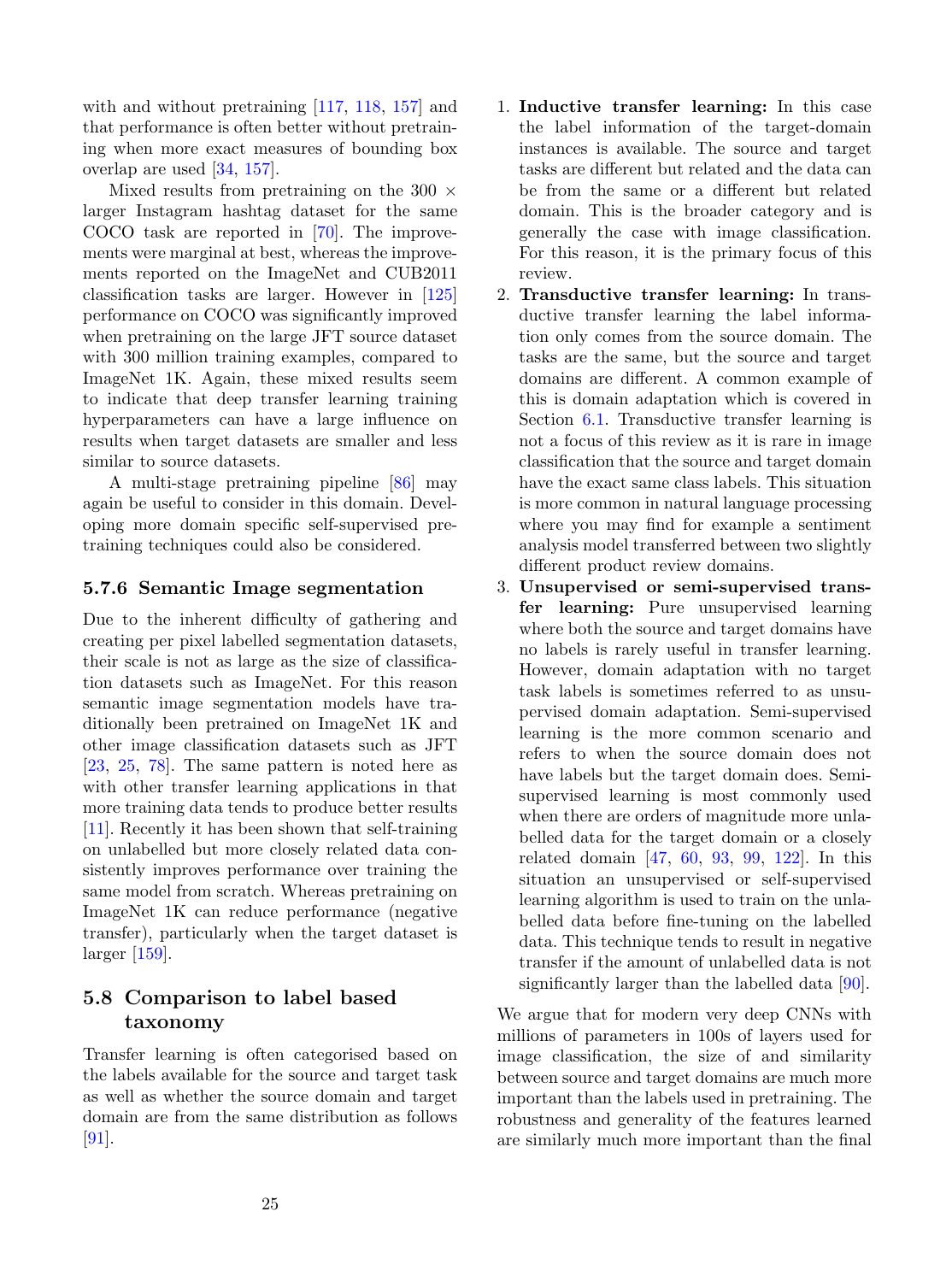classification task they are trained on. For example a source domain that is very large and identical or similar to the target domain but without labels, or with weak labels, will produce better results than a fully labelled source dataset that is very different to the target domain [\[3,](#page-30-11) [159\]](#page-39-2).

## 5.9 Discussion

There are two overarching themes throughout this review of transfer learning techniques and applications:

- 1. More source data is better in general, but a more closely related source dataset for pretraining will often produce better performance on the target task than a larger source dataset.
- 2. The size of the target dataset and how closely related it is to the source dataset strongly impacts the performance of transfer learning. In particular using sub-optimal transfer learning hyperparameters can result in negative transfer when the target dataset is less related and large enough to be trained from random initialisation.

Currently, there tends to be an all or nothing approach to transfer learning. Either transferring all layers improves performance or it doesn't and possibly decreases performance (negative transfer). The same approach is often taken to freezing layers, either layers are frozen or they are finetuned at the same learning rate as the rest of the model, and weight regularization, either all transferred weights are decayed towards their pretrained values (L2SP or other recent regularization techniques) or towards zero (or sometimes not at all). We advocate that the all or nothing approach should be discarded and instead all decisions made about how to perform transfer learning should be thought of as a sliding scale. Transferring all layers, freezing layers and decaying all weights towards pretrained values is at one extreme of the scale and is likely to only be optimal for source and target datasets that are extremely similar. Training from scratch is at the other end of the scale and is likely to only be optimal if the source and target domain have no similarities. This lines up with the observations in [\[149\]](#page-38-5) that "first-layer features appear not to be specific to a particular dataset or task, but general in that they are applicable to many datasets and tasks". Recent work by Abnar et al. has shown the potential for improvements in transfer learning by taking into account the similarities of the source and target task [\[1\]](#page-29-0). More work is needed to show how to perform transfer learning optimally for a given source and target dataset relationship and target dataset size, rather than showing whether transfer learning is effective at all.

# <span id="page-25-0"></span>6 Areas related to deep transfer learning for image classification

There are several different problem domains that are either closely related to deep transfer learning or that use it as a standard part of state of the art models. We briefly examine how they relate to deep transfer learning for image classification below.

## <span id="page-25-1"></span>6.1 Domain adaptation

Domain adaptation (DA) could be considered the most closely related problem domain. In domain adaptation the task  $T$  remains the same, but the Domain D differs between source and target task. According to the definition [3](#page-5-2) by Pan and Yang [\[91\]](#page-35-1) domain adaptation falls under general transfer learning as transductive transfer learning as described in Section [5.8.](#page-24-0) Others define it as a separate area [\[29\]](#page-31-1). Either way domain adaptation is not a focus of this review as it is rare in image classification that the source and target domain have the exact same class labels. This situation is more common in natural language processing where you may find for example, a sentiment analysis model transferred between two slightly different product review domains [\[15,](#page-30-13) [137,](#page-38-15) [152\]](#page-38-16). The few datasets that are used in domain adaptation for image classification are carefully curated to have identical object classes in different domains [\[27,](#page-31-13) [112,](#page-36-14) [129\]](#page-37-15).

Despite there being few examples of domain adaptation problems in image classification there are techniques that have been developed for these tasks that could be more broadly useful to deep transfer learning for image classification. Wang and Deng state that "When the labeled samples from the target domain are available in supervised DA, soft label and metric learning are always effective" [\[137\]](#page-38-15). Metric learning has been shown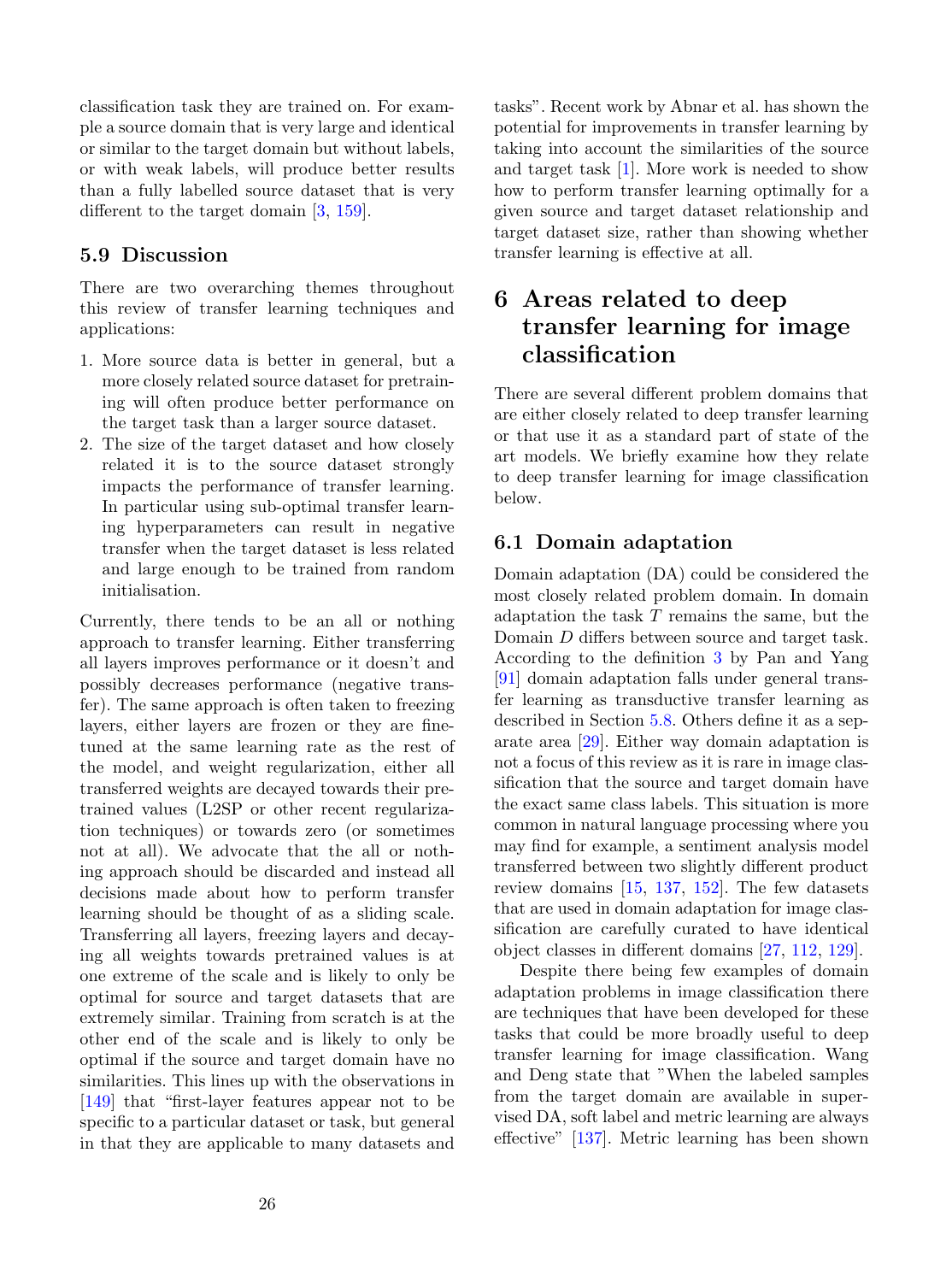to be effective in K-shot learning as described in Section [6.3.](#page-26-0) It has recently been shown to improve performance with slightly larger but still small fine-grained target datasets with up to 42 examples per class [\[107\]](#page-36-15). It is also common in domain adaptation to use a multi-stage adaptation similar to that shown to be effective for facial expression recognition in [\[86\]](#page-35-9).

# 6.2 Concept drift and multitask learning

The concept drift problem is related to domain adaptation in that it deals with adapting models to distributions that change over time. Multitask learning is another related problem domain where the focus is on learning one model that can perform well at multiple tasks in multiple domains. While both can be seen as types of transfer learning, the distinction between pure transfer learning focused tasks and concept drift or multitask learning is an important one. The focus in the former is to learn just the target task as well as possible and performance is only judged on this. Whereas in both concept drift and multitask learning the focus is to learn more than one task well:

- in concept drift learning the new distribution needs to be modelled well without forgetting all learning about the old distribution
- in multitask learning many tasks need to be learned well. This needs to be achieved without new tasks overwriting previously learned tasks.

The issues described above are examples of catastrophic forgetting. Catastrophic forgetting is defined as the scenario where learning a new set of patterns suddenly and completely erases a network's knowledge of what it has already learned [\[22,](#page-31-14) [75,](#page-34-16) [102\]](#page-35-16). The major difference between general transfer learning and concept drift or multitask learning is that usually catastrophic forgetting is not a consideration in the former.

## <span id="page-26-0"></span>6.3 K-shot or few shot learning

The K-shot or few shot (K-shot) learning problem domain is specifically focused on learning from very few or even zero labelled examples. The focus of new work in this domain is generally on improving metrics for defining and learning the best embedding spaces and comparisons to new

examples, plus tricks of data augmentation. Transfer learning is implicit in most of the techniques used as weights are pretrained on a related task [\[48,](#page-32-19) [139\]](#page-38-2).

Methods for refining deep transfer learning methods for k-shot image classification tasks can be divided into:

- data augmentation and other methods for improving the source dataset
- metrics that define the "goodness" of the embedding space and how that information should be used to classify small target classes
- methods that look at the best way to update weights based on the target dataset.

We focus on methods that fall under the last heading, as they are most relevant to this review. However, as stated previously, we note that metric methods have recently been shown to improve transfer learning performance for some small datasets that fall outside of the standard Kshot learning definition [\[107\]](#page-36-15). More research is recommended to extend these results.

#### Weight update methods

Weight update methods look at the best way to update weights from the source or other related tasks, including the decision not to update any weights. Many models across a broad spectrum of K-shot learning techniques do not perform any updates to weights using the target dataset. There is some recent evidence that shows that weight updates are superior in a variety of cases [\[114\]](#page-36-6), but again given the small target dataset sizes the right transfer learning hyperparameters must be used. Many models that do not update weights to the target task do simulate the few-shot learning scenario in training on related datasets. They train on a subset of the available classes, then optimize the model by maximising performance on the unseen classes. This results in a model that generalises well to unseen examples [\[120,](#page-37-16) [133\]](#page-37-17).

In Generalizing from a Few Examples: A Survey on Few-shot Learning [\[139\]](#page-38-2) Wang et al. define transfer learning as falling under the informing the parameter space umbrella of few-shot learning techniques. Under this general umbrella transfer learning and related topics can be split into several different strategies for dealing with very small target datasets: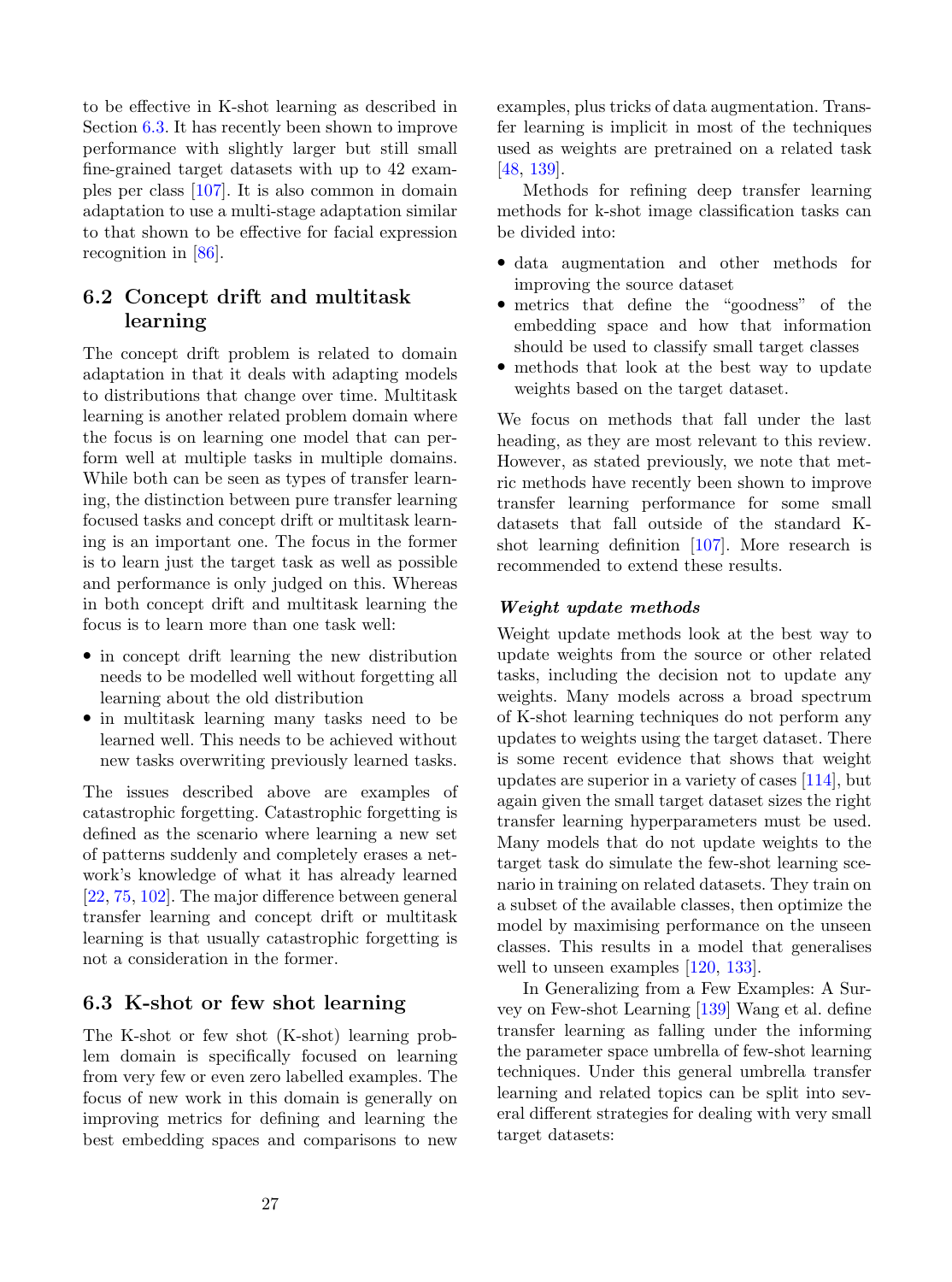- 1. Refining pretrained parameters: these methods explicitly look at ways for improving deep transfer learning methods for very small target datasets. They are grouped into ways of explicitly regularizing to avoid overfitting, including:
	- early stopping
	- selectively updating only certain weights
	- updating certain groups of weights together
	- weight regularization.
- 2. Refining meta-learned parameters: these methods are drawn from multitask learning. Parameters  $W_0$  are learned from several related tasks, then again fine-tuned on the target task. The models differ in the way the weights are updated from the multitask to the task specific model. Regularizing methods that use task specific information or model the uncertainty of using meta-learned parameters can also be included in this heading.
- 3. Learning the optimizer: These methods work on learning optimizers that can perform better than hand designed optimizers in a specific problem domain when fine-tuning a pretrained model with a small number of training examples.

While there is a lot of cross-over of deep transfer learning for image classification from the refining pretrained parameters category of K-shot learning, the latter focuses only on very small target datasets. This means they also do not consider how the change in size of the target dataset and the relationship between the source and target dataset affect the optimal transfer learning methods and hyperparameters.

# 6.4 Unsupervised or self-supervised learning

In unsupervised or self-supervised deep learning (self-supervised) a model of a dataset distribution is learned by using an aspect of the data itself as a training signal. The most general example is autoencoders which consist of an encoder and decoder with the target being the same as the input. The middle encoding is regularized in some way, in the hopes of producing a meaningful semantic encoding. Other examples of task specific self-supervised learning include predicting the next frame of a video [\[122\]](#page-37-14), predicting

the next word in a sentence  $[10]$ , image inpainting or upsampling [\[60,](#page-33-15) [93\]](#page-35-13), and many more. For a detailed treatment of self-supervised methods for learning image representations see [\[47\]](#page-32-18). Generative Adversarial Networks (GANs) are also an example of self-supervised learning [\[30,](#page-31-15) [99\]](#page-35-14). In learning to classify real vs fake training examples the discriminator in a GAN learns useful features of the data distribution and the weights can then be used to initialise a classification model.

Self-supervised learning relates closely to transfer learning as it is often used for pretraining when there is limited labelled data for a source task, but a large amount of related unlabelled data. Self-supervised learning has been shown to be beneficial to performance when the ratio of unlabelled to labelled training examples is high, but may harm performance when the ratio is low [\[90\]](#page-35-15). This relates back to the question of more versus better related source training data that comes up regularly in deep transfer learning and is covered in sections [5.3.1](#page-16-0) and [5.6.1.](#page-20-1)

# <span id="page-27-0"></span>7 Discussion and suggestions for future directions

## 7.1 Summary of current knowledge

Early work in deep transfer learning for image classification showed that transfer learning is effective compared to training from randomly initialised weights, particularly when it involves small target datasets and the source and target datasets are similar [\[2,](#page-30-5) [4,](#page-30-6) [149\]](#page-38-5).

Our review has highlighted the limits of current knowledge in each area and suggested future research directions to expand the current body of knowledge:

- 1. Fine tuning tends to work better than freezing weights in most cases [\[2,](#page-30-5) [4,](#page-30-6) [149\]](#page-38-5). Freezing lower layers may work better in limited cases where the target domain is small and the tasks are extremely similar [\[95\]](#page-35-2). More work is needed to see whether this applies with modern deep CNNs.
- 2. Recent regularization techniques such as L2- SP, DELTA, BSS and stochastic normalization tend to improve performance when source and target tasks are very similar. However, it has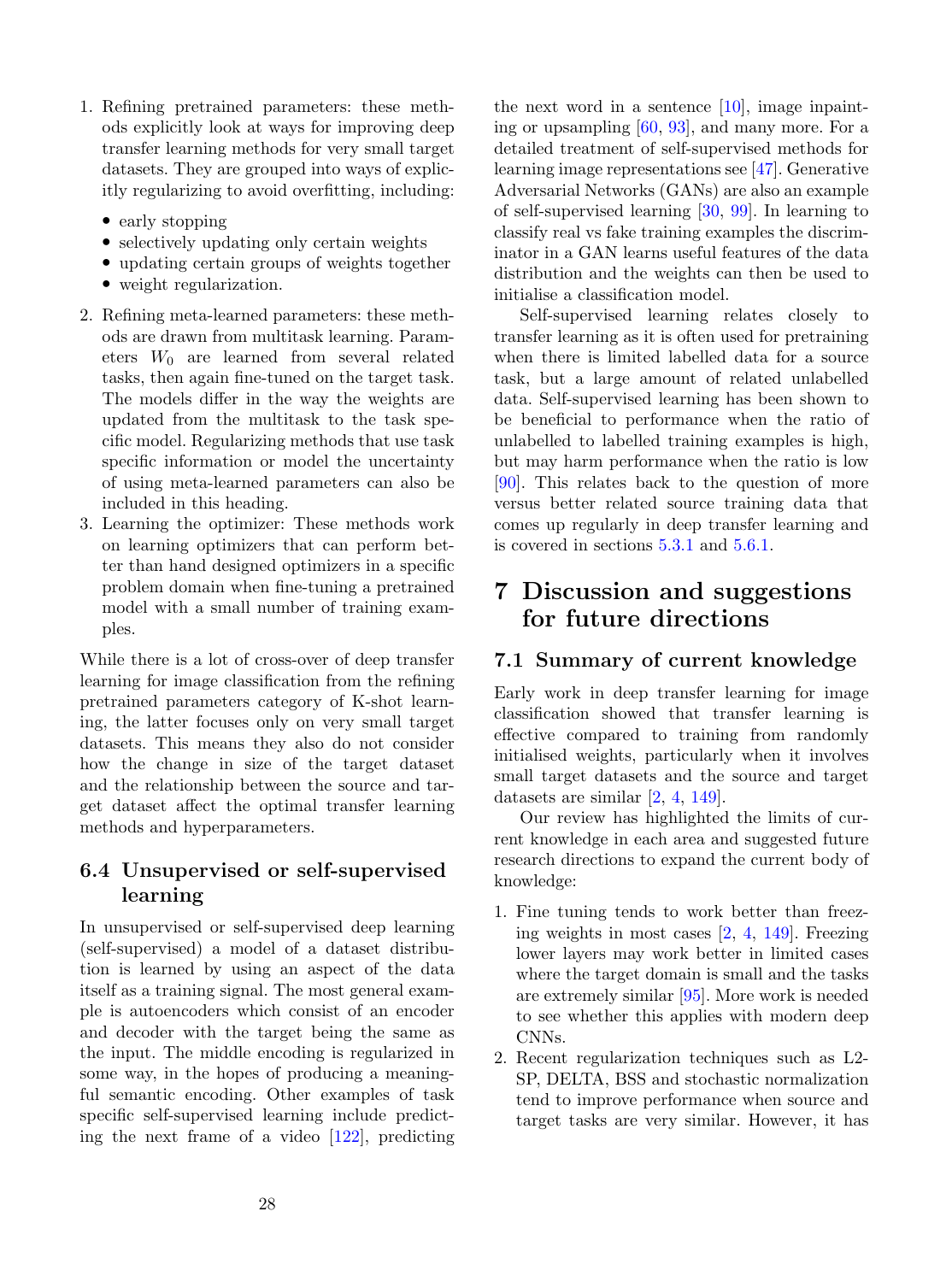been shown that L2-SP and DELTA particularly can result in minimal improvement or even worse performance when the source and target datasets are less related [\[12,](#page-30-8) [61,](#page-33-7) [96,](#page-35-6) [135\]](#page-37-9). Most work so far has focused on how these techniques compare when the source and target dataset are very closely related. More work is needed to show how each of these methods perform when they are applied to less similar datasets. Recent work has shown that in some cases using L2-SP regularization for lower layers and L2 regularization for higher layers can improve performance over using either one for all layers [\[96\]](#page-35-6). While the evidence for this is so far limited it does align with observations from [\[149\]](#page-38-5) and [\[1\]](#page-29-0) that lower layers are more transferable than higher layers.

- 3. Both the learning rate and momentum should be lower during fine-tuning for more similar source and target tasks and higher for less closely related datasets [\[61,](#page-33-7) [96\]](#page-35-6). The learning rate should also be decayed more quickly the more similar the source and target tasks are, so as not to change the pretrained parameters as much [\[50\]](#page-32-0). Similarly the learning rate should be decayed more quickly with smaller target datasets where the empirical risk estimate is likely to be less reliable and overfitting more of a problem [\[50,](#page-32-0) [95\]](#page-35-2). However, when the target data set is small it must be taken into account that the number of weight updates per epoch will be lower and the number of updates should be reduced, not necessarily the number of epochs. When the source and target datasets are less similar it may be optimal to fine-tune higher layers at a higher learning rate than lower layers [\[96\]](#page-35-6). More work is needed to show how the learning rate, momentum and number of updates before decaying the learning rate change when the source and target tasks are very different.
- 4. Transferring more layers is better than less layers when source and target datasets are large and very similar and learning rates are high for all layers [\[149\]](#page-38-5). This does not necessarily hold true when target datasets are smaller and fine tuning hyperparameters are more optimal [\[1,](#page-29-0) [95,](#page-35-2) [96\]](#page-35-6). This relates back to Point 3 that the learning rate and momentum should be lower for more similar tasks. As the empirical risk minimizer is unreliable for small datasets it is

more prone to overfitting. Pretraining weights limits how far they can move based on this unreliable risk minimizer [\[67,](#page-33-3) [85\]](#page-34-4), so it acts as a regularizer to prevent overfitting. An additional way to limit overfitting is to use a smaller learning rate and momentum, and also decay the learning rate quickly to prevent weights becoming too large based on unreliable statistics. These two items combined together mean it is likely that a larger fine-tuning learning rate is optimal when more layers are pretrained and a lower learning rate when less layers are pretrained [\[95,](#page-35-2) [96\]](#page-35-6). For this reason it is important to tune both the number of layers pretrained and optimal learning rate together. Recent work has also shown that using fixed pretrained features from lower layers without fine-tuning can result in better performance than features from higher layers when source and target datasets are less similar and the target dataset is small [\[1,](#page-29-0) [80\]](#page-34-11).

- 5. More source and target training data is better in general. Improvements in performance from pretraining on datasets that are up to 3,000 times larger than ImageNet 1K have shown that the largest modern models are overfitting on ImageNet 1K. Pretraining with much larger datasets helps prevent this [\[50,](#page-32-0) [70,](#page-34-2) [87\]](#page-35-0). However, closely related data is better than more data when data is abundant [\[70,](#page-34-2) [87\]](#page-35-0). Self-supervised learning on a more related unlabelled source dataset has been shown to improve performance over supervised learning on a less related labelled dataset in some cases [\[37,](#page-32-9) [159\]](#page-39-2). More work is needed to identify under what circumstances the former is better than the latter. A multi-step fine-tuning process including a more closely related intermediate task has been shown to improve performance over a single step transfer from ImageNet 1K in a number of specialised tasks with target datasets that are very different from ImageNet  $1K$   $\left[3, 28, 86\right]$  $\left[3, 28, 86\right]$  $\left[3, 28, 86\right]$  $\left[3, 28, 86\right]$  $\left[3, 28, 86\right]$ . More work is needed to see if this technique could benefit other tasks where limited closely related data is available.
- 6. Measures of transferability can predict the performance of a pretrained model on a particular target task [\[5,](#page-30-10) [88,](#page-35-10) [130\]](#page-37-10). The performance of a simple classification model with frozen weights can give some insight into transfer learning best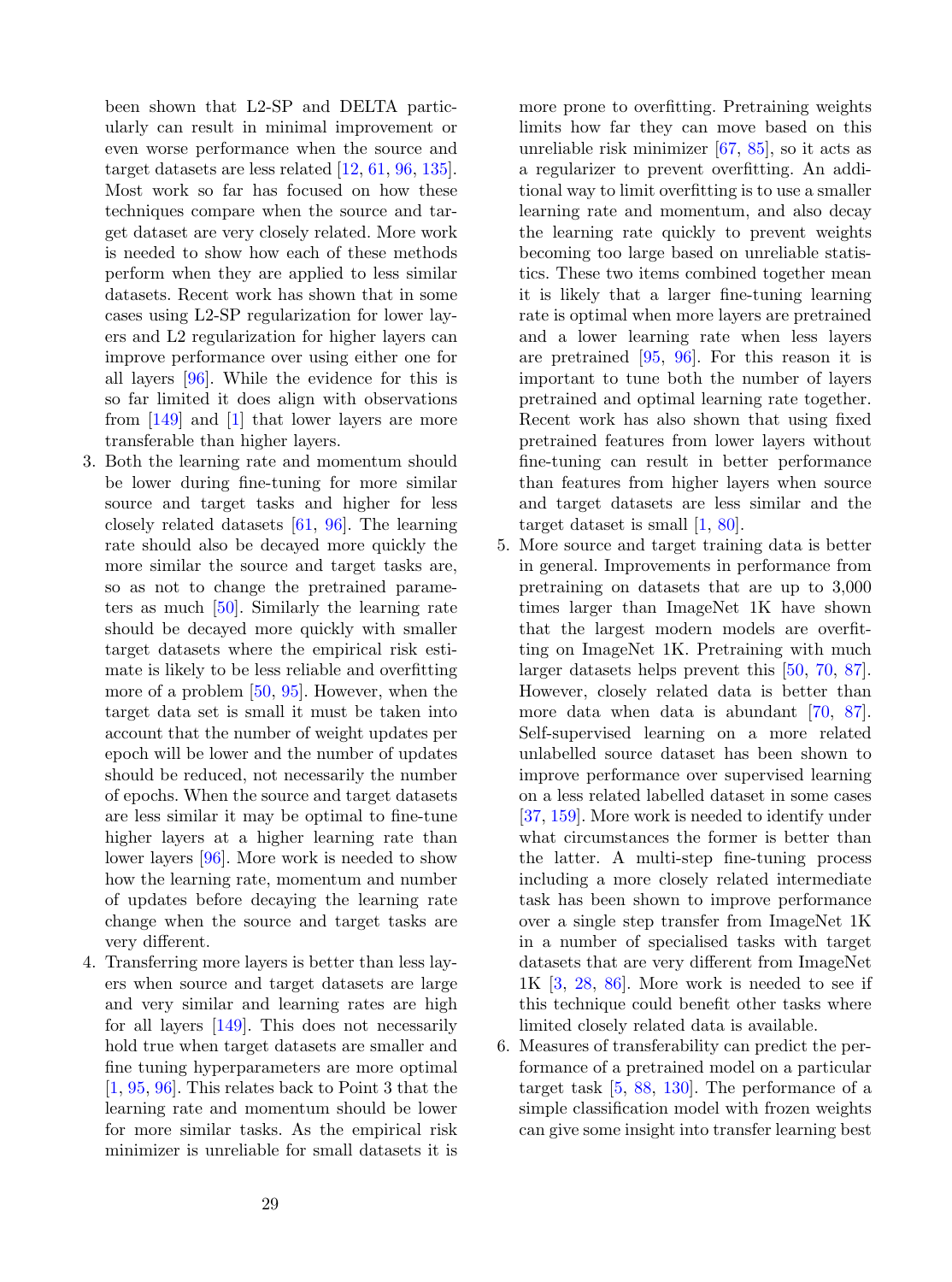practice for the target task [\[96\]](#page-35-6). More work is needed to determine if transferability measures in general can help determine optimal transfer learning hyperparameters across a wide range of source and target datasets.

# 7.2 Recommendations for best practice

Our recommendations for best practice in deep transfer learning for image classification broken down by target dataset size and similarity to the source dataset are summarized below.

#### Larger, similar target datasets

Most techniques will work well in this case, so less time needs to be spent finding the best technique for the given task. A lower learning rate and momentum are better for fine-tuning when the source and target datasets are similar. This may not be necessary when the target dataset is very large, for example ImageNet 1K, and overfitting a poor empirical risk minimizer is less of a problem. All weights should be fine-tuned not frozen. L2-SP regularization or other more recent techniques like DELTA, BSS, stochastic normalization etc. are likely to work reasonably well. Generally, less regularization will be needed with a very large target dataset.

#### Larger, less similar target datasets

Pretraining weights may not improve performance and negative transfer is more likely in this scenario, so care needs to be taken. When fine-tuning a higher learning rate, momentum and training for longer before decaying the learning rate should be used. This is to attempt to move weights out of the flat basin of the loss landscape, that is created when using pretrained weights, and further away from their pretrained values [\[67,](#page-33-3) [85\]](#page-34-4). Recent regularization techniques like L2-SP, DELTA, BSS, stochastic normalization, etc. should not be used in this case as weights should be allowed to move freely away from their pretrained values based on the larger target dataset. Reinitializing more layers of weights could also be attempted in order to take advantage of the more general lower layers, while allowing the more task specific higher layers to train from random initialization [\[1,](#page-29-0) [96,](#page-35-6) [149\]](#page-38-5).

#### Smaller, more similar datasets

This scenario is where transfer learning really excels, although more care needs to be taken to use effective hyperparameters when the dataset is small [\[95\]](#page-35-2). The optimal learning rate and momentum will likely be low as the weights will not need to be moved far from their pretrained values. If they are, overfitting the unreliable empirical risk minimizer is more likely with a small dataset. Recent regularization techniques like L2- SP, DELTA, BSS, stochastic normalization, etc. are likely to improve performance significantly in this case.

#### Smaller, less similar datasets

In this case transfer learning can be very useful if done well, but can also lead to poor results. It is difficult to strike an optimal balance between

- 1. Allowing the weights to move far enough from their pretrained values that the model is not using inappropriate features for the classification task
- 2. Not allowing the weights to overfit the unreliable empirical risk minimizer.

Given this if there is any way to use a more closely related dataset it is likely to improve results. This could be

- 1. Doing unsupervised pretraining on a large, unlabelled, more closely related dataset instead of a large, labelled, less similar dataset.
- 2. Using a moderately sized closely related dataset either instead of a large source dataset for pretraining or as an intermediary finetuning step when transferring weights from a less related source task to the final target task.

If it is not possible to use a more related dataset then a high initial learning rate and momentum should be used, but the learning rate should be decayed quickly. Recent regularization techniques like L2-SP, DELTA, BSS, stochastic normalization, etc. should not be used on all layers, but in some cases may be beneficial on lower layers.

# References

<span id="page-29-0"></span>[1] Samira Abnar, Mostafa Dehghani, Behnam Neyshabur, and Hanie Sedghi. Exploring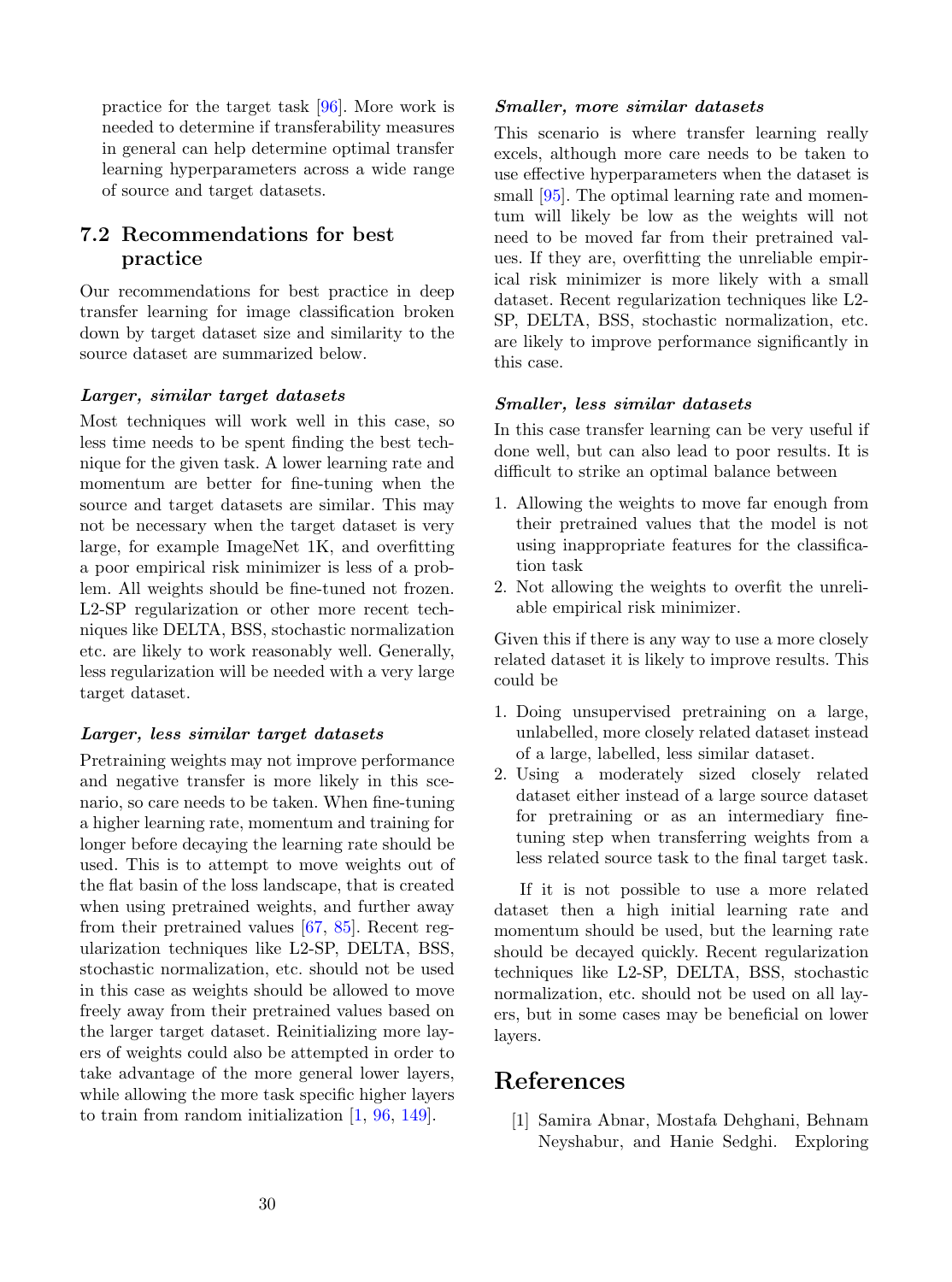the limits of large scale pre-training. arXiv preprint arXiv:2110.02095, 2021.

- <span id="page-30-5"></span>[2] Pulkit Agrawal, Ross Girshick, and Jitendra Malik. Analyzing the performance of multilayer neural networks for object recognition. In European conference on computer vision, pages 329–344. Springer, 2014.
- <span id="page-30-11"></span>[3] Shekoofeh Azizi, Basil Mustafa, Fiona Ryan, Zachary Beaver, Jan Freyberg, Jonathan Deaton, Aaron Loh, Alan Karthikesalingam, Simon Kornblith, Ting Chen, et al. Big self-supervised models advance medical image classification. arXiv preprint arXiv:2101.05224, 2021.
- <span id="page-30-6"></span>[4] Hossein Azizpour, Ali Sharif Razavian, Josephine Sullivan, Atsuto Maki, and Stefan Carlsson. Factors of transferability for a generic convnet representation. IEEE transactions on pattern analysis and machine intelligence, 38(9):1790–1802, 2015.
- <span id="page-30-10"></span>[5] Yajie Bao, Yang Li, Shao-Lun Huang, Lin Zhang, Lizhong Zheng, Amir Zamir, and Leonidas Guibas. An information-theoretic approach to transferability in task transfer learning. In 2019 IEEE International Conference on Image Processing (ICIP), pages 2309–2313. IEEE, 2019.
- <span id="page-30-0"></span>[6] Samy Bengio. Sharing representations for long tail computer vision problems. In Proceedings of the 2015 ACM on International Conference on Multimodal Interaction, pages 1–1, 2015.
- <span id="page-30-3"></span>[7] Thomas Berg, Jiongxin Liu, Seung Woo Lee, Michelle L Alexander, David W Jacobs, and Peter N Belhumeur. Birdsnap: Large-scale fine-grained visual categorization of birds. In Proceedings of the IEEE Conference on Computer Vision and Pattern Recognition, pages 2011–2018, 2014.
- <span id="page-30-2"></span>[8] Lukas Bossard, Matthieu Guillaumin, and Luc Van Gool. Food-101 – mining discriminative components with random forests. In European Conference on Computer Vision, 2014.
- <span id="page-30-1"></span>[9] Léon Bottou and Olivier Bousquet. The tradeoffs of large scale learning. In Advances in neural information processing systems, pages 161–168, 2008.
- <span id="page-30-14"></span>[10] Tom B Brown, Benjamin Mann, Nick Ryder, Melanie Subbiah, Jared Kaplan, Prafulla Dhariwal, Arvind Neelakantan, Pranav Shyam, Girish Sastry, Amanda Askell, et al. Language models are few-shot learners. arXiv preprint arXiv:2005.14165, 2020.
- <span id="page-30-12"></span>[11] Liang-Chieh Chen, Yukun Zhu, George Papandreou, Florian Schroff, and Hartwig Adam. Encoder-decoder with atrous separable convolution for semantic image segmentation. In Proceedings of the European conference on computer vision (ECCV), pages 801–818, 2018.
- <span id="page-30-8"></span>[12] Xinyang Chen, Sinan Wang, Bo Fu, Mingsheng Long, and Jianmin Wang. Catastrophic forgetting meets negative transfer: Batch spectral shrinkage for safe transfer learning. openreview, 2019.
- <span id="page-30-7"></span>[13] Brian Chu, Vashisht Madhavan, Oscar Beijbom, Judy Hoffman, and Trevor Darrell. Best practices for fine-tuning visual classifiers to new domains. In European conference on computer vision, pages 435–442. Springer, 2016.
- <span id="page-30-4"></span>[14] Mircea Cimpoi, Subhransu Maji, Iasonas Kokkinos, Sammy Mohamed, and Andrea Vedaldi. Describing textures in the wild. In Proceedings of the IEEE Conference on Computer Vision and Pattern Recognition, pages 3606–3613, 2014.
- <span id="page-30-13"></span>[15] Gabriela Csurka. Domain adaptation for visual applications: A comprehensive survey. arXiv preprint arXiv:1702.05374, 2017.
- <span id="page-30-9"></span>[16] Yin Cui, Yang Song, Chen Sun, Andrew Howard, and Serge Belongie. Large scale fine-grained categorization and domainspecific transfer learning. In Proceedings of the IEEE conference on computer vision and pattern recognition, pages 4109–4118, 2018.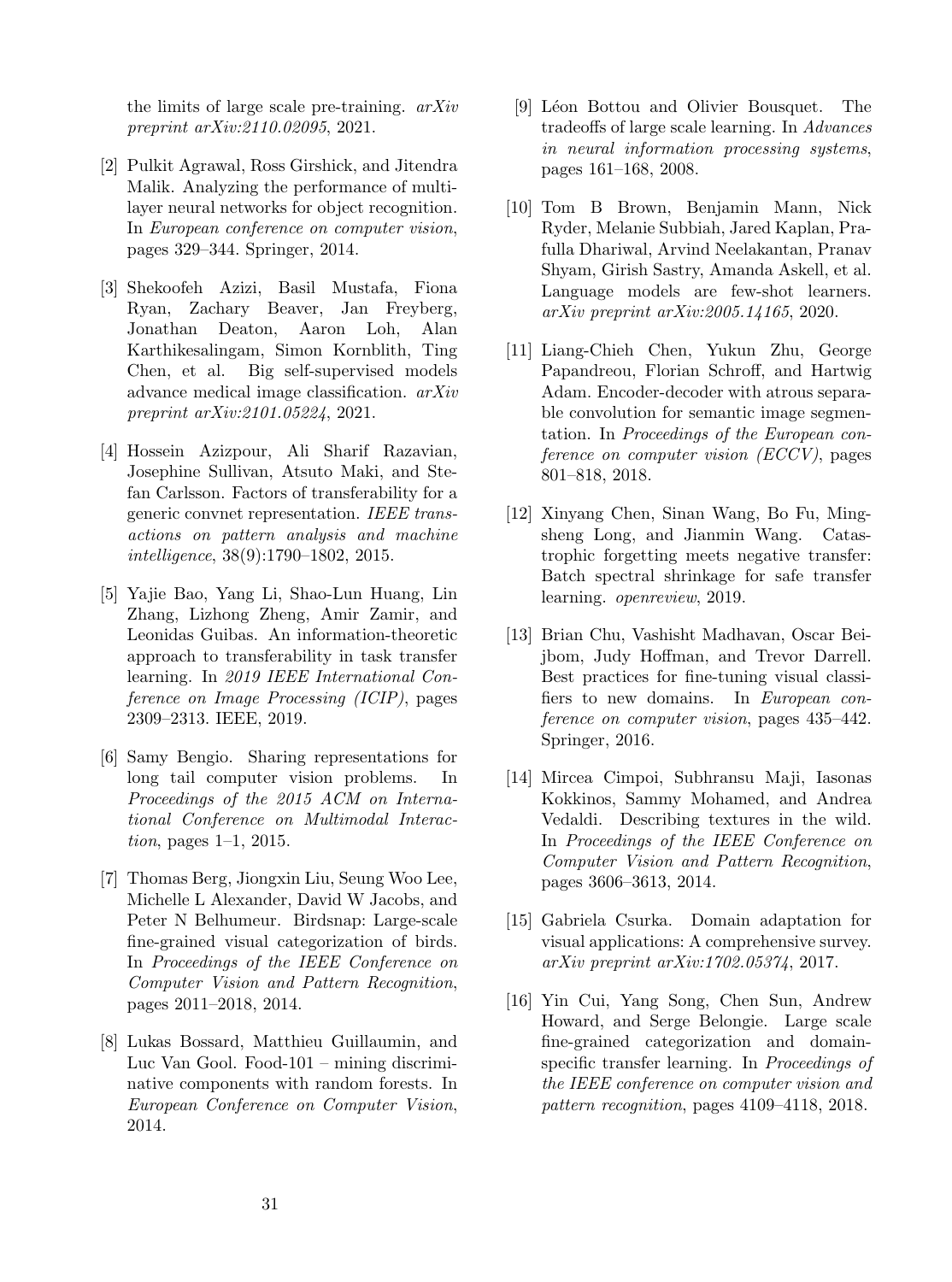- <span id="page-31-7"></span>[17] Yin Cui, Feng Zhou, Yuanqing Lin, and Serge Belongie. Fine-grained categorization and dataset bootstrapping using deep metric learning with humans in the loop. In Proceedings of the IEEE conference on computer vision and pattern recognition, pages 1153–1162, 2016.
- <span id="page-31-2"></span>[18] J. Deng, W. Dong, R. Socher, L.-J. Li, K. Li, and L. Fei-Fei. ImageNet: A Large-Scale Hierarchical Image Database. In CVPR09, 2009.
- <span id="page-31-10"></span>[19] Jiankang Deng, Jia Guo, Niannan Xue, and Stefanos Zafeiriou. Arcface: Additive angular margin loss for deep face recognition. In Proceedings of the IEEE/CVF Conference on Computer Vision and Pattern Recognition, pages 4690–4699, 2019.
- <span id="page-31-3"></span>[20] M. Everingham, L. Van Gool, C. K. I. Williams, J. Winn, and A. Zisserman. The PASCAL Visual Object Classes Challenge 2007 (VOC2007) Results. http://www.pascalnetwork.org/challenges/VOC/voc2007/ workshop/index.html.
- <span id="page-31-4"></span>[21] Li Fei-Fei, Rob Fergus, and Pietro Perona. Learning generative visual models from few training examples: An incremental bayesian approach tested on 101 object categories. In 2004 conference on computer vision and pattern recognition workshop, pages 178–178. IEEE, 2004.
- <span id="page-31-14"></span>[22] Robert M French. Catastrophic forgetting in connectionist networks. Trends in cognitive sciences, 3(4):128–135, 1999.
- <span id="page-31-11"></span>[23] Alberto Garcia-Garcia, Sergio Orts-Escolano, Sergiu Oprea, Victor Villena-Martinez, Pablo Martinez-Gonzalez, and Jose Garcia-Rodriguez. A survey on deep learning techniques for image and video semantic segmentation. Applied Soft Computing, 70:41–65, 2018.
- <span id="page-31-9"></span>[24] Weifeng Ge and Yizhou Yu. Borrowing treasures from the wealthy: Deep transfer learning through selective joint fine-tuning. In

Proceedings of the IEEE conference on computer vision and pattern recognition, pages 1086–1095, 2017.

- <span id="page-31-12"></span>[25] Swarnendu Ghosh, Nibaran Das, Ishita Das, and Ujjwal Maulik. Understanding deep learning techniques for image segmentation. ACM Computing Surveys (CSUR), 52(4):1– 35, 2019.
- <span id="page-31-0"></span>[26] Ross Girshick, Jeff Donahue, Trevor Darrell, and Jitendra Malik. Rich feature hierarchies for accurate object detection and semantic segmentation. In Proceedings of the IEEE conference on computer vision and pattern recognition, pages 580–587, 2014.
- <span id="page-31-13"></span>[27] Boqing Gong, Yuan Shi, Fei Sha, and Kristen Grauman. Geodesic flow kernel for unsupervised domain adaptation. In 2012 IEEE Conference on Computer Vision and Pattern Recognition, pages 2066–2073. IEEE, 2012.
- <span id="page-31-8"></span>[28] Nicolas Gonthier, Yann Gousseau, and Saïd Ladjal. An analysis of the transfer learning of convolutional neural networks for artistic images. arXiv preprint arXiv:2011.02727, 2020.
- <span id="page-31-1"></span>[29] Ian Goodfellow, Yoshua Bengio, Aaron Courville, and Yoshua Bengio. Deep learning, volume 1. MIT press Cambridge, 2016.
- <span id="page-31-15"></span>[30] Ian Goodfellow, Jean Pouget-Abadie, Mehdi Mirza, Bing Xu, David Warde-Farley, Sherjil Ozair, Aaron Courville, and Yoshua Bengio. Generative adversarial nets. Advances in neural information processing systems, 27, 2014.
- <span id="page-31-5"></span>[31] Gregory Griffin, Alex Holub, and Pietro Perona. Caltech-256 object category dataset. authors.library.caltech.edu, 2007.
- <span id="page-31-6"></span>[32] Yunhui Guo, Honghui Shi, Abhishek Kumar, Kristen Grauman, Tajana Rosing, and Rogerio Feris. Spottune: transfer learning through adaptive fine-tuning. In Proceedings of the IEEE Conference on Computer Vision and Pattern Recognition, pages 4805–4814, 2019.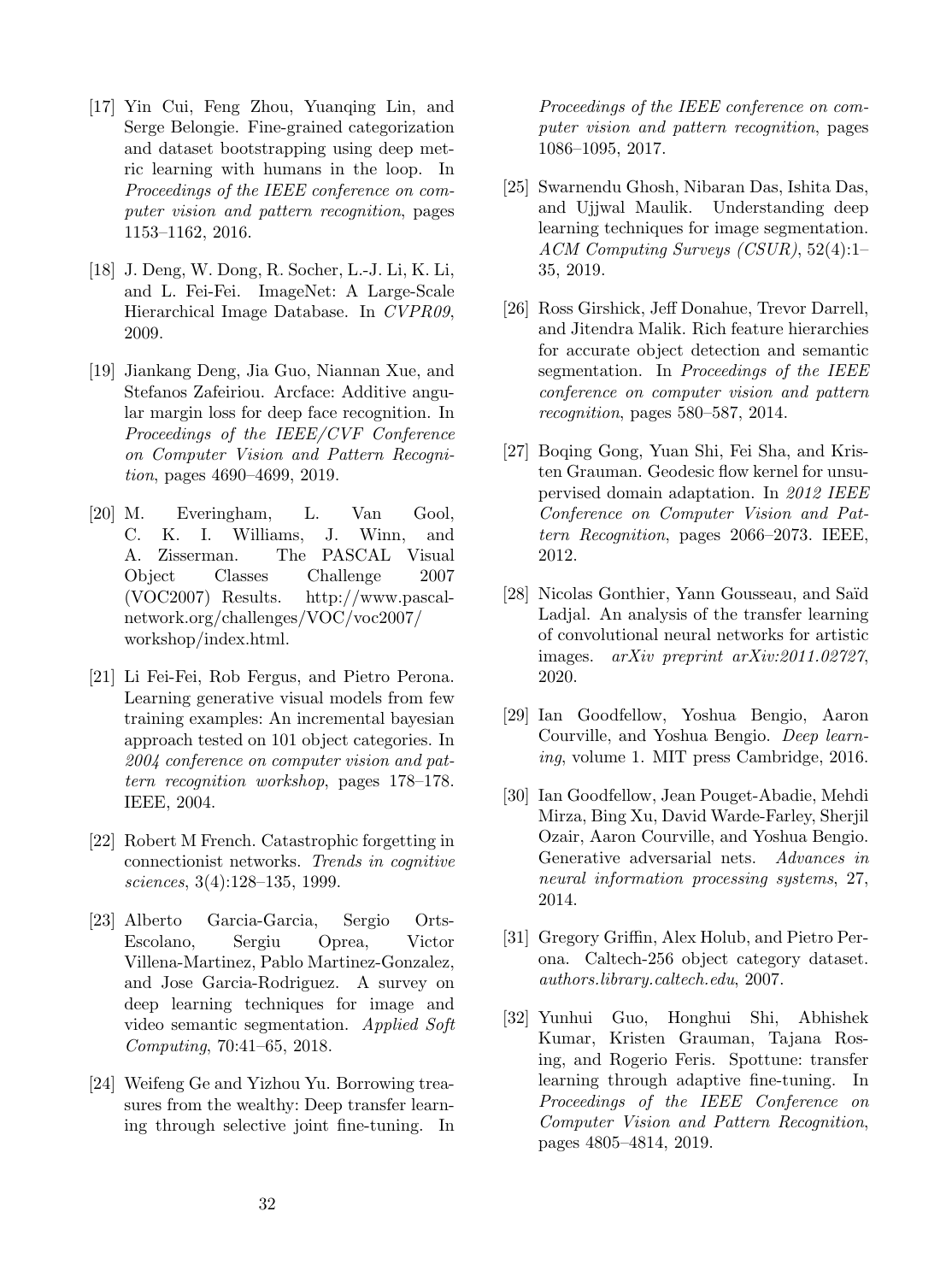- <span id="page-32-2"></span>[33] Kevin Gurney. An introduction to neural networks. CRC press, 1997.
- <span id="page-32-10"></span>[34] Kaiming He, Ross Girshick, and Piotr Dollár. Rethinking imagenet pre-training. arXiv preprint arXiv:1811.08883, 2018.
- <span id="page-32-15"></span>[35] Kaiming He, Georgia Gkioxari, Piotr Dollár, and Ross Girshick. Mask r-cnn. In Proceedings of the IEEE international conference on computer vision, pages 2961–2969, 2017.
- <span id="page-32-11"></span>[36] Kaiming He, Xiangyu Zhang, Shaoqing Ren, and Jian Sun. Deep residual learning for image recognition. In Proceedings of the IEEE conference on computer vision and pattern recognition, pages 770–778, 2016.
- <span id="page-32-9"></span>[37] Michal Heker and Hayit Greenspan. Joint liver lesion segmentation and classification via transfer learning. arXiv preprint arXiv:2004.12352, 2020.
- <span id="page-32-16"></span>[38] Dan Hendrycks and Thomas Dietterich. Benchmarking neural network robustness to common corruptions and perturbations. arXiv preprint arXiv:1903.12261, 2019.
- <span id="page-32-17"></span>[39] Dan Hendrycks, Kevin Zhao, Steven Basart, Jacob Steinhardt, and Dawn Song. Natural adversarial examples. In Proceedings of the IEEE/CVF Conference on Computer Vision and Pattern Recognition, pages 15262–15271, 2021.
- <span id="page-32-5"></span>[40] Geoffrey Hinton, Oriol Vinyals, and Jeff Dean. Distilling the knowledge in a neural network. arXiv preprint arXiv:1503.02531, 2015.
- <span id="page-32-3"></span>[41] Kurt Hornik, Maxwell Stinchcombe, Halbert White, et al. Multilayer feedforward networks are universal approximators. Neural networks, 2(5):359–366, 1989.
- <span id="page-32-7"></span>[42] Minyoung Huh, Pulkit Agrawal, and Alexei A Efros. What makes imagenet good for transfer learning? arXiv preprint arXiv:1608.08614, 2016.
- <span id="page-32-13"></span>[43] Sergey Ioffe. Batch renormalization: Towards reducing minibatch dependence in

batch-normalized models. arXiv preprint arXiv:1702.03275, 2017.

- <span id="page-32-14"></span>[44] Sergey Ioffe and Christian Szegedy. Batch normalization: Accelerating deep network training by reducing internal covariate shift. arXiv preprint arXiv:1502.03167, 2015.
- <span id="page-32-12"></span>[45] Yunho Jeon, Yongseok Choi, Jaesun Park, Subin Yi, Dongyeon Cho, and Jiwon Kim. Sample-based regularization: A transfer learning strategy toward better generalization. arXiv preprint arXiv:2007.05181, 2020.
- <span id="page-32-1"></span>[46] Junguang Jiang, Yang Shu, Jianmin Wang, and Mingsheng Long. Transferability in deep learning: A survey. arXiv preprint arXiv:2201.05867, 2022.
- <span id="page-32-18"></span>[47] Longlong Jing and Yingli Tian. Selfsupervised visual feature learning with deep neural networks: A survey. IEEE transactions on pattern analysis and machine intelligence, 2020.
- <span id="page-32-19"></span>[48] Mahmut Kaya and Hasan Sakir Bilge. Deep metric learning: A survey. Symmetry, 11(9):1066, 2019.
- <span id="page-32-6"></span>[49] Aditya Khosla, Nityananda Jayadevaprakash, Bangpeng Yao, and Fei-Fei Li. Novel dataset for fine-grained image categorization: Stanford dogs. In Proc. CVPR Workshop on Fine-Grained Visual Categorization (FGVC), volume 2, 2011.
- <span id="page-32-0"></span>[50] Alexander Kolesnikov, Lucas Beyer, Xiaohua Zhai, Joan Puigcerver, Jessica Yung, Sylvain Gelly, and Neil Houlsby. Big transfer (bit): General visual representation learning. arXiv preprint arXiv:1912.11370, 2019.
- <span id="page-32-4"></span>[51] Simon Kornblith, Ting Chen, Honglak Lee, and Mohammad Norouzi. Why do better loss functions lead to less transferable features? Advances in Neural Information Processing Systems, 34, 2021.
- <span id="page-32-8"></span>[52] Simon Kornblith, Jonathon Shlens, and Quoc V Le. Do better imagenet models transfer better? In Proceedings of the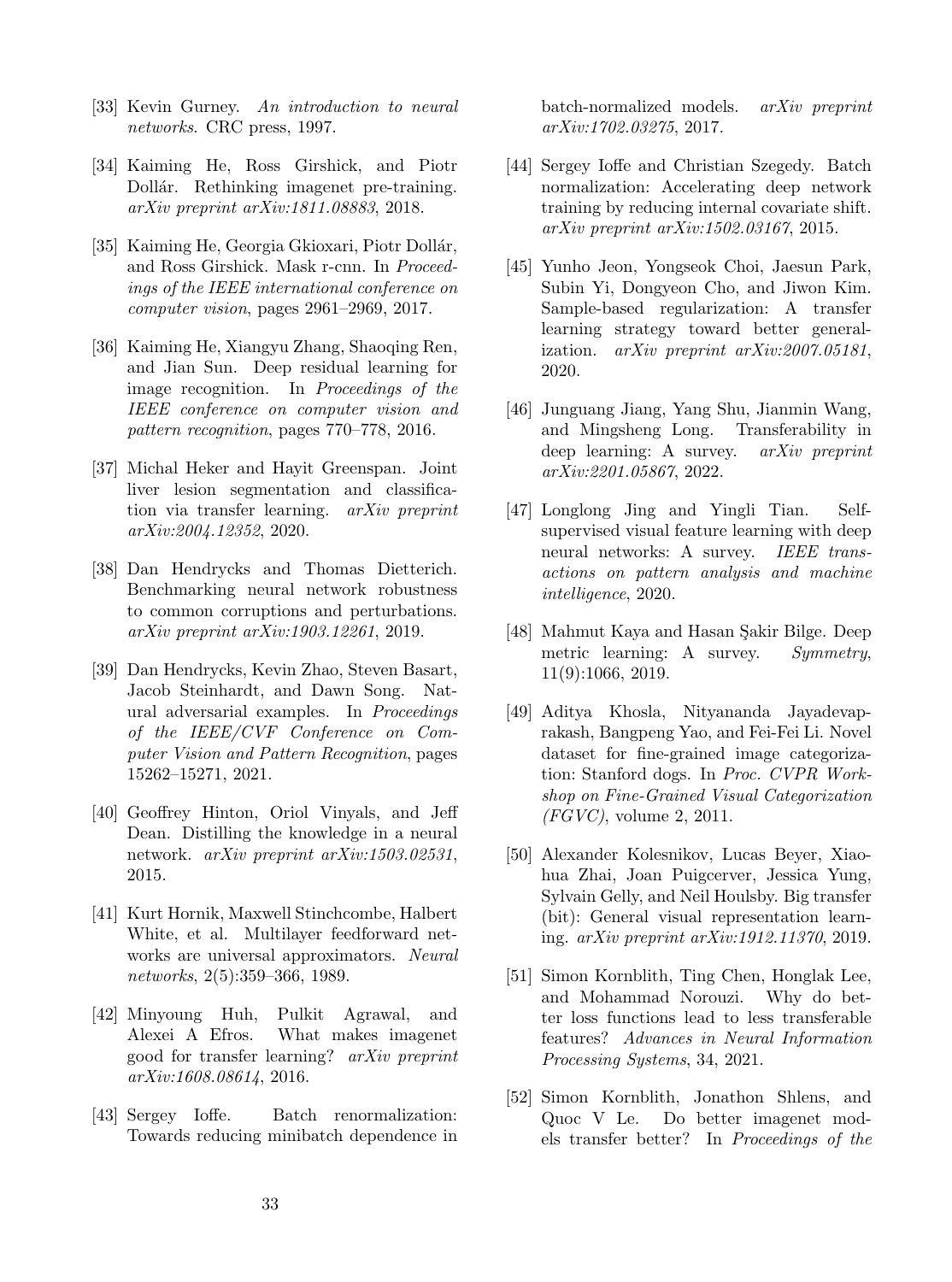IEEE Conference on Computer Vision and Pattern Recognition, pages 2661–2671, 2019.

- <span id="page-33-11"></span>[53] Zhi Kou, Kaichao You, Mingsheng Long, and Jianmin Wang. Stochastic normalization. Advances in Neural Information Processing Systems, 33, 2020.
- <span id="page-33-13"></span>[54] Oren Z Kraus, Ben T Grys, Jimmy Ba, Yolanda Chong, Brendan J Frey, Charles Boone, and Brenda J Andrews. Automated analysis of high-content microscopy data with deep learning. Molecular systems biology, 13(4):924, 2017.
- <span id="page-33-5"></span>[55] Jonathan Krause, Michael Stark, Jia Deng, and Li Fei-Fei. 3d object representations for fine-grained categorization. In 4th International IEEE Workshop on 3D Representation and Recognition (3dRR-13), Sydney, Australia, 2013.
- <span id="page-33-2"></span>[56] Sajja Tulasi Krishna and Hemantha Kumar Kalluri. Deep learning and transfer learning approaches for image classification. International Journal of Recent Technology and Engineering (IJRTE), 7(5S4):427–432, 2019.
- <span id="page-33-4"></span>[57] Alex Krizhevsky, Geoffrey Hinton, et al. Learning multiple layers of features from tiny images. cs.toronto.edu, 2009.
- <span id="page-33-0"></span>[58] Alex Krizhevsky, Ilya Sutskever, and Geoffrey E Hinton. Imagenet classification with deep convolutional neural networks. In Advances in neural information processing systems, pages 1097–1105, 2012.
- <span id="page-33-6"></span>[59] Brenden M Lake, Ruslan Salakhutdinov, and Joshua B Tenenbaum. Human-level concept learning through probabilistic program induction. Science, 350(6266):1332– 1338, 2015.
- <span id="page-33-15"></span>[60] Christian Ledig, Lucas Theis, Ferenc Huszár, Jose Caballero, Andrew Cunningham, Alejandro Acosta, Andrew Aitken, Alykhan Tejani, Johannes Totz, Zehan Wang, et al. Photo-realistic single image super-resolution using a generative adversarial network. In Proceedings of the IEEE

conference on computer vision and pattern recognition, pages 4681–4690, 2017.

- <span id="page-33-7"></span>[61] Hao Li, Pratik Chaudhari, Hao Yang, Michael Lam, Avinash Ravichandran, Rahul Bhotika, and Stefano Soatto. Rethinking the hyperparameters for fine-tuning. arXiv preprint arXiv:2002.11770, 2020.
- <span id="page-33-1"></span>[62] Shan Li and Weihong Deng. Deep facial expression recognition: A survey. IEEE Transactions on Affective Computing, 2020.
- <span id="page-33-10"></span>[63] Xingjian Li, Haoyi Xiong, Hanchao Wang, Yuxuan Rao, Liping Liu, and Jun Huan. Delta: Deep learning transfer using feature map with attention for convolutional networks. arXiv preprint arXiv:1901.09229, 2019.
- <span id="page-33-8"></span>[64] Xuhong Li, Yves Grandvalet, and Franck Davoine. Explicit inductive bias for transfer learning with convolutional networks. arXiv preprint arXiv:1802.01483, 2018.
- <span id="page-33-9"></span>[65] Xuhong Li, Yves Grandvalet, and Franck Davoine. A baseline regularization scheme for transfer learning with convolutional neural networks. Pattern Recognition, 98:107049, 2020.
- <span id="page-33-12"></span>[66] Tsung-Yi Lin, Michael Maire, Serge Belongie, James Hays, Pietro Perona, Deva Ramanan, Piotr Dollár, and C Lawrence Zitnick. Microsoft coco: Common objects in context. In European conference on computer vision, pages 740–755. Springer, 2014.
- <span id="page-33-3"></span>[67] Hong Liu, Mingsheng Long, Jianmin Wang, and Michael I Jordan. Towards understanding the transferability of deep representations. arXiv preprint arXiv:1909.12031, 2019.
- <span id="page-33-14"></span>[68] Weiyang Liu, Yandong Wen, Zhiding Yu, Ming Li, Bhiksha Raj, and Le Song. Sphereface: Deep hypersphere embedding for face recognition. In Proceedings of the IEEE conference on computer vision and pattern recognition, pages 212–220, 2017.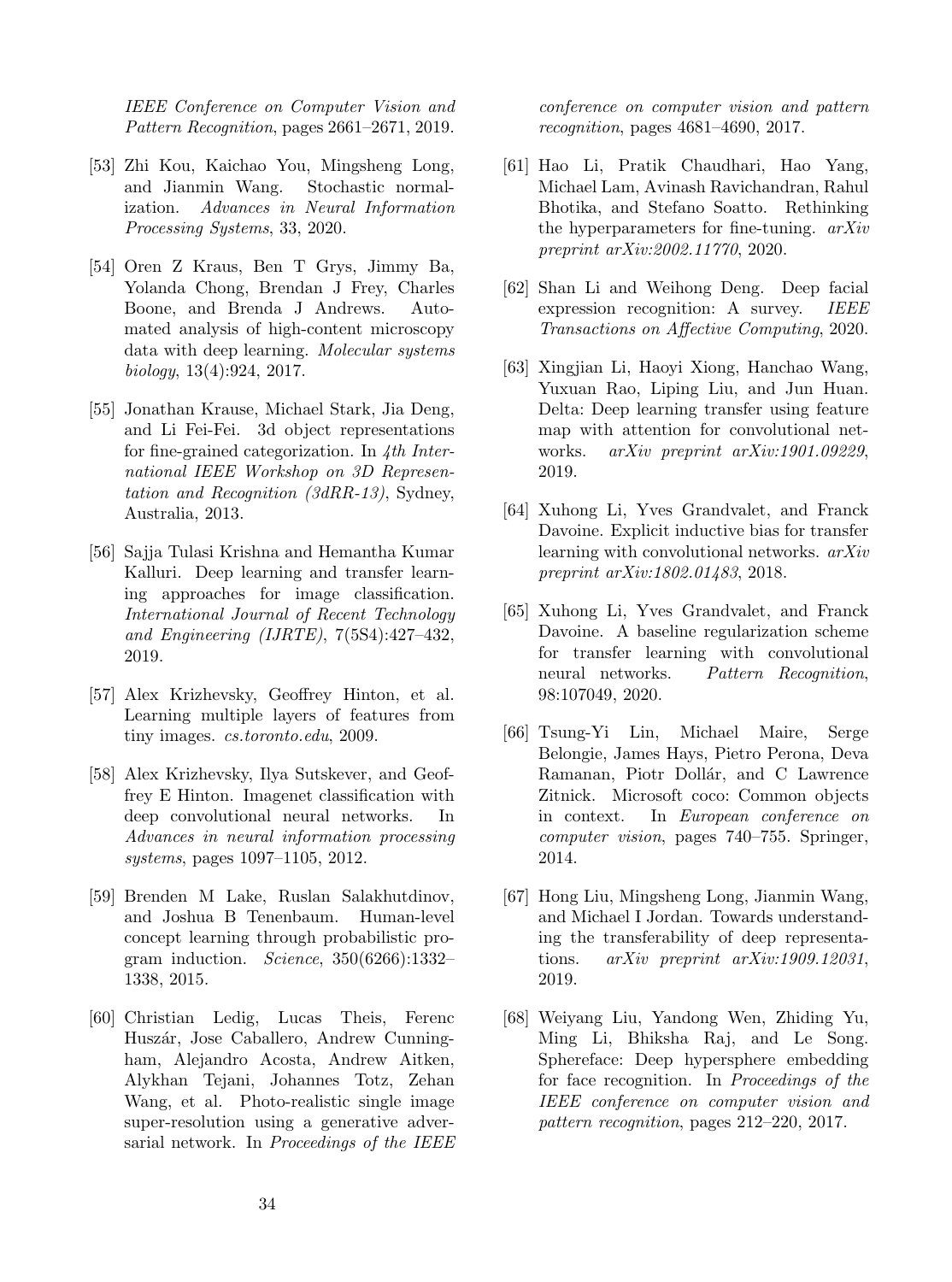- <span id="page-34-12"></span>[69] Weiyang Liu, Yandong Wen, Zhiding Yu, and Meng Yang. Large-margin softmax loss for convolutional neural networks. In ICML, volume 2, page 7, 2016.
- <span id="page-34-2"></span>[70] Dhruv Mahajan, Ross Girshick, Vignesh Ramanathan, Kaiming He, Manohar Paluri, Yixuan Li, Ashwin Bharambe, and Laurens van der Maaten. Exploring the limits of weakly supervised pretraining. In Proceedings of the European Conference on Computer Vision (ECCV), pages 181–196, 2018.
- <span id="page-34-6"></span>[71] S. Maji, J. Kannala, E. Rahtu, M. Blaschko, and A. Vedaldi. Fine-grained visual classification of aircraft. Technical report, Toyota Technological Institute at Chicago, 2013.
- <span id="page-34-9"></span>[72] Fabio Maria Carlucci, Lorenzo Porzi, Barbara Caputo, Elisa Ricci, and Samuel Rota Bulo. Autodial: Automatic domain alignment layers. In Proceedings of the IEEE International Conference on Computer Vision, pages 5067–5075, 2017.
- <span id="page-34-0"></span>[73] Iacopo Masi, Yue Wu, Tal Hassner, and Prem Natarajan. Deep face recognition: A survey. In 2018 31st SIBGRAPI conference on graphics, patterns and images (SIBGRAPI), pages 471–478. IEEE, 2018.
- <span id="page-34-1"></span>[74] Maciej A Mazurowski, Mateusz Buda, Ashirbani Saha, and Mustafa R Bashir. Deep learning in radiology: An overview of the concepts and a survey of the state of the art with focus on mri. Journal of magnetic resonance imaging, 49(4):939–954, 2019.
- <span id="page-34-16"></span>[75] Michael McCloskey and Neal J Cohen. Catastrophic interference in connectionist networks: The sequential learning problem. In Psychology of learning and motivation, volume 24, pages 109–165. Elsevier, 1989.
- <span id="page-34-10"></span>[76] Thomas Mensink, Jasper Uijlings, Alina Kuznetsova, Michael Gygli, and Vittorio Ferrari. Factors of influence for transfer learning across diverse appearance domains and task types. arXiv preprint arXiv:2103.13318, 2021.
- <span id="page-34-5"></span>[77] George A Miller. Wordnet: a lexical database for english. Communications of the  $ACM$ , 38(11):39-41, 1995.
- <span id="page-34-15"></span>[78] Shervin Minaee, Yuri Boykov, Fatih Porikli, Antonio Plaza, Nasser Kehtarnavaz, and Demetri Terzopoulos. Image segmentation using deep learning: A survey. arXiv preprint arXiv:2001.05566, 2020.
- <span id="page-34-3"></span>[79] Tom M Mitchell et al. Machine learning. 1997. Burr Ridge, IL: McGraw Hill, 45(37):870–877, 1997.
- <span id="page-34-11"></span>[80] Romain Mormont, Pierre Geurts, and Raphaël Marée. Comparison of deep transfer learning strategies for digital pathology. In Proceedings of the IEEE Conference on Computer Vision and Pattern Recognition Workshops, pages 2262–2271, 2018.
- <span id="page-34-7"></span>[81] Stefan Munder and Dariu M Gavrila. An experimental study on pedestrian classification. IEEE transactions on pattern analysis and machine intelligence, 28(11):1863–1868, 2006.
- <span id="page-34-13"></span>[82] Kevin Musgrave, Serge Belongie, and Ser-Nam Lim. A metric learning reality check. In European Conference on Computer Vision, pages 681–699. Springer, 2020.
- <span id="page-34-14"></span>[83] Basil Mustafa, Aaron Loh, Jan Freyberg, Patricia MacWilliams, Megan Wilson, Scott Mayer McKinney, Marcin Sieniek, Jim Winkens, Yuan Liu, Peggy Bui, et al. Supervised transfer learning at scale for medical imaging. arXiv preprint arXiv:2101.05913, 2021.
- <span id="page-34-8"></span>[84] Yuval Netzer, Tao Wang, Adam Coates, Alessandro Bissacco, Bo Wu, and Andrew Y Ng. Reading digits in natural images with unsupervised feature learning. research.google, 2011.
- <span id="page-34-4"></span>[85] Behnam Neyshabur, Hanie Sedghi, and Chiyuan Zhang. What is being transferred in transfer learning? arXiv preprint arXiv:2008.11687, 2020.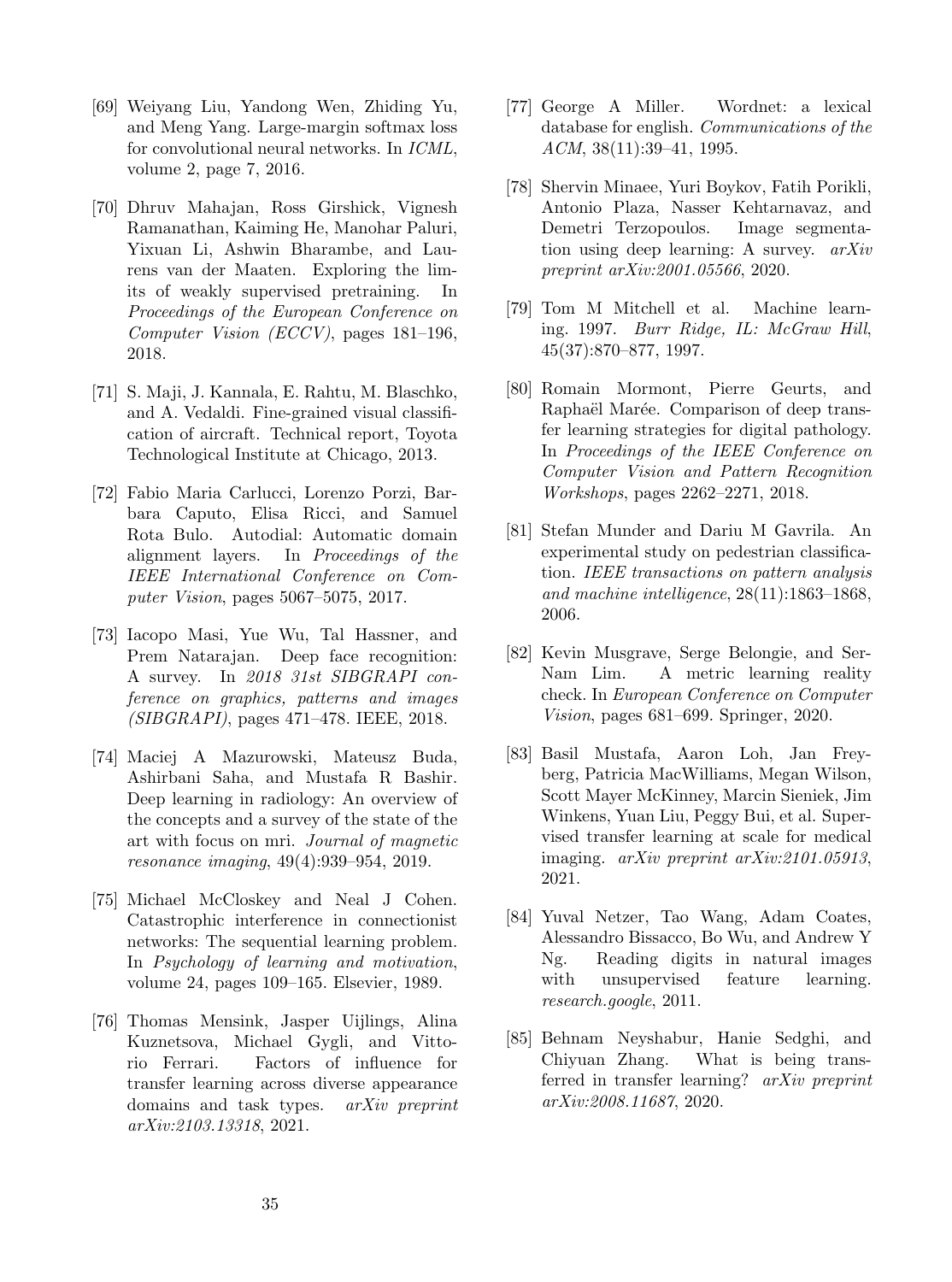- <span id="page-35-9"></span>[86] Hong-Wei Ng, Viet Dung Nguyen, Vassilios Vonikakis, and Stefan Winkler. Deep learning for emotion recognition on small datasets using transfer learning. In Proceedings of the 2015 ACM on international conference on multimodal interaction, pages 443–449, 2015.
- <span id="page-35-0"></span>[87] Jiquan Ngiam, Daiyi Peng, Vijay Vasudevan, Simon Kornblith, Quoc V Le, and Ruoming Pang. Domain adaptive transfer learning with specialist models. arXiv preprint arXiv:1811.07056, 2018.
- <span id="page-35-10"></span>[88] Cuong Nguyen, Tal Hassner, Matthias Seeger, and Cedric Archambeau. Leep: A new measure to evaluate transferability of learned representations. In International Conference on Machine Learning, pages 7294–7305. PMLR, 2020.
- <span id="page-35-4"></span>[89] Maria-Elena Nilsback and Andrew Zisserman. Automated flower classification over a large number of classes. In 2008 Sixth Indian Conference on Computer Vision, Graphics & Image Processing, pages 722–729. IEEE, 2008.
- <span id="page-35-15"></span>[90] Tom Le Paine, Pooya Khorrami, Wei Han, and Thomas S Huang. An analysis of unsupervised pre-training in light of recent advances. arXiv preprint arXiv:1412.6597, 2014.
- <span id="page-35-1"></span>[91] Sinno Jialin Pan and Qiang Yang. A survey on transfer learning. IEEE Transactions on knowledge and data engineering, 22(10):1345–1359, 2009.
- <span id="page-35-3"></span>[92] Omkar M Parkhi, Andrea Vedaldi, Andrew Zisserman, and CV Jawahar. Cats and dogs. In 2012 IEEE conference on computer vision and pattern recognition, pages 3498–3505. IEEE, 2012.
- <span id="page-35-13"></span>[93] Deepak Pathak, Philipp Krahenbuhl, Jeff Donahue, Trevor Darrell, and Alexei A Efros. Context encoders: Feature learning by inpainting. In Proceedings of the IEEE conference on computer vision and pattern recognition, pages 2536–2544, 2016.
- <span id="page-35-11"></span>[94] Shmuel Peleg, Michael Werman, and Hillel Rom. A unified approach to the change of resolution: Space and gray-level. IEEE Transactions on Pattern Analysis and Machine Intelligence, 11(7):739–742, 1989.
- <span id="page-35-2"></span>[95] Jo Plested and Tom Gedeon. An analysis of the interaction between transfer learning protocols in deep neural networks. In International Conference on Neural Information Processing, pages 312–323. Springer, 2019.
- <span id="page-35-6"></span>[96] Jo Plested, Xuyang Shen, and Tom Gedeon. Non-binary deep transfer learning for imageclassification. arXiv e-prints, page arXiv:2107.08585, July 2021.
- <span id="page-35-8"></span>[97] Joan Puigcerver, Carlos Riquelme, Basil Mustafa, Cedric Renggli, André Susano Pinto, Sylvain Gelly, Daniel Keysers, and Neil Houlsby. Scalable transfer learning with expert models. arXiv preprint arXiv:2009.13239, 2020.
- <span id="page-35-5"></span>[98] Ariadna Quattoni and Antonio Torralba. Recognizing indoor scenes. In 2009 IEEE Conference on Computer Vision and Pattern Recognition, pages 413–420. IEEE, 2009.
- <span id="page-35-14"></span>[99] Alec Radford, Luke Metz, and Soumith Chintala. Unsupervised representation learning with deep convolutional generative adversarial networks. arXiv preprint arXiv:1511.06434, 2015.
- <span id="page-35-7"></span>[100] Maithra Raghu, Chiyuan Zhang, Jon Kleinberg, and Samy Bengio. Transfusion: Understanding transfer learning for medical imaging. arXiv preprint arXiv:1902.07208, 2019.
- <span id="page-35-12"></span>[101] Rajeev Ranjan, Carlos D Castillo, and Rama Chellappa. L2-constrained softmax loss for discriminative face verification. arXiv preprint arXiv:1703.09507, 2017.
- <span id="page-35-16"></span>[102] Roger Ratcliff. Connectionist models of recognition memory: constraints imposed by learning and forgetting functions. Psychological review, 97(2):285, 1990.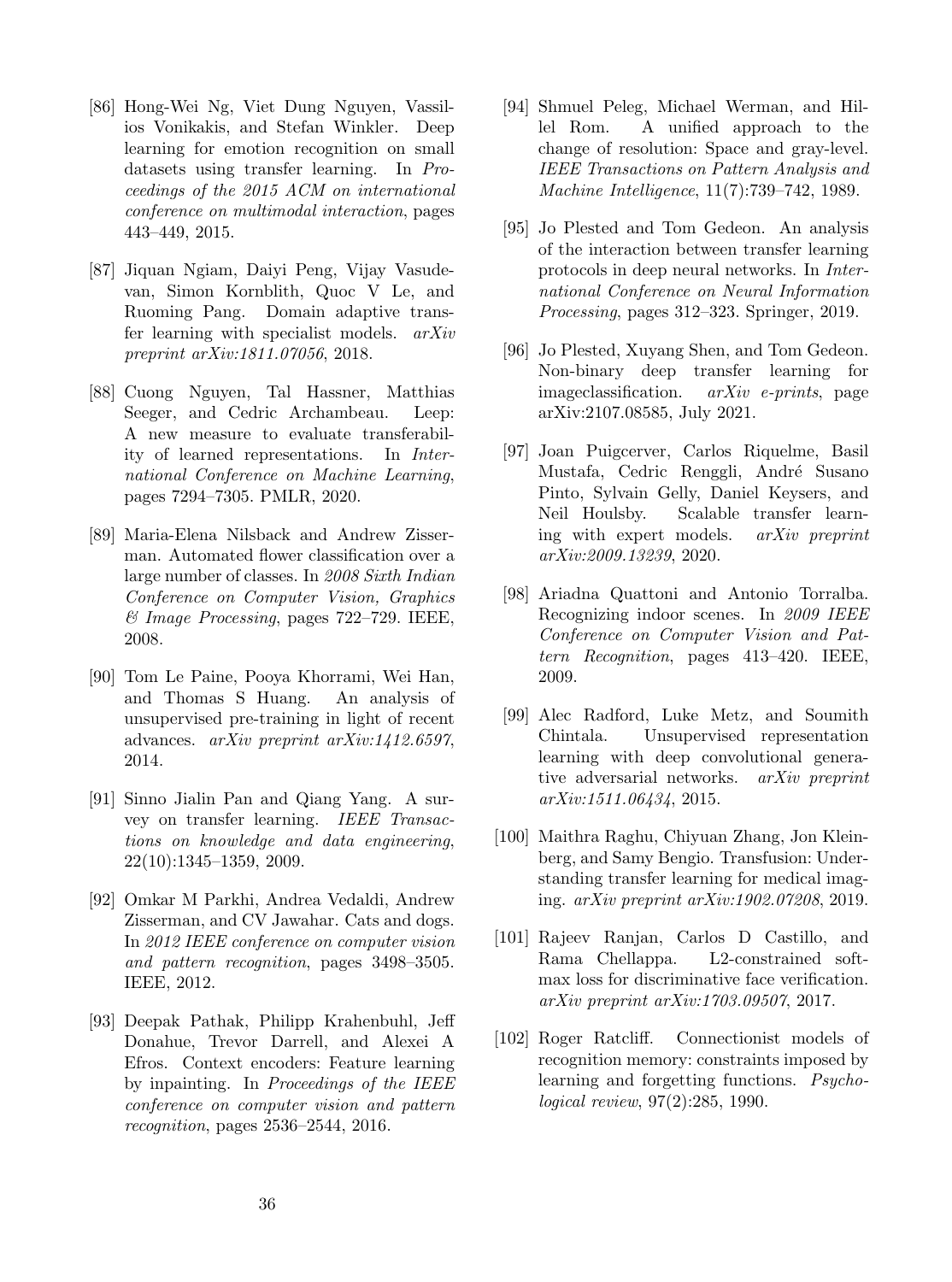- <span id="page-36-4"></span>[103] Sylvestre-Alvise Rebuffi, Hakan Bilen, and Andrea Vedaldi. Learning multiple visual domains with residual adapters. In Advances in Neural Information Processing Systems, pages 506–516, 2017.
- <span id="page-36-10"></span>[104] Joseph Redmon, Santosh Divvala, Ross Girshick, and Ali Farhadi. You only look once: Unified, real-time object detection. In Proceedings of the IEEE conference on computer vision and pattern recognition, pages 779–788, 2016.
- <span id="page-36-11"></span>[105] Shaoqing Ren, Kaiming He, Ross Girshick, and Jian Sun. Faster r-cnn: Towards realtime object detection with region proposal networks. Advances in neural information processing systems, 28:91–99, 2015.
- <span id="page-36-0"></span>[106] Ricardo Ribani and Mauricio Marengoni. A survey of transfer learning for convolutional neural networks. In 2019 32nd SIBGRAPI Conference on Graphics, Patterns and Images Tutorials (SIBGRAPI-T), pages 47–57. IEEE, 2019.
- <span id="page-36-15"></span>[107] Tal Ridnik, Hussam Lawen, Asaf Noy, and Itamar Friedman. Tresnet: High performance gpu-dedicated architecture. arXiv preprint arXiv:2003.13630, 2020.
- <span id="page-36-3"></span>[108] Michael T Rosenstein, Zvika Marx, Leslie Pack Kaelbling, and Thomas G Dietterich. To transfer or not to transfer. In NIPS 2005 workshop on transfer learning, volume 898, pages 1–4, 2005.
- <span id="page-36-7"></span>[109] Yossi Rubner, Carlo Tomasi, and Leonidas J Guibas. The earth mover's distance as a metric for image retrieval. International journal of computer vision, 40(2):99–121, 2000.
- <span id="page-36-2"></span>[110] David E Rumelhart, Geoffrey E Hinton, and Ronald J Williams. Learning representations by back-propagating errors. nature, 323(6088):533–536, 1986.
- <span id="page-36-8"></span>[111] Matthia Sabatelli, Mike Kestemont, Walter Daelemans, and Pierre Geurts. Deep transfer learning for art classification problems. In Proceedings of the European Conference

on Computer Vision (ECCV), pages  $0-0$ , 2018.

- <span id="page-36-14"></span>[112] Kate Saenko, Brian Kulis, Mario Fritz, and Trevor Darrell. Adapting visual category models to new domains. In European conference on computer vision, pages 213–226. Springer, 2010.
- <span id="page-36-9"></span>[113] Florian Schroff, Dmitry Kalenichenko, and James Philbin. Facenet: A unified embedding for face recognition and clustering. In Proceedings of the IEEE conference on computer vision and pattern recognition, pages 815–823, 2015.
- <span id="page-36-6"></span>[114] Tyler Scott, Karl Ridgeway, and Michael C Mozer. Adapted deep embeddings: A synthesis of methods for k-shot inductive transfer learning. In Advances in Neural Information Processing Systems, pages 76–85, 2018.
- <span id="page-36-1"></span>[115] Ling Shao, Fan Zhu, and Xuelong Li. Transfer learning for visual categorization: A survey. IEEE transactions on neural networks and learning systems, 26(5):1019– 1034, 2014.
- <span id="page-36-5"></span>[116] Ali Sharif Razavian, Hossein Azizpour, Josephine Sullivan, and Stefan Carlsson. Cnn features off-the-shelf: an astounding baseline for recognition. In Proceedings of the IEEE conference on computer vision and pattern recognition workshops, pages 806– 813, 2014.
- <span id="page-36-12"></span>[117] Zhiqiang Shen, Zhuang Liu, Jianguo Li, Yu-Gang Jiang, Yurong Chen, and Xiangyang Xue. Dsod: Learning deeply supervised object detectors from scratch. In Proceedings of the IEEE international conference on computer vision, pages 1919–1927, 2017.
- <span id="page-36-13"></span>[118] Zhiqiang Shen, Honghui Shi, Rogerio Feris, Liangliang Cao, Shuicheng Yan, Ding Liu, Xinchao Wang, Xiangyang Xue, and Thomas S Huang. Learning object detectors from scratch with gated recurrent feature pyramids. arXiv preprint arXiv:1712.00886, 1, 2017.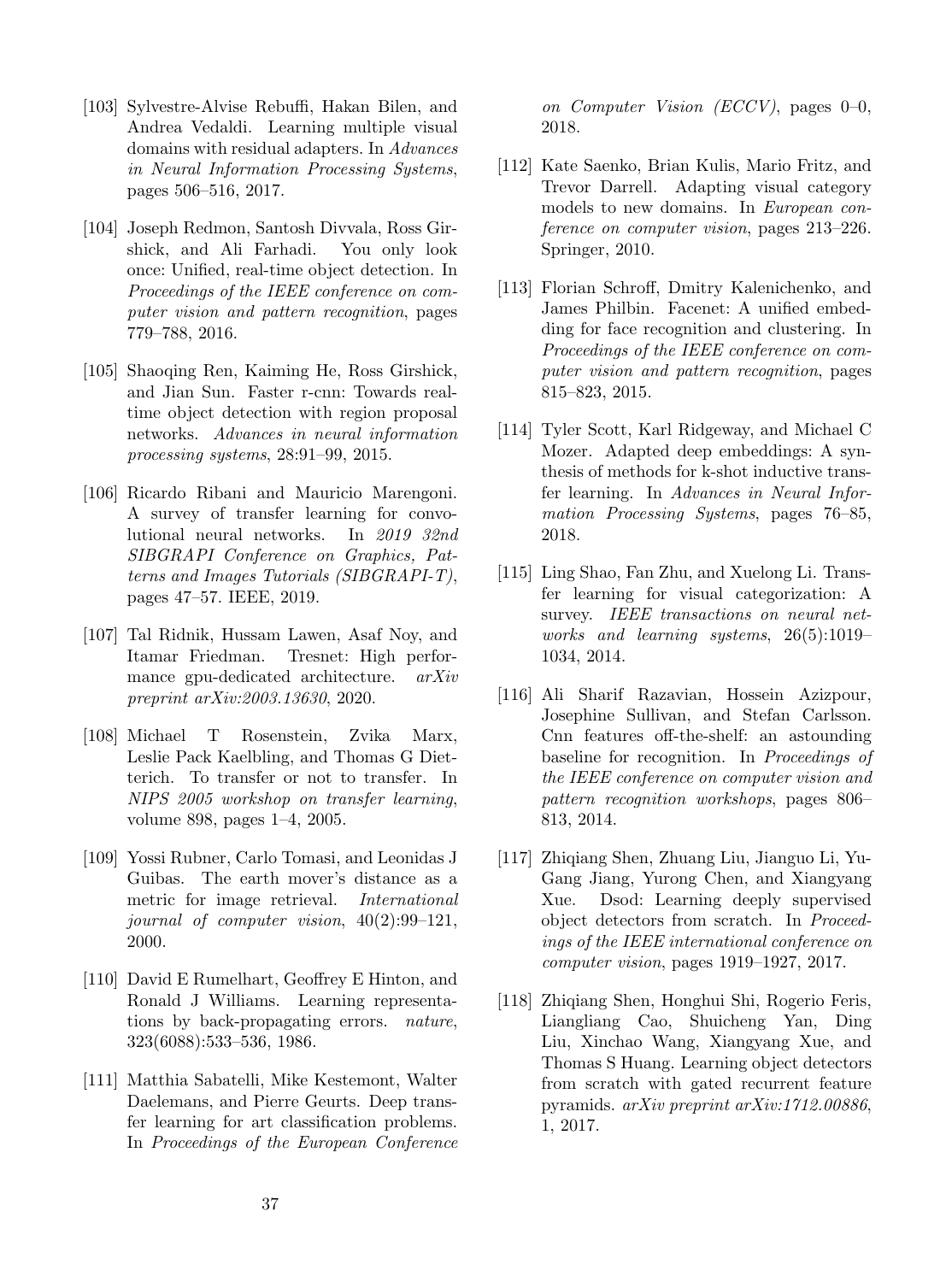- <span id="page-37-2"></span>[119] Jun Shu, Zongben Xu, and Deyu Meng. Small sample learning in big data era. arXiv preprint arXiv:1808.04572, 2018.
- <span id="page-37-16"></span>[120] Jake Snell, Kevin Swersky, and Richard S Zemel. Prototypical networks for few-shot learning. arXiv preprint arXiv:1703.05175, 2017.
- <span id="page-37-8"></span>[121] Khurram Soomro, Amir Roshan Zamir, and Mubarak Shah. Ucf101: A dataset of 101 human actions classes from videos in the wild. arXiv preprint arXiv:1212.0402, 2012.
- <span id="page-37-14"></span>[122] Nitish Srivastava, Elman Mansimov, and Ruslan Salakhudinov. Unsupervised learning of video representations using lstms. In International conference on machine learning, pages 843–852, 2015.
- <span id="page-37-7"></span>[123] Johannes Stallkamp, Marc Schlipsing, Jan Salmen, and Christian Igel. Man vs. computer: Benchmarking machine learning algorithms for traffic sign recognition. Neural networks, 32:323–332, 2012.
- <span id="page-37-0"></span>[124] Emma Strubell, Ananya Ganesh, and Andrew McCallum. Energy and policy considerations for deep learning in nlp.  $arXiv$ preprint arXiv:1906.02243, 2019.
- <span id="page-37-4"></span>[125] Chen Sun, Abhinav Shrivastava, Saurabh Singh, and Abhinav Gupta. Revisiting unreasonable effectiveness of data in deep learning era. In Proceedings of the IEEE international conference on computer vision, pages 843–852, 2017.
- <span id="page-37-13"></span>[126] Nima Tajbakhsh, Jae Y Shin, Suryakanth R Gurudu, R Todd Hurst, Christopher B Kendall, Michael B Gotway, and Jianming Liang. Convolutional neural networks for medical image analysis: Full training or fine tuning? IEEE transactions on medical imaging, 35(5):1299–1312, 2016.
- <span id="page-37-1"></span>[127] Chuanqi Tan, Fuchun Sun, Tao Kong, Wenchang Zhang, Chao Yang, and Chunfang Liu. A survey on deep transfer learning. In International conference on artificial neural networks, pages 270–279. Springer, 2018.
- <span id="page-37-11"></span>[128] Mingxing Tan and Quoc V Le. Efficientnet: Rethinking model scaling for convolutional neural networks. arXiv preprint arXiv:1905.11946, 2019.
- <span id="page-37-15"></span>[129] Tatiana Tommasi and Tinne Tuytelaars. A testbed for cross-dataset analysis. In European Conference on Computer Vision, pages 18–31. Springer, 2014.
- <span id="page-37-10"></span>[130] Anh T Tran, Cuong V Nguyen, and Tal Hassner. Transferability and hardness of supervised classification tasks. In Proceedings of the IEEE/CVF International Conference on Computer Vision, pages 1395–1405, 2019.
- <span id="page-37-5"></span>[131] Grant Van Horn, Oisin Mac Aodha, Yang Song, Yin Cui, Chen Sun, Alex Shepard, Hartwig Adam, Pietro Perona, and Serge Belongie. The inaturalist species classification and detection dataset. In Proceedings of the IEEE conference on computer vision and pattern recognition, pages 8769–8778, 2018.
- <span id="page-37-3"></span>[132] Vladimir Vapnik. Principles of risk minimization for learning theory. In Advances in neural information processing systems, pages 831–838, 1992.
- <span id="page-37-17"></span>[133] Oriol Vinyals, Charles Blundell, Timothy Lillicrap, Daan Wierstra, et al. Matching networks for one shot learning. Advances in neural information processing systems, 29:3630–3638, 2016.
- <span id="page-37-6"></span>[134] Catherine Wah, Steve Branson, Peter Welinder, Pietro Perona, and Serge Belongie. The caltech-ucsd birds-200-2011 dataset. vision.caltech.edu, 2011.
- <span id="page-37-9"></span>[135] Ruosi Wan, Haoyi Xiong, Xingjian Li, Zhanxing Zhu, and Jun Huan. Towards making deep transfer learning never hurt. In 2019 IEEE International Conference on Data Mining (ICDM), pages 578–587. IEEE, 2019.
- <span id="page-37-12"></span>[136] Hao Wang, Yitong Wang, Zheng Zhou, Xing Ji, Dihong Gong, Jingchao Zhou, Zhifeng Li, and Wei Liu. Cosface: Large margin cosine loss for deep face recognition. In Proceedings of the IEEE conference on computer vision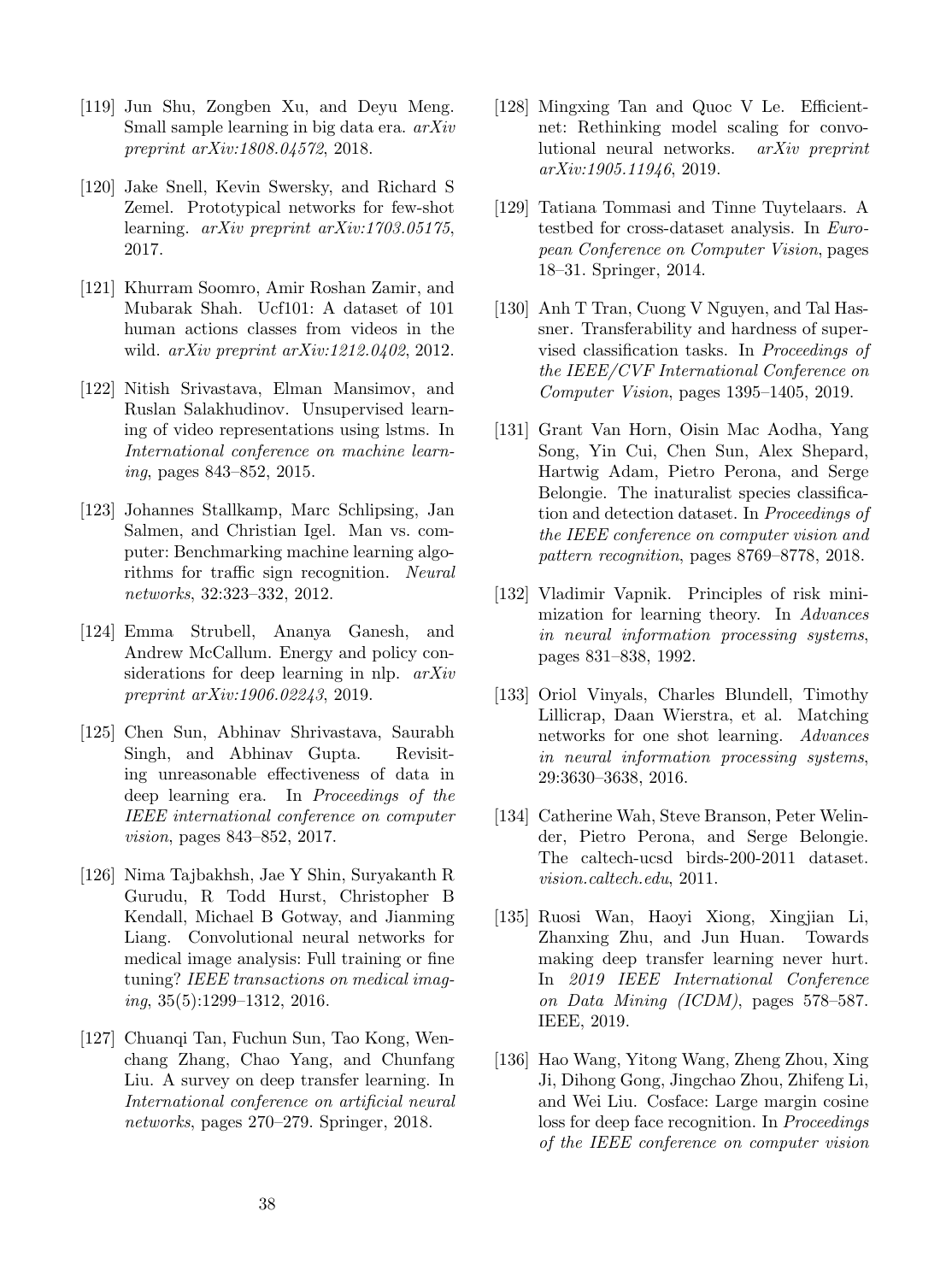and pattern recognition, pages 5265–5274, 2018.

- <span id="page-38-15"></span>[137] Mei Wang and Weihong Deng. Deep visual domain adaptation: A survey. Neurocomputing, 312:135–153, 2018.
- <span id="page-38-3"></span>[138] Ximei Wang, Ying Jin, Mingsheng Long, Jianmin Wang, and Michael Jordan. Transferable normalization: Towards improving transferability of deep neural networks. openreview.net, 2019.
- <span id="page-38-2"></span>[139] Yaqing Wang, Quanming Yao, James T Kwok, and Lionel M Ni. Generalizing from a few examples: A survey on few-shot learning. ACM Computing Surveys (CSUR), 53(3):1–34, 2020.
- <span id="page-38-4"></span>[140] Zirui Wang, Zihang Dai, Barnabás Póczos, and Jaime Carbonell. Characterizing and avoiding negative transfer. In Proceedings of the IEEE/CVF Conference on Computer Vision and Pattern Recognition, pages 11293–11302, 2019.
- <span id="page-38-1"></span>[141] Karl Weiss, Taghi M Khoshgoftaar, and DingDing Wang. A survey of transfer learning. Journal of Big data, 3(1):9, 2016.
- <span id="page-38-14"></span>[142] Yandong Wen, Kaipeng Zhang, Zhifeng Li, and Yu Qiao. A discriminative feature learning approach for deep face recognition. In European conference on computer vision, pages 499–515. Springer, 2016.
- <span id="page-38-10"></span>[143] Yue Wu, Tal Hassner, KangGeon Kim, Gerard Medioni, and Prem Natarajan. Facial landmark detection with tweaked convolutional neural networks. IEEE transactions on pattern analysis and machine intelligence, 40(12):3067–3074, 2018.
- <span id="page-38-8"></span>[144] Yuxin Wu and Kaiming He. Group normalization. In Proceedings of the European conference on computer vision (ECCV), pages 3–19, 2018.
- <span id="page-38-6"></span>[145] Jianxiong Xiao, James Hays, Krista A Ehinger, Aude Oliva, and Antonio Torralba. Sun database: Large-scale scene recognition from abbey to zoo. In 2010 IEEE computer

society conference on computer vision and pattern recognition, pages 3485–3492. IEEE, 2010.

- <span id="page-38-11"></span>[146] Qizhe Xie, Minh-Thang Luong, Eduard Hovy, and Quoc V Le. Self-training with noisy student improves imagenet classification. In Proceedings of the IEEE/CVF Conference on Computer Vision and Pattern Recognition, pages 10687–10698, 2020.
- <span id="page-38-12"></span>[147] I Zeki Yalniz, Hervé Jégou, Kan Chen, Manohar Paluri, and Dhruv Mahajan. Billion-scale semi-supervised learning for image classification. arXiv preprint arXiv:1905.00546, 2019.
- <span id="page-38-13"></span>[148] Jinsung Yoon, Sercan Arik, and Tomas Pfister. Data valuation using reinforcement learning. In International Conference on Machine Learning, pages 10842–10851. PMLR, 2020.
- <span id="page-38-5"></span>[149] Jason Yosinski, Jeff Clune, Yoshua Bengio, and Hod Lipson. How transferable are features in deep neural networks? In Advances in neural information processing systems, pages 3320–3328, 2014.
- <span id="page-38-7"></span>[150] Kaichao You, Zhi Kou, Mingsheng Long, and Jianmin Wang. Co-tuning for transfer learning. Advances in Neural Information Processing Systems, 33, 2020.
- <span id="page-38-9"></span>[151] Hongyi Zhang, Moustapha Cisse, Yann N Dauphin, and David Lopez-Paz. mixup: Beyond empirical risk minimization. arXiv preprint arXiv:1710.09412, 2017.
- <span id="page-38-16"></span>[152] Jing Zhang, Wanqing Li, and Philip Ogunbona. Transfer learning for cross-dataset recognition: a survey.  $arXiv$  preprint arXiv:1705.04396, 2017.
- <span id="page-38-0"></span>[153] Jing Zhang, Wanqing Li, Philip Ogunbona, and Dong Xu. Recent advances in transfer learning for cross-dataset visual recognition: A problem-oriented perspective. ACM Computing Surveys (CSUR), 52(1):1–38, 2019.